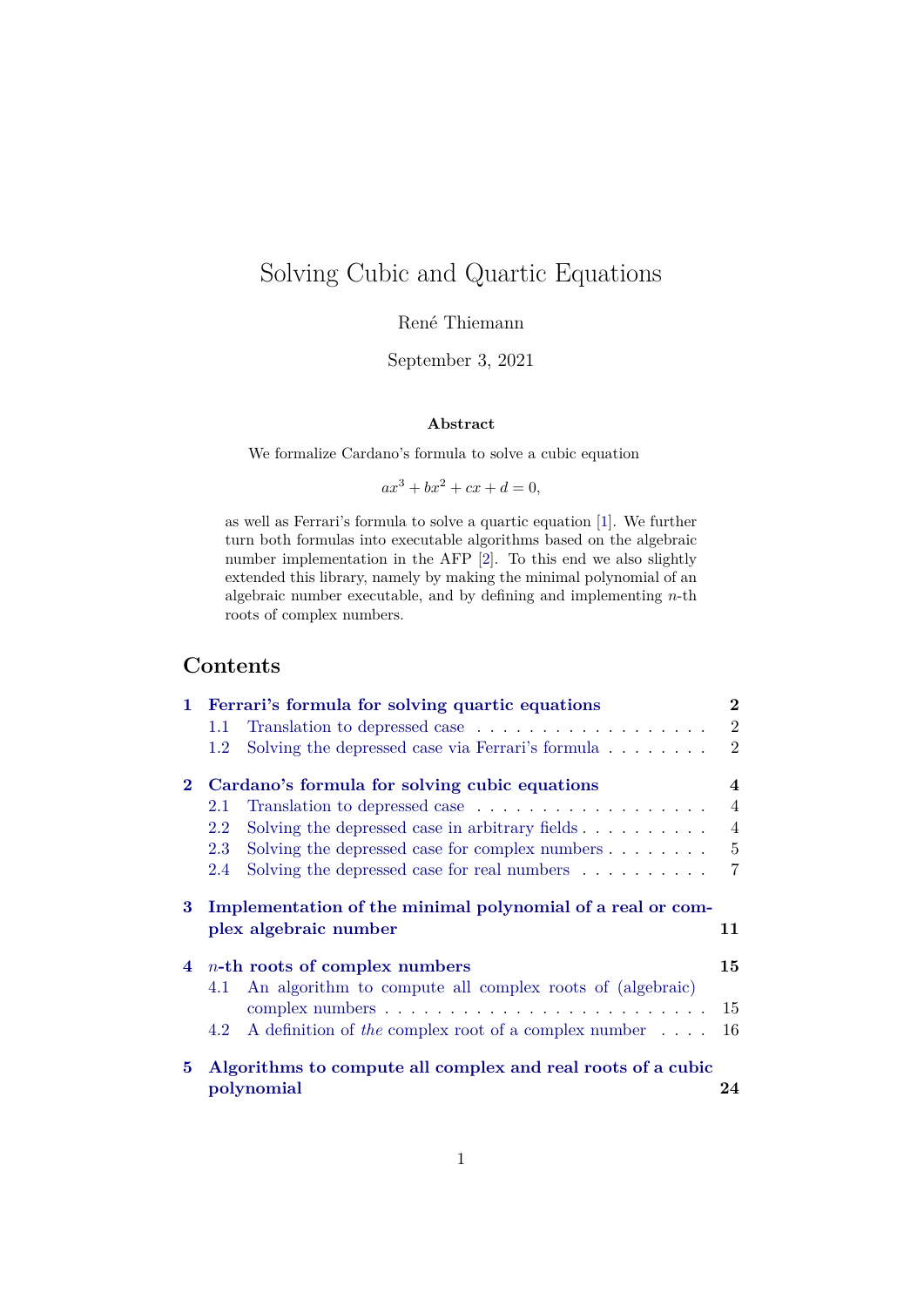#### **[6 Algorithms to compute all complex and real roots of a quar](#page-29-0)[tic polynomial](#page-29-0) 30**

### <span id="page-1-0"></span>**1 Ferrari's formula for solving quartic equations**

**theory** *Ferraris-Formula*

**imports**

*Polynomial-Factorization*.*Explicit-Roots Polynomial-Interpolation*.*Ring-Hom-Poly*

*Complex-Geometry*.*More-Complex*

**begin**

#### <span id="page-1-1"></span>**1.1 Translation to depressed case**

Solving an arbitrary quartic equation can easily be turned into the depressed case, i.e., where there is no cubic part.

**lemma** *to-depressed-quartic*: **fixes**  $a_4$  ::  $'a$  ::  $field$ -char-0 **assumes**  $a_4$ :  $a_4 \neq 0$ **and** *b*: *b* = *a3* / *a4* **and** *c*: *c* = *a2* / *a4* **and** *d*: *d* = *a1* / *a4* **and** *e*: *e* = *a0* / *a4* **and**  $p: p = c - (3/8) * b^2$ **and** *q*:  $q = (b^{\frown}3 - 4 * b * c + 8 * d) / 8$ **and**  $r: r = (-3 * b^4 + 256 * e - 64 * b * d + 16 * b^4 * c)$  / 256 **and** *x*:  $x = y - b/4$ **shows**  $a_4 * x^2 + a_3 * x^3 + a_2 * x^2 + a_1 * x + a_0 = 0$  $\longleftrightarrow y^2 + p * y^2 + q * y + r = 0$ **proof** − **have**  $a_4 * x^4 + a_3 * x^3 + a_2 * x^2 + a_1 * x + a_0 = 0$  ←→  $(a_4 * x^4 + a_3 * x^3 + a_2 * x^2 + a_1 * x + a_0) / a_4 = 0$  using  $a_4$  by *auto* **also have**  $(a_4 * x^4 + a_3 * x^3 + a_2 * x^2 + a_1 * x + a_0) / a_4$  $= x^2 + b * x^3 + c * x^2 + d * x + e$ **unfolding** *b c d e* **using** *a4* **by** (*simp add*: *field-simps*) **also have** ... =  $y^2 + p^2 + y^2 + q^2 + y^2 + r^2$ **unfolding** *x p q r* **by** (*simp add*: *field-simps power4-eq-xxxx power3-eq-cube power2-eq-square*) **finally show** *?thesis* **. qed**

**lemma** *biquadratic-solution*: **fixes**  $p$   $q$  ::  $'a$  :: *field-char-0* **shows**  $y^2 + p * y^2 + q = 0 \leftrightarrow (\exists z \cdot z^2 + p * z + q = 0 \land z = y^2)$ **by** (*auto simp*: *field-simps power4-eq-xxxx power2-eq-square*)

#### <span id="page-1-2"></span>**1.2 Solving the depressed case via Ferrari's formula**

**lemma** *depressed-quartic-Ferrari*: **fixes**  $p$   $q$   $r$  ::  $'a$  ::  $field$ -char-0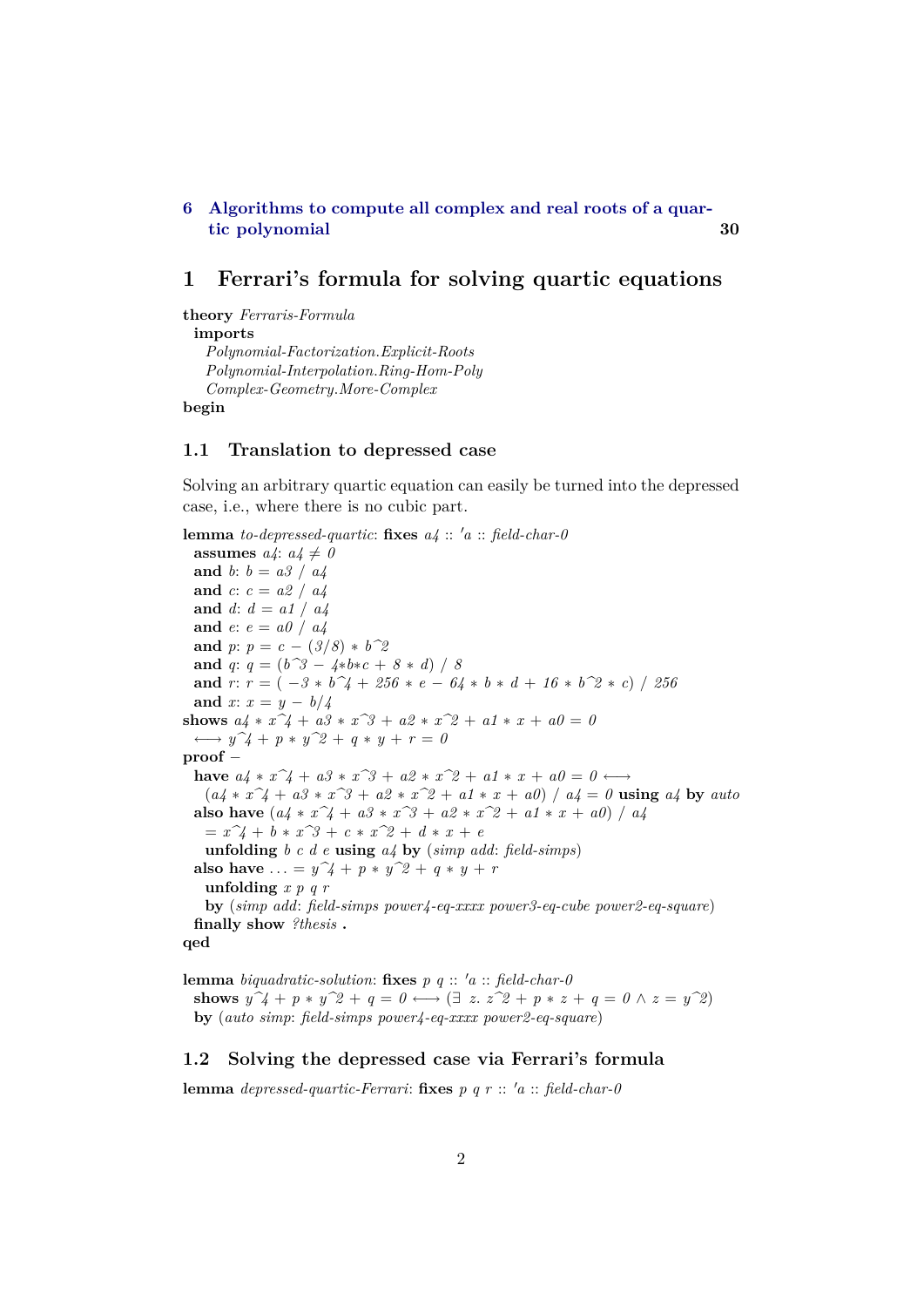**assumes** *cubic-root*:  $8 * m^3 + (8 * p) * m^2 + (2 * p^2 - 8 * r) * m - q^2$ = *0* **and**  $q0: q \neq 0$  — otherwise m might be zero, so a is zero and then there is a division by zero in b1 and b2 **and** *sqrt*: *a* ∗ *a* = *2* ∗ *m* **and** *b1*:  $b1 = p / 2 + m - q / (2 * a)$ **and** *b2*:  $b2 = p / 2 + m + q / (2 * a)$ **shows**  $y^2 + p * y^2 + q * y + r = 0 \rightarrow \text{poly}$  [:*b1*,*a*,*1*:]  $y = 0 \vee \text{poly}$  [:*b2*,−*a*,*1*:] *y* = *0* **proof** − **let**  $?N = y^2 + p / 2 + m$ **let**  ${}^{\circ}M = a * y - q / (2 * a)$ **from** *cubic-root*  $q\theta$  **have**  $m\theta$ :  $m \neq \theta$  **by** *auto* **from** *sqrt*  $m\theta$  **have**  $a\theta$ :  $a \neq \theta$  **by**  $auto$ **define** *N* **where**  $N = ?N$ **define** *M* where  $M = ?M$ **note** *powers* = *field-simps power4-eq-xxxx power3-eq-cube power2-eq-square* **from** *cubic-root* **have**  $8 * m^2 = -(8 * p) * m^2 = (2 * p^2 - 8 * r) * m +$ *q^2* **by** (*simp add*: *powers*) **from** *arg-cong*[ $OF$  *this, of*  $(*)$   $4$ ] **have** *id*:  $32 * m^2 = 4 * (-(8 * p) * m^2 - (2 * p^2 - 8 * r) * m + q^2)$  by *simp* **let**  $?add = 2 * y^2 * m + p * m + m^22$ **have**  $y^2 + p * y^2 + q * y + r = 0 \longleftrightarrow$  $(y^2 + p / 2)^2 = -q * y - r + p^2 / 4$ **by** (*simp add*: *powers*, *algebra*) **also have** ... ←→  $(y^2 + p / 2)^2 + ?add = -q * y - r + p^2 / 4 + ?add$ **by** *simp* **also have** ...  $\longleftrightarrow$  *?N^2* = 2 \* *m* \* *y*<sup>2</sup> – *q* \* *y* + *m*<sup>2</sup> + *m* \* *p* + *p*<sup>2</sup> / *4* – *r* **by** (*simp add*: *powers*) **also have**  $2 * m * y^2 - q * y + m^2 + m^2 + p^2 / 4 - r =$ *?M ^ 2* **using** *m0 id a0 sqrt* **by** (*simp add*: *powers*, *algebra*) **also have**  $\mathcal{P}N^2 = \mathcal{P}M^2 \longleftrightarrow (\mathcal{P}N + \mathcal{P}M) * (\mathcal{P}N - \mathcal{P}M) = 0$ **unfolding** *N-def* [*symmetric*] *M-def* [*symmetric*] **by** *algebra* also have  $\dots \leftrightarrow ?N + ?M = 0 \vee ?N - ?M = 0$  by  $\text{sim } p$ **also have**  ${}^{\mathcal{D}}N$  +  ${}^{\mathcal{D}}M$  =  $y^2$  +  $a * y + b1$ **by** (*simp add*: *b1*) **also have**  ${}^{\circ}N - {}^{\circ}M = y^2 - a * y + b\mathcal{Z}$ **by** (*simp add*: *b2*) **also have**  $y^2 + a * y + b1 = 0 \longleftrightarrow poly [:\textit{b1}, a, 1]$   $y = 0$ **by** (*simp add*: *powers*) **also have**  $y^2 - a * y + b\mathcal{Q} = 0 \longleftrightarrow poly [:\!b\mathcal{Q},\!-a,\!1\!:] \ y = 0$ **by** (*simp add*: *powers*) **finally show** *?thesis* **. qed**

**end**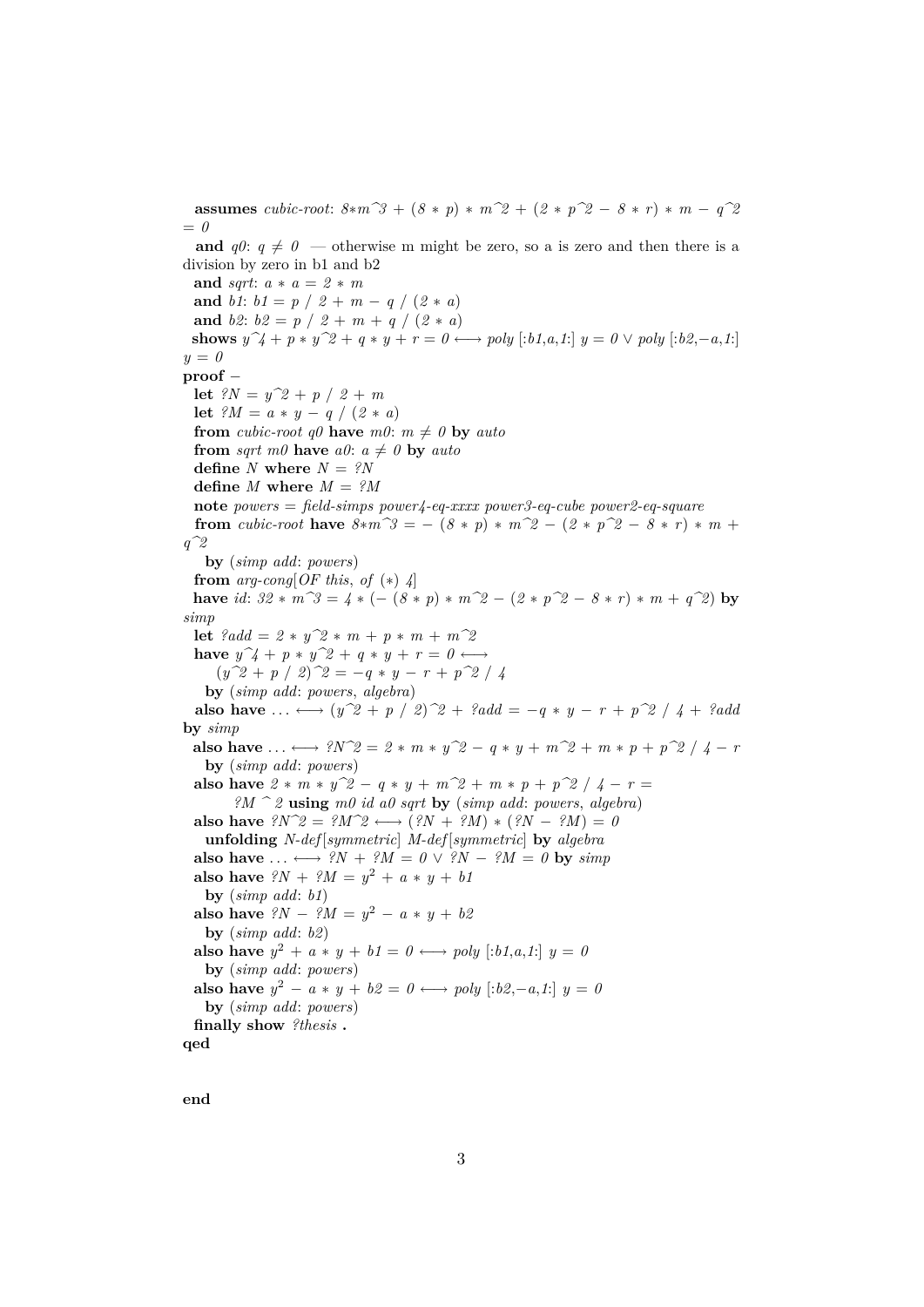### <span id="page-3-0"></span>**2 Cardano's formula for solving cubic equations**

**theory** *Cardanos-Formula*

**imports** *Polynomial-Factorization*.*Explicit-Roots Polynomial-Interpolation*.*Ring-Hom-Poly Complex-Geometry*.*More-Complex Algebraic-Numbers*.*Complex-Roots-Real-Poly* **begin**

#### <span id="page-3-1"></span>**2.1 Translation to depressed case**

Solving an arbitrary cubic equation can easily be turned into the depressed case, i.e., where there is no quadratic part.

**lemma** *to-depressed-cubic*: **fixes**  $a :: 'a :: field \cdot char-0$ **assumes**  $a: a \neq 0$ **and** *xy*:  $x = y - b / (3 * a)$ **and**  $e: e = (c - b^2)/ (3 * a) / a$ **and**  $f: f = (d + 2 * b^3) / (27 * a^2) - b * c / (3 * a) / a$ **shows**  $(a * x \, ^\circ 3 + b * x^2 + c * x + d = 0) \longleftrightarrow y^{\circ 3} + e * y + f = 0$ **proof** − **let**  $?yearp = y^3 + e * y + f$ **have**  $a * x^3 + b * x^2 + c * x + d = 0 \leftrightarrow (a * x^3 + b * x^2 + c * x + d)$ *d*) / *a* = *0* **using** *a* **by** *auto* **also have**  $(a * x^3 + b * x^2 + c * x + d)$  /  $a = ?yexp$  **unfolding**  $xy e f$ *power3-eq-cube power2-eq-square* **using** *a* **by** (*simp add*: *field-simps*) **finally show** *?thesis* **. qed**

#### <span id="page-3-2"></span>**2.2 Solving the depressed case in arbitrary fields**

**lemma** *cubic-depressed*: **fixes**  $e$  ::  $'a$  ::  $\text{field-char-0}$ **assumes** *yz*:  $e \neq 0 \implies z^2 - y * z - e / 3 = 0$ **and**  $u: e \neq 0 \implies u = z^3$ **and** *v*:  $v = -(e^{\hat{\alpha}} 3 / 27)$ **shows**  $y^3 + e^* y + f = 0 \leftrightarrow (if e = 0 \text{ then } y^3 = -f \text{ else } u^2 + f * u + v = 0$ *0*) **proof** − **let**  $?yexp = y^3 + e * y + f$ **show** *?thesis* **proof** (*cases e* =  $\theta$ ) **case** *False* **note**  $yz = yz[OF False]$ **from** *yz* **have** *eyz*:  $e = 3 * (z^2 - y * z)$  **by** *auto* **from** *yz* False **have**  $z0$ :  $z \neq 0$  **by** auto **have**  $?yexp = 0 \leftrightarrow z^3 * ?yexp = 0$  **using**  $z0$  **by**  $simp$ **also have**  $z^3$  ∗ *?yexp* =  $z^6$  +  $f * z^3$  −  $e^3$ /*27* **unfolding** *eyz* **by** *algebra*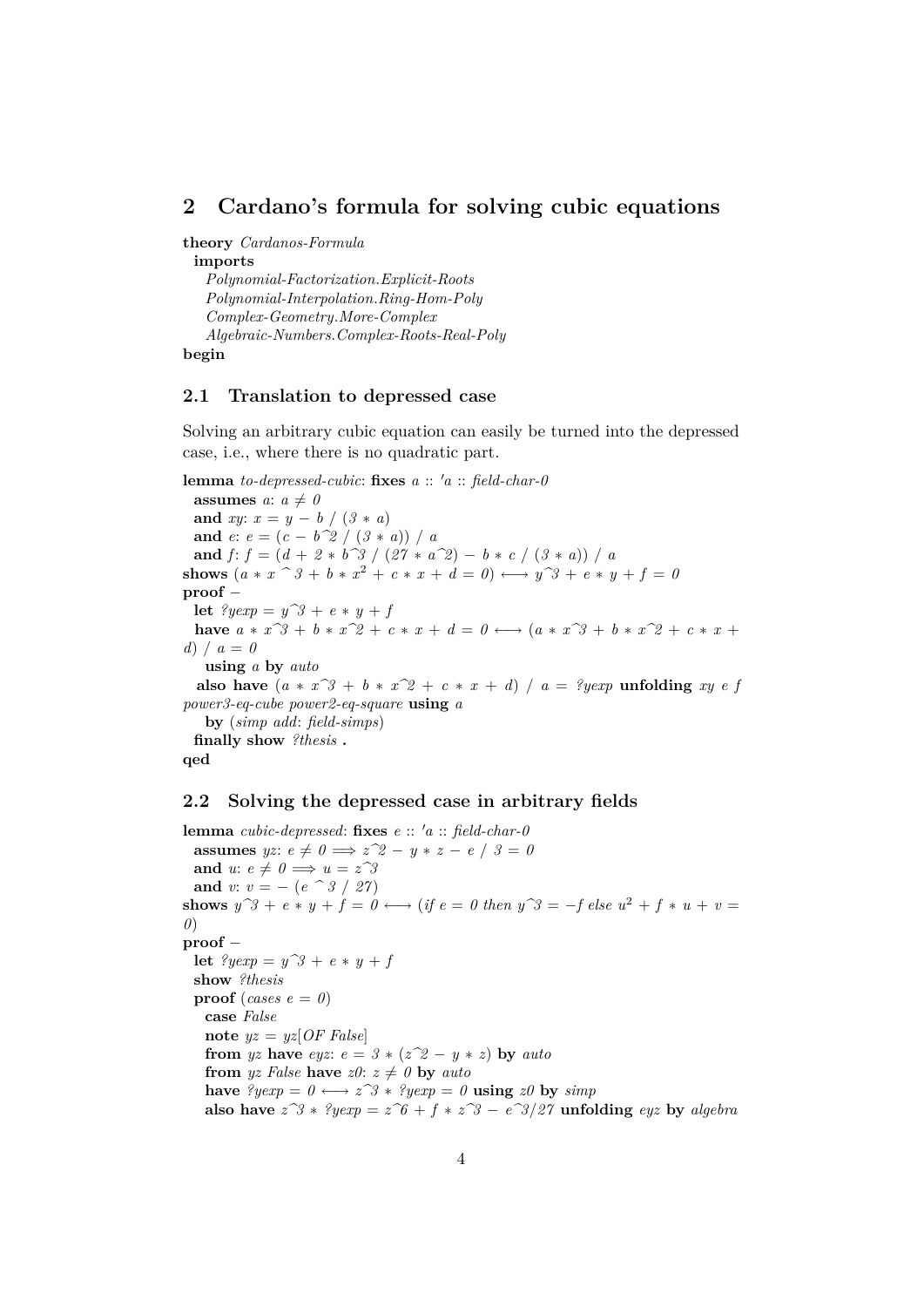**also have** ... =  $u^2 + f * u + v$  **unfolding**  $u[OF False] v$  **by** *algebra* **finally show** *?thesis* **using** *False* **by** *auto* **next case** *True* **show** *?thesis* **unfolding** *True* **by** (*auto*, *algebra*) **qed qed**

#### <span id="page-4-0"></span>**2.3 Solving the depressed case for complex numbers**

In the complex-numbers-case, the quadratic equation for u is always solvable, and the main challenge here is prove that it does not matter which solution of the quadratic equation is considered (this is the diff:False case in the proof below.)

```
lemma solve-cubic-depressed-Cardano-complex: fixes e :: complex
 assumes e0: e \neq 0and v: v = -(e^{\hat{\alpha}} 3 / 27)and u: u^2 + f * u + v = 0shows y^3 + e * y + f = 0 \leftrightarrow (\exists z. z^3 = u \land y = z - e / (3 * z))proof −
 from v \neq 0 have v0: v \neq 0 by auto
 from e\theta have (if e = \theta then x else y) = y for x y :: bool by autonote main = cubic-depressed[OF - v, unfolded this]show ?thesis (is ?l = ?r)
 proof
   assume ?r
   then obtain z where z: z^3 = u and y: y = z - e / (3 * z) by auto
   from u v\theta have u\theta: u \neq \theta by autofrom z u\theta have z\theta: z \neq \theta by autoshow ?l
   proof (subst main)
     show u^2 + f * u + v = 0 by fact
     show u = z^3 unfolding z by simp
     show z^2 - y * z - e / 3 = 0 unfolding y using z0by (auto simp: field-simps power2-eq-square)
   qed
 next
   assume ?l
   let ?yexp = y^3 + e * y + fhave y0: \sqrt[2]{y}exp = 0 using \langle \sqrt[2]{b} \rangle by auto
   define p where p = [: -e/3, -y, 1:]
   have deg: degree p = 2 unfolding p-def by autodefine z where z = hd (croots2 p)
   have z \in set (croots2 p) unfolding croots2-def Let-def z-def by auto
   with \text{cross2}[\text{OF deg}] have pz: poly p \, z = 0 by \text{auto}from pz e\theta have z\theta: z \neq \theta unfolding p-def by autofrom pz have yz: y * z = z * z - e / 3 unfolding p-def by (auto simp:
field-simps)
```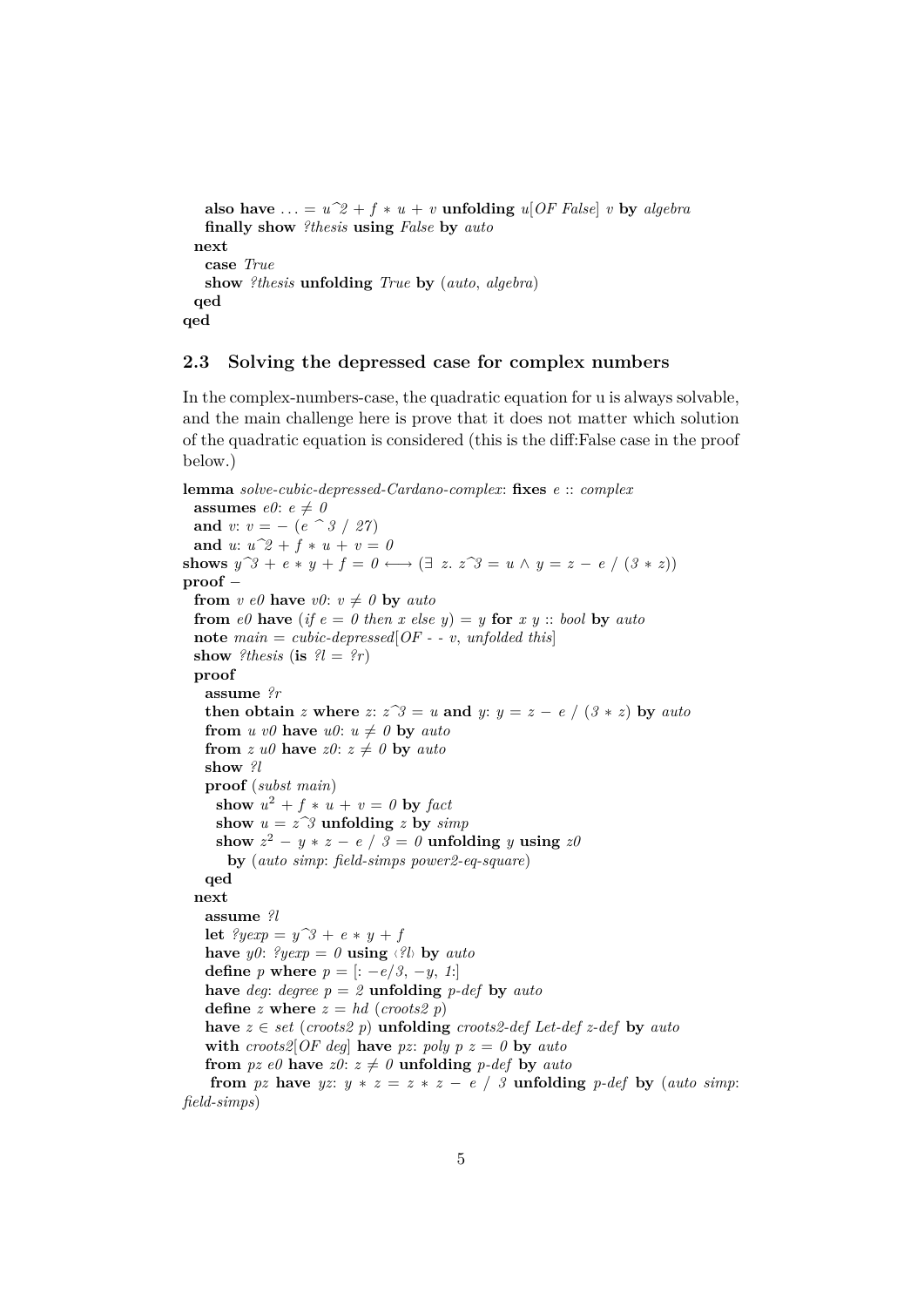**from** *arg-cong*[*OF this, of*  $\lambda$  *x. x* / *z*] *z0* **have**  $y = z - e / (3 * z)$ **by** (*auto simp*: *field-simps*) **have** ∃ *u z*.  $u^2 + f * u + v = 0 \land z^3 = u \land y = z - e / (3 * z)$ **proof** (*intro exI conjI*) **show**  $y = z - e / (3 * z)$  **by** *fact* **from** *y0* **have**  $0 = \sqrt[2]{y} \exp x + \sqrt{z^2}$  **by**  $auto$ **also have** ... =  $(y * z)^3 + e * (y * z) * z^2 + f * z^3$  by *algebra* **also have** ... =  $(z^3)^2 + f * (z^3) + v$  **unfolding**  $yz v$  **by** *algebra* **finally show**  $(z^3)^2 + f * (z^3) + v = 0$  by  $simp$ **qed** *simp* **then obtain** *uu z* **where** ∗: *uu*<sup>2</sup> + *f* ∗ *uu* + *v* = *0 z ^ 3* = *uu y* = *z* − *e* / (*3* ∗ *z*) **by** *blast* **show** *?r* **proof** (*cases uu* = *u*) **case** *True* **thus** *?thesis* **using** ∗ **by** *auto* **next case** *diff* : *False* **define** *p* **where**  $p = \lfloor v, f, 1 \rfloor$ **have**  $p2$ : *degree*  $p = 2$  **unfolding**  $p$ -*def* **by** *auto* **have** *poly*: *poly*  $p u = 0$  *poly*  $p u u = 0$  **using**  $u * (1)$  **unfolding**  $p$ -def **by** (*auto simp*: *field-simps power2-eq-square*) have  $u0: u \neq 0$   $uu \neq 0$  **using**  $poly \text{ } v0$  **unfolding**  $p\text{-}def$  by  $auto$ **{ from**  $poly(1)$  **have**  $[-u,1]$  *dvd p* **by** (*meson poly-eq-0-iff-dvd*) **then obtain** *q* **where** *pq*:  $p = q * [-u, 1]$  **by** *auto* **from**  $poly(2)[unfolded\ pq\ poly-mult\ alifif\ \nhave\ poly\ quu = 0\ \nby\ auto$ **hence**  $[-uu, 1]$  *dvd q* **by** (*meson poly-eq-0-iff-dvd*) **then obtain**  $q'$  where  $qq'$ :  $q = q' * [-uu, 1]$  by auto **with** *pq* **have** *pq*:  $p = q' * [:-uu,1!] * [-u,1!]$  **by** *auto* **from**  $pq[unfolded p-def]$  **have**  $q' : q' \neq 0$  **by**  $auto$ **from** *arg-cong*[*OF pq*, *of degree*, *unfolded p2*] **have**  $2 = degree (q' * [:- uu, 1!] * [- u, 1!]).$ **also have** ... = *degree*  $q' + degree$  [:− *uu*, *1*:] + *degree* [:− *u*, *1*:] **apply** (*subst degree-mult-eq*) **subgoal using**  $q'$  by (metis mult-eq-0-iff pCons-eq-0-iff zero-neq-one) **subgoal by** *force*  $\mathbf{by}$  (*subst degree-mult-eq*[*OF q'*], *auto*) **also have** ... = *degree*  $q' + 2$  **by**  $simp$ **finally have** *dq*: *degree*  $q' = 0$  **by** *simp* **from** *dq* **obtain** *c* **where**  $q'$ :  $q' =$  [: *c*:] **by** (*metis degree-eq-zeroE*) **from** *pq*[*unfolded q' p-def*] **have**  $c = 1$  **by** *auto* **with**  $q'$  have  $q' = 1$  by  $simp$ **with** *pq* **have**  $[-u, 1] * [-uu, 1] = p$  **by**  $simp$ **} from** *this*[*unfolded p-def, simplified*] **have** *prod*:  $uu * u = v$  **by**  $\sinh$ **hence** *uu*:  $u = v / uu$  **using**  $u\theta$  **by** (*simp add*: *field-simps*) **define** *zz* **where**  $zz = -e / (3 * z)$ show  $?r$  **using**  $*(2-)$  *uu* **unfolding** *v* **using**  $u\theta$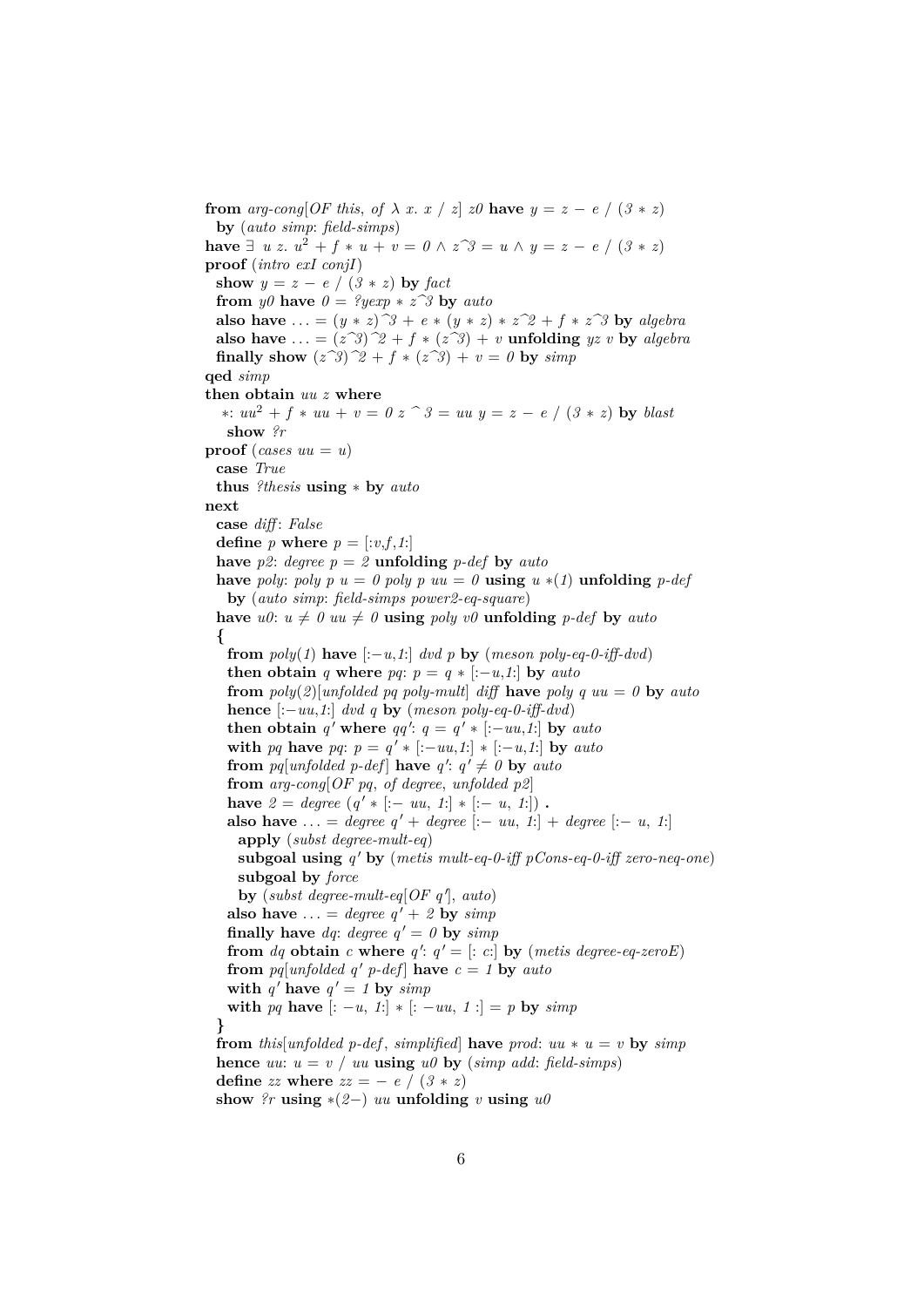```
by (intro exI[of - zz], auto simp: zz-def field-simps)
   qed
 qed
qed
```
#### <span id="page-6-0"></span>**2.4 Solving the depressed case for real numbers**

**definition** *discriminant-cubic-depressed* ::  $'a$  :: *comm-ring-1*  $\Rightarrow 'a \Rightarrow 'a$  where *discriminant-cubic-depressed e f* =  $-(4 * e^3 + 27 * f^2)$ 

**lemma** *discriminant-cubic-depressed*: **assumes**  $[-x,1] * [-y,1] * [-z,1] =$  $[:f, e, 0, 1:]$ **shows** discriminant-cubic-depressed e  $f = (x-y)^2 * (x-z)^2 * (y-z)^2$ **proof** − **from** *assms* **have**  $f$ :  $f = -(z * (y * x))$  **and**  $e: e = y * x - z * (-y - x)$  **and** *z*: *z* = − *y* − *x* **by** *auto* **show** *?thesis* **unfolding** *discriminant-cubic-depressed-def e f z* **by** (*simp add*: *power2-eq-square power3-eq-cube field-simps*) **qed** If the discriminant is negative, then there is exactly one real root **lemma** *solve-cubic-depressed-Cardano-real*: **fixes** *e f v u* :: *real* **defines**  $y1 \equiv root 3 u - e / (3 * root 3 u)$ and  $\Delta \equiv$  *discriminant-cubic-depressed e f* **assumes**  $e\theta$ :  $e \neq 0$ **and** *v*:  $v = - (e^{\hat{\theta}}/8 / 27)$ **and** *u*:  $u^2 + f * u + v = 0$ **shows**  $y1^3 + e * y1 + f = 0$  $\Delta \neq 0 \implies y^{\gamma}3 + e * y + f = 0 \implies y = y1$ **proof** − **let** *?c* = *complex-of-real* **let**  $?y = ?c y$ **let** *?e* = *?c e* **let**  $?u = ?c u$ **let** *?v* = *?c v* **let** *?f* = *?c f* **{ fix** *y* :: *real* **let**  $?y = ?c y$ **have**  $y^3 + e * y + f = 0 \leftrightarrow e^2 c$  ( $y^3 + e * y + f = e^2 c$  0 **using** *of-real-eq-iff* **by** *blast* also have  $\dots \longleftrightarrow ?y^3 + ?e * ?y + ?f = 0$  by  $\text{simp}$ also have  $\dots \longleftrightarrow (\exists z. z^{\hat{z}}) = ?u \wedge ?y = z - ?e / (3 * z)$ **proof** (*rule solve-cubic-depressed-Cardano-complex*) show  $ee \neq 0$  **using**  $e0$  by *auto* 

**show**  $?v = -$  ( $?e \, \hat{\hspace{0.3cm}} 3 / 27$ ) **unfolding** *v* **by** *simp* **show**  $2u^2 + 2f * 2u + 2v = 0$  **using**  $arg\text{-}cong[OF\ u, of\ 2c]$  by  $simp$ **qed**

**finally have**  $y^3 + e * y + f = 0 \longleftrightarrow (\exists z. z^3) = ?u \land ?y = z - ?e / (3 *$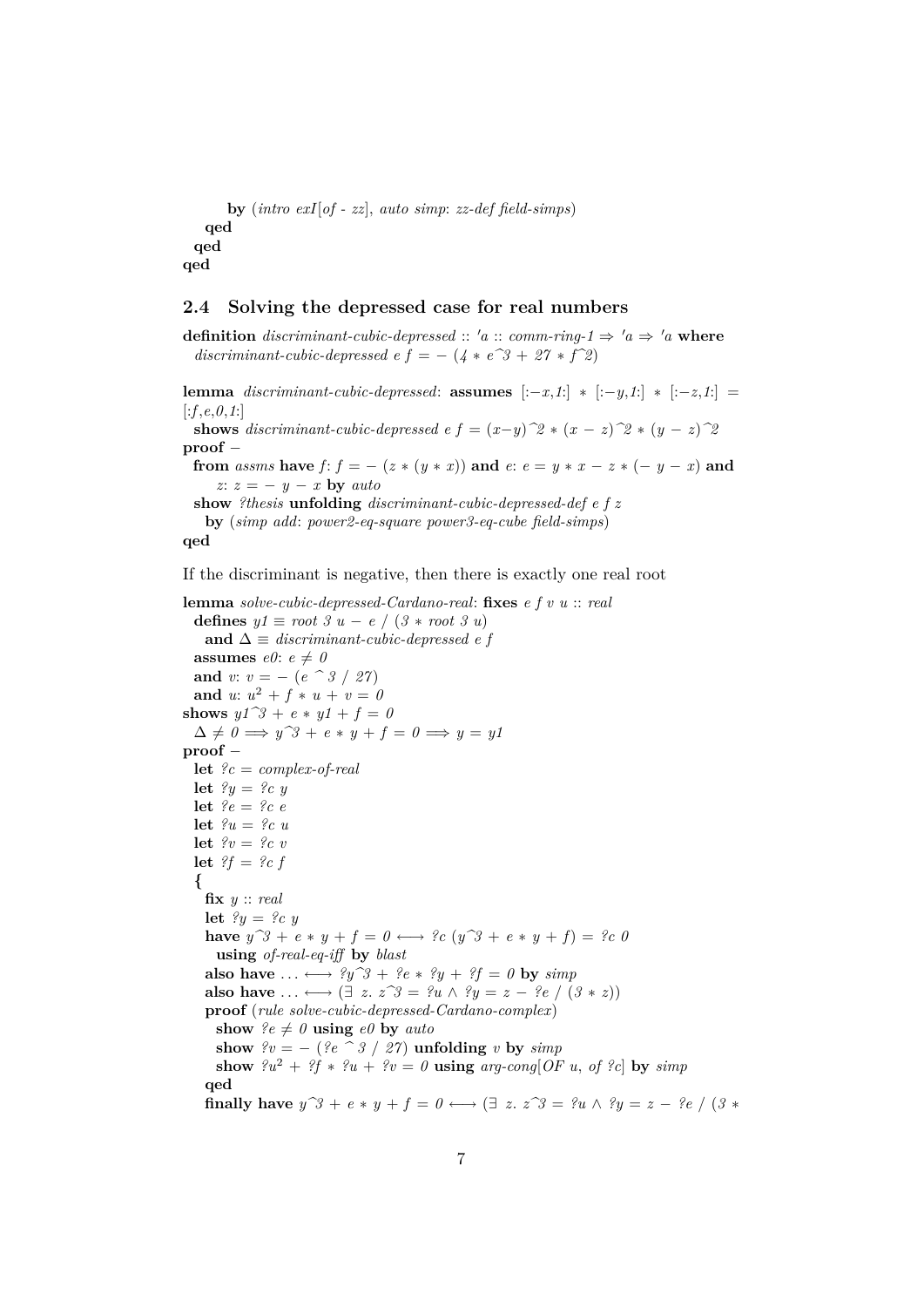*z*)) **. } note** *pre* = *this* **show** *y1*:  $y1^3 + e * y1 + f = 0$  **unfolding** *pre y1-def* **by** (*intro exI*[*of - ?c* (*root 3 u*)], *simp only*: *of-real-power*[*symmetric*], *simp del*: *of-real-power add*: *odd-real-root-pow*) **from** *u* **have** {*z*. *poly*  $[:v, f, 1:]$   $z = 0$ }  $\neq$  {} **by** (*auto simp add*: *field-simps power2-eq-square*) **hence** *set* (*rroots2* [:*v*,*f*,*1*:])  $\neq$  {} **by** (*subst rroots2*[*symmetric*], *auto*) **hence** *rroots2*  $[:v, f, 1:] \neq []$  **by** *simp* **from** *this*[*unfolded rroots2-def Let-def* , *simplified*] **have**  $f^2 2 - 4 * v \ge 0$ **by** (*auto split*: *if-splits simp*: *numeral-2-eq-2 field-simps power2-eq-square*) **hence** *delta-le-0*:  $\Delta \leq 0$  **unfolding**  $\Delta$ -*def discriminant-cubic-depressed-def v* **by** *auto*

**assume** *Delta-non-0*:  $\Delta \neq 0$ with  $delta-le-0$  have  $delta-neq$ :  $\Delta < 0$  by  $simp$ **let**  $?p = [.f, e, 0, 1]$ **have** *poly*: *poly*  $?p$   $y = 0 \leftrightarrow y^3 + e * y + f = 0$  for *y* **by** (*simp add*: *field-simps power2-eq-square power3-eq-cube*) **from**  $y1$  **have**  $poly$  ?p  $y1 = 0$  **unfolding**  $poly$ . **hence** [:−*y1*,*1*:] *dvd ?p* **using** *poly-eq-0-iff-dvd* **by** *blast* **then obtain** *q* where *pq*:  $?p = [-y1,1] * q$  **by** *blast* **{ fix** *y2* **assume** *poly*  $?p y2 = 0 y2 \neq y1$ **from** *this*[*unfolded pq*] *poly-mult* **have** *poly*  $q y2 = 0$  **by**  $auto$ **from** *this*[*unfolded poly-eq-0-iff-dvd*] **obtain**  $r$  **where**  $qr: q = [-y2, 1] * r$  **by** *blast* **{** have  $r\theta$ :  $r \neq \theta$  **using**  $pq$  **unfolding**  $qr$   $poly-mult$  **by**  $auto$ **have**  $3 = degree$  *?p* **by**  $simp$ also have  $\ldots = 2 + \text{degree } r$  unfolding *pq qr* **apply** (*subst degree-mult-eq*, *force*) **subgoal using** *r0 pq qr* **by** *force* **by** (*subst degree-mult-eq*[*OF - r0*], *auto*) **finally have** *degree*  $r = 1$  **by**  $simp$ **from** *degree1-coeffs*<sup>[ $OF$ *this*] **obtain** *yy a* where *r*: *r* = [:*yy*,*a*:] **by** *auto*</sup> **define**  $y\mathcal{S}$  **where**  $y\mathcal{S} = -y\mathcal{Y}$ **with** *r* **have** *r*:  $r = [-y3, a]$  **by** *auto* **from**  $pq[unfolded qr r]$  **have**  $a = 1$  **by**  $auto$ **with** *r* **have**  $\exists$  *y*3. *r* = [:−*y3*,*1*:] **by** *auto* **} then obtain**  $y3$  **where**  $r: r = [-y3, 1]$  **by**  $auto$ **have** *py*:  $?p = [-y1, 1] * [-y2, 1] * [-y3, 1]$  **unfolding** *pq qr r* **by** *algebra* **from** *discriminant-cubic-depressed*[*OF this*[*symmetric*], *folded* ∆*-def* ] **have** *delta*:  $\Delta = (y1 - y2)^2 * (y1 - y3)^2 * (y2 - y3)^2$ . have  $d\theta$ : ∆ ≥  $\theta$  **unfolding** *delta* **by** *auto*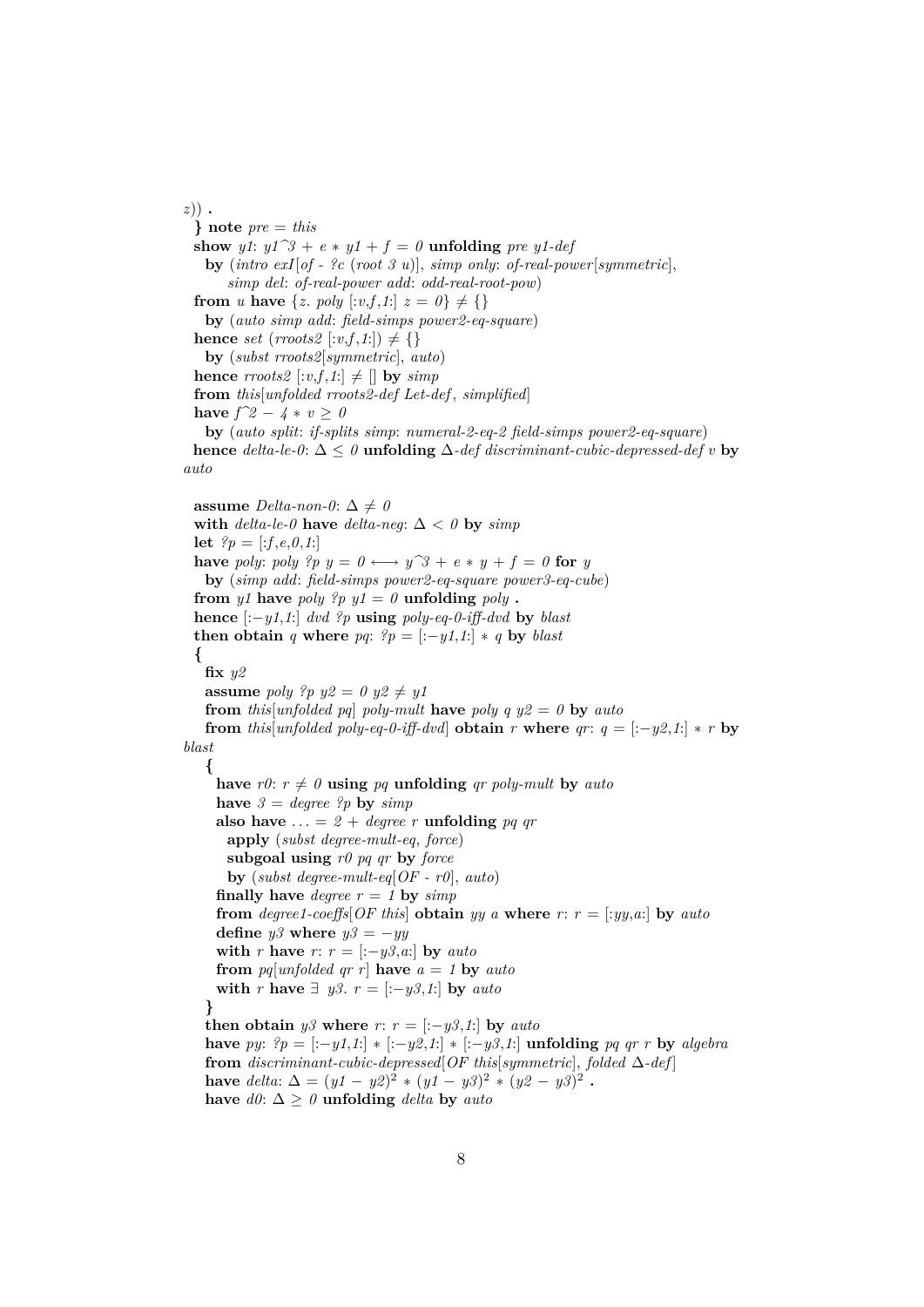**with** *delta-neg* **have** *False* **by** *auto* **} with** *y1* **show**  $y^3 + e * y + f = 0 \implies y = y1$  **unfolding** *poly* **by** *auto* **qed**

If the discriminant is non-negative, then all roots are real

**lemma** *solve-cubic-depressed-Cardano-all-real-roots*: **fixes** *e f v* :: *real* **and** *y* :: *complex* **defines** ∆ ≡ *discriminant-cubic-depressed e f* assumes *Delta*:  $\Delta \geq 0$ **and** *rt*:  $y^2 + e * y + f = 0$ **shows**  $y \in \mathbb{R}$ **proof** − **note** *powers* = *field-simps power3-eq-cube power2-eq-square* **let** *?c* = *complex-of-real* **let** *?e* = *?c e* **let** *?f* = *?c f* **let**  $?cp = [.?f, ?e, 0, 1.]$ **let**  $?p = [.f, e, 0, 1]$ **from** *odd-degree-imp-real-root*[*of ?p*] **obtain**  $x1$  **where**  $poly$  *?p*  $x1 = 0$  **by**  $auto$ **hence** [:−*x1*,*1*:] *dvd ?p* **using** *poly-eq-0-iff-dvd* **by** *blast* **then obtain** *q* **where** *pq*:  $?p = [-x1,1] * q$  **by** *auto* **from** *arg-cong*[*OF pq*, *of degree*] **have**  $3 = degree$  ([:−*x1*,*1*:]  $*$  *q*) **by** *simp* **also have**  $\ldots = 1 + \text{degree } q$ **by** (*subst degree-mult-eq*, *insert pq*, *auto*) **finally have** *dq*: *degree q* = *2* **by** *auto* **let** *?cc* = *map-poly ?c* **let**  $?q = ?cc q$ **have** *cpq*:  $\partial$ *cc*  $\partial$ *p* =  $\partial$ *cc* [:-*x1,1*:] \*  $\partial$ *q* **unfolding** *pq hom-distribs* **by** *simp* **let** *?x1* = *?c x1* have  $dq'$ : *degree*  $?q = 2$  **using**  $dq$  by  $simp$ **have**  $\neg$  *constant* (*poly ?q*) **using** *dq* **by** (*simp add: constant-degree*) **from** *fundamental-theorem-of-algebra*[*OF this*] **obtain** *x2* **where** *x2*: *poly ?q x2*  $= 0$  **by** *blast* **have**  $x2 \in \mathbb{R}$ **proof** (*rule ccontr*) **assume**  $x2r: x2 \notin \mathbb{R}$ **define**  $x3$  **where**  $x3 = cnj x2$ **from** *x2r* **have** *x23*:  $x2 \neq x3$  **unfolding** *x3-def* **using** *Reals-cnj-iff* **by** *force* **have**  $x3$ :  $poly$   $?q$   $x3 = 0$  **unfolding**  $x3$ -def **by** (*rule complex-conjugate-root*[*OF - x2*], *auto*) **from**  $x2$ [*unfolded poly-eq-0-iff-dvd*] **obtain**  $r$  **where**  $qr$ :  $?q = [-x2, 1] * r$  **by** *auto* **from**  $arg\text{-}cong[OF this|symmetric], of \lambda x. poly x x3, unfolded poly-mult x3]$ *mult-eq-0-iff* ] *x23* **have**  $x3$ :  $poly \, r \, x3 = 0$  **by**  $auto$ **from** *arg-cong*[*OF qr*, *of degree*] **have**  $2 = degree$  ([:−*x2,1*:] \* *r*) **using**  $dq'$  **by**  $simp$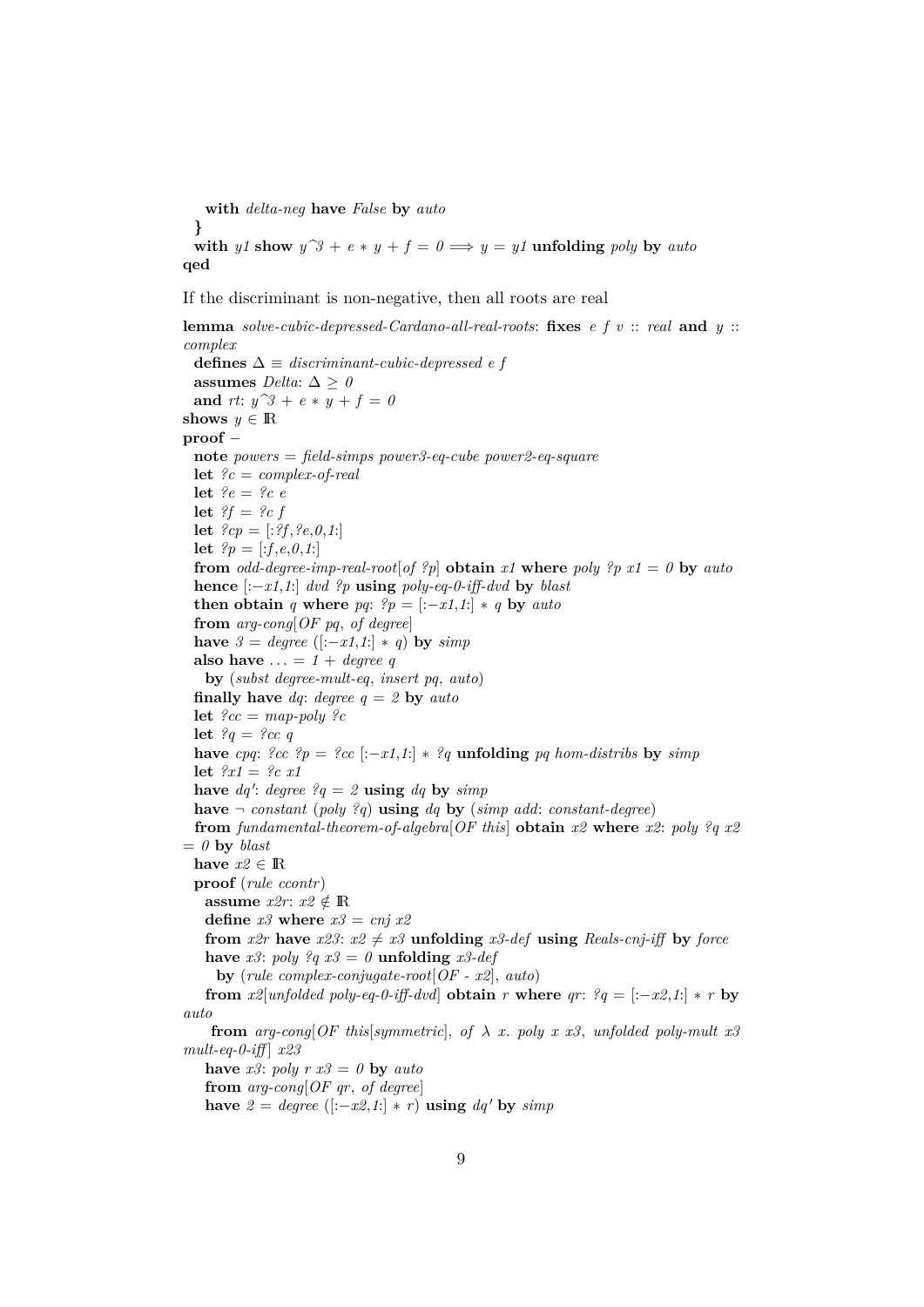**also have**  $\ldots = 1 + \text{degree } r$  **by** (*subst degree-mult-eq, insert pq qr, auto*) **finally have** *degree*  $r = 1$  **by**  $simp$ **from** *degree1-coeffs*<sup>[ $\overline{OF}$  *this*] **obtain** *a b* **where**  $r: r = [.a, b:]$  **by** *auto*</sup> **from** cpq[unfolded qr r] **have** b1:  $b = 1$  **by**  $simp$ with  $x3 r$  have  $a + x3 = 0$  by  $simp$ **hence**  $a = -x^3$  **by** *algebra* **with** *b1 r* **have** *r*:  $r = [-x3, 1]$  **by** *auto* **have**  $\frac{9}{2}$ cc  $\frac{9}{2}$  =  $\frac{9}{2}$ cc  $[-x1,1]$  ∗  $[-x2,1]$  ∗  $[-x3,1]$  **unfolding** *cpq qr r* **by** *algebra* **also have**  $?cc$  [:−*x1*,*1*:] = [:−*?x1*,*1*:] **by**  $simp$ **also have**  $\{cc\ }_{\mathcal{P}} = \{cp\ }_{\mathcal{C}}$  by  $\text{sim}{}_{\mathcal{P}}$ **finally have** *id*:  $[-?x1,1] * [-x2,1] * [-x3,1] = ?cp$  **by** *simp* **define**  $x23$  **where**  $x23 = -4 * (Im x2)^2$ **define**  $x12c$  **where**  $x12c = ?x1 - x2$ **define**  $x12$  **where**  $x12 = (Re \ x12c)$   $\hat{ }$   $2 + (Im \ x12c)$   $\hat{ }$   $2$ **have**  $x23-0$ :  $x23 < 0$  **unfolding**  $x23-def$  **using**  $x2r$  **using** *complex-is-Real-iff* **by** *force* have  $Im(z) \neq 0$  **unfolding**  $x12c$ -def **using**  $x2r$  **using**  $complex-is-Real-iff$  **by** *force* **hence**  $(Im x12c)$ <sup>2</sup> > 0 **by**  $simp$ **hence** *x12*: *x12* > *0* **unfolding** *x12-def* **using** *sum-power2-gt-zero-iff* **by** *auto* **from** *discriminant-cubic-depressed*[*OF id*] **have**  $\oint c \Delta = ((\oint x1 - x2)^2 * (\oint x1 - x3)^2) * (x2 - x3)^2$ **unfolding** ∆*-def discriminant-cubic-depressed-def* **by** *simp* **also have**  $(x2 - x3)^2 = ?c$  *x23* **unfolding** *x3-def x23-def* **by** (*simp add*: *complex-eq-iff power2-eq-square*) **also have**  $(2x1 - x2)^2 * (2x1 - x3)^2 = ((2x1 - x2) * (2x1 - x3))^2$ **by** (*simp add*: *power2-eq-square*) **also have**  $\partial x_1 - x_2 = cnj$  ( $\partial x_1 - x_2$ ) **unfolding**  $x_2$ -def by  $\sinh x$ **also have**  $(2x1 - x2) = x12c$  **unfolding**  $x12c-def$  **.. also have**  $x12c * cnj$   $x12c = ?c$   $x12$  **by** (*simp add: x12-def complex-eq-iff power2-eq-square*) **finally have**  $?c \Delta = ?c$  ( $x12^2 * x23$ ) **by**  $simp$ **hence**  $\Delta = x12^2 * x23$  **by** (*rule of-real-hom.injectivity*) **also have**  $\ldots < 0$  **using**  $x12 \, x23.0$  **by** (*meson mult-pos-neg zero-less-power*) **finally show** *False* **using** *Delta* **by** *simp* **qed with**  $x^2$  **obtain**  $x^2$  **where**  $poly$   $^2q$  ( $^2c$   $x^2$ ) = 0 **unfolding** Reals-def **by** auto **hence**  $x2$ :  $poly q x2 = 0$  **by**  $simp$ **from**  $x2[unfolded poly-eq-0-iff-dvd]$  **obtain**  $r$  **where**  $qr: q = [-x2, 1] * r$  **by** *auto* **from** *arg-cong*[*OF qr*, *of degree*] **have**  $2 = degree ([:-x2,1:]+r)$  **using**  $dq'$  **by**  $simp$ **also have**  $\ldots = 1 + \text{degree } r$  **by** (*subst degree-mult-eq, insert pq qr, auto*) **finally have** *degree*  $r = 1$  **by**  $simp$ **from** *degree1-coeffs*<sup>[ $OF$ </sup>*this*] **obtain** *a b* **where**  $r: r = [.a, b:]$  **by**  $auto$ **from** *pg*[*unfolded gr r*] **have**  $b1$ :  $b = 1$  **by**  $simp$ **define**  $x3$  **where**  $x3 = -a$ **have** *r*:  $r =$  [:−*x3*,*1*:] **unfolding**  $r$  *b1 x3-def* by *simp*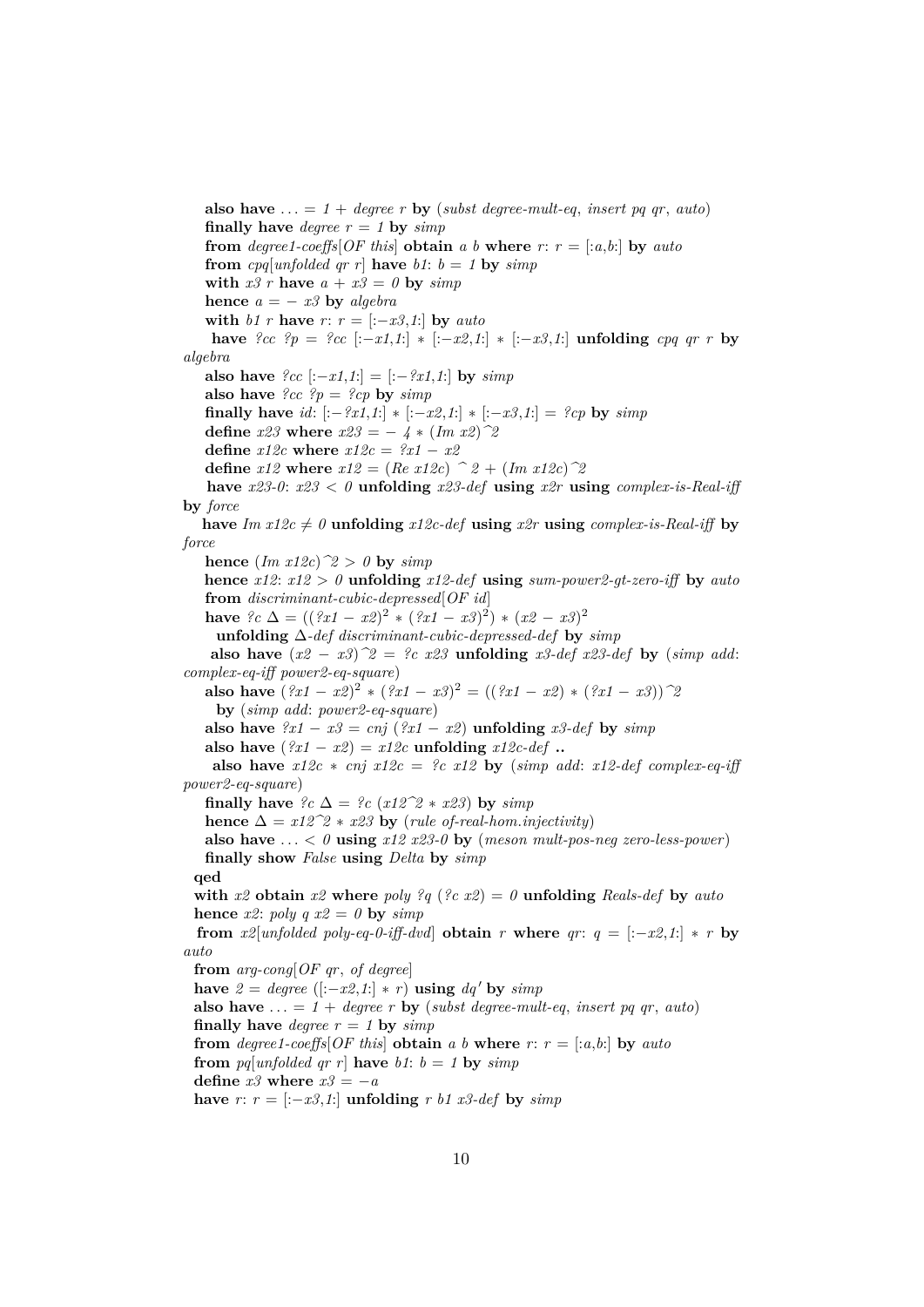**let**  $?pp = [-x1,1] * [-x2,1] * [-x3,1]$ have *id*:  $?p = ?pp$  **unfolding** *pq qr r* **by** *linarith* **have**  $True \longleftrightarrow y^{\hat{}}3 + e * y + f = 0$  **using** *rt* **by** *auto* **also have**  $y^3 + e * y + f = poly(\lbrace e, e \rbrace^2) y$  **by** (*simp add: powers*) also have  $\ldots = poly(\sqrt{2c} \cdot \sqrt{2p})$  *y* **unfolding** *id* by *simp* **also have**  $\{cc \; \text{?pp} = [-\text{?c } x1, 1] * [-\text{?c } x2, 1] * [-\text{?c } x3, 1]$ **by** *simp* **also have** *poly* ...  $y = 0 \leftrightarrow y = ?c$  *x1*  $\vee$   $y = ?c$  *x2*  $\vee$   $y = ?c$  *x3* **unfolding** *poly-mult mult-eq-0-iff* **by** *auto* **finally show**  $y \in \mathbb{R}$  by *auto* **qed**

**end**

# <span id="page-10-0"></span>**3 Implementation of the minimal polynomial of a real or complex algebraic number**

This theory provides implementation of the minimal-representing-polynomial of an algebraic number, for both the real-numbers and the complex-numbers.

**theory** *Min-Int-Poly-Impl* **imports** *Hermite-Lindemann*.*Min-Int-Poly Algebraic-Numbers*.*Real-Algebraic-Numbers Algebraic-Numbers*.*Complex-Algebraic-Numbers* **begin**

**definition**  $min-int-poly-real-alg$  ::  $real-alg \Rightarrow int poly$  where *min-int-poly-real-alg x* = (*case info-real-alg x of Inl r*  $\Rightarrow$  *poly-rat r* | *Inr* (*p*,-)  $\Rightarrow$ *p*) **lemma**  $min\text{-}int\text{-}poly\text{-}of\text{-}rat: min\text{-}int\text{-}poly$  ( $of\text{-}rat$   $r$  :: ' $a$  :: { $field\text{-}char\text{-}0$ ,  $field\text{-}gcd$ })  $=$  *poly-rat*  $r$ **by** (*intro min-int-poly-unique*, *auto*) **lemma**  $min-int-poly-real-alg: min-int-poly-real-alg x = min-int-poly (real-of x)$ 

**proof** (*cases info-real-alg x*) **case** (*Inl r*) **show** *?thesis* **unfolding** *info-real-alg*(*2*)[*OF Inl*] *min-int-poly-real-alg-def Inl* **by** (*simp add*: *min-int-poly-of-rat*) **next case** (*Inr pair*) **then obtain**  $p$  *n* where *Inr*: *info-real-alg*  $x = \text{Inr}(p,n)$  by (*cases pair*, *auto*) **hence** *poly-cond p* **by** (*transfer*, *transfer*, *auto simp*: *info-2-card*) **hence**  $min-int-poly$  (*real-of x*) = *p* **using**  $info-real-alg(1)[OFInr]$ **by** (*intro min-int-poly-unique*, *auto*) **thus** *?thesis* **unfolding** *min-int-poly-real-alg-def Inr* **by** *simp* **qed**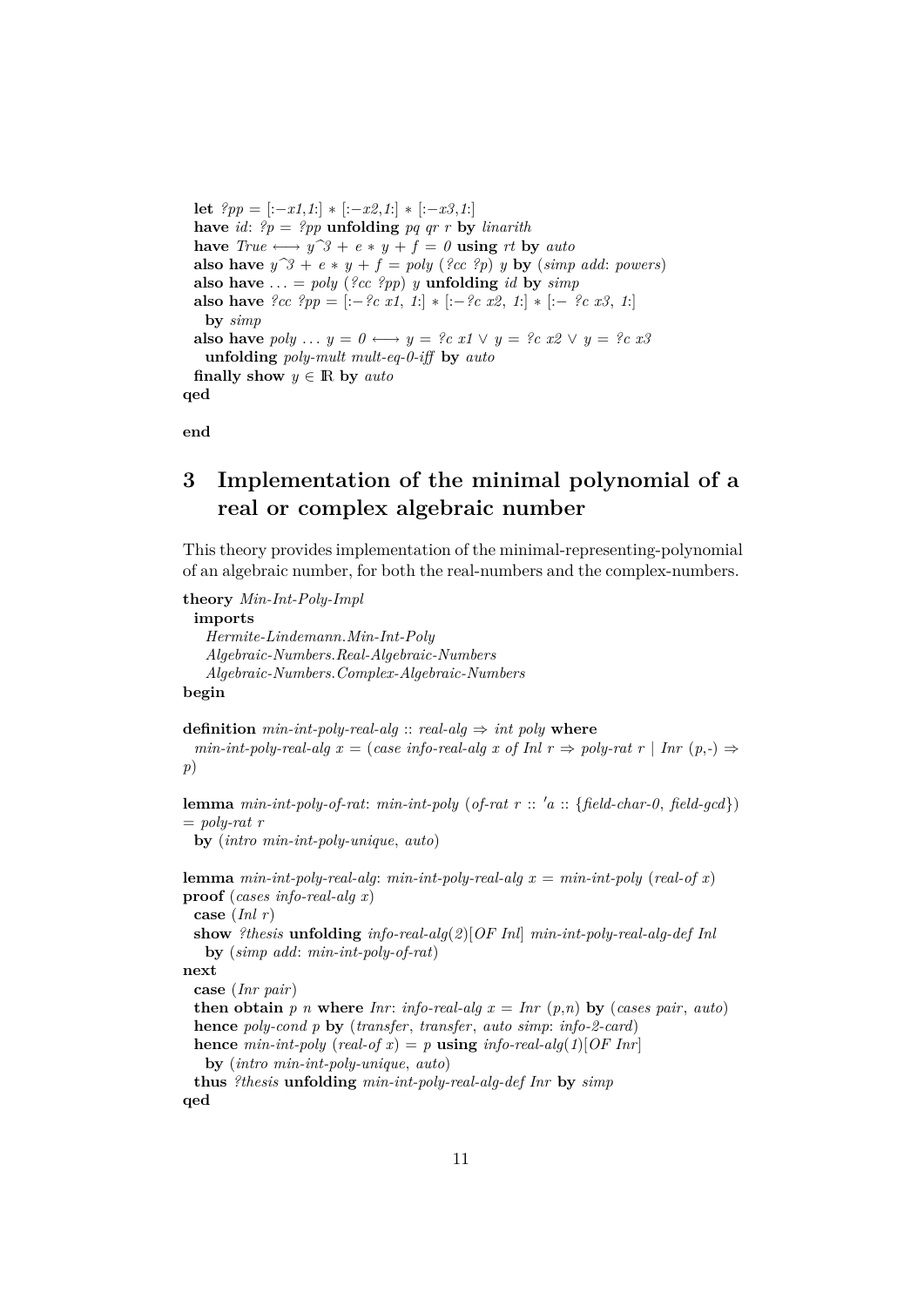**definition**  $min-int-poly-real:: real \Rightarrow int poly$  **where** [*simp*]: *min-int-poly-real* = *min-int-poly*

**lemma** *min-int-poly-real-code-unfold* [*code-unfold*]: *min-int-poly* = *min-int-poly-real*

**by** *simp*

**lemma** *min-int-poly-real-code*[*code*]: *min-int-poly-real* (*real-of x*) = *min-int-poly-real-alg x*

**by** (*simp add*: *min-int-poly-real-alg*)

Now let us head for the complex numbers

```
definition complex-poly :: int poly \Rightarrow int poly \Rightarrow int poly list where
 complex-poly re im = (let i = [:1,0,1:]
    in factors-of-int-poly (poly-add re (poly-mult im i)))
lemma complex-poly: assumes re: re represents (Re x)
  and im: im represents (Im x)
 shows ∃ f ∈ set (complex-poly re im). f represents x ∧ f. f ∈ set (complex-poly)re\,im) \Longrightarrow poly-cond fproof −
 let ?p = poly-add re (poly-mult im[:1, 0, 1))from re have re: re represents complex-of-real (Re x) by simp
 from im have im: im represents complex-of-real (Im x) by simp
 have [:1,0,1:] represents i by auto
 from represents-add[OF re represents-mult[OF im this]]
 have ?p represents of-real (Re\ x) + complex-of-real (Im\ x) * i by simpalso have of-real (Re x) + complex-of-real (Im x) * i = xby (metis complex-eq mult.commute)
 finally have p: ?p represents x by auto
 have factors-of-int-poly ?p = complex-poly re im
   unfolding complex-poly-def Let-def by simp
 from factors-of-int-poly(1)[OF this] factors-of-int-poly(2)[OF this, of x] p
  show ∃ f ∈ set (complex-poly re im). f represents x ∧ f. f ∈ set (complex-poly)re\,im) \Longrightarrow poly-cond funfolding represents-def by auto
qed
```
**definition** *algebraic-real* ::  $real \Rightarrow bool$  **where** [*simp*]: *algebraic-real* = *algebraic*

**lemma** *algebraic-real-iff* [*code-unfold*]: *algebraic* = *algebraic-real* **by** *simp*

```
lemma algebraic-real-code[code]: algebraic-real (real-of x) = True
proof (cases info-real-alg x)
 case (Inl r)
 show ?thesis using info-real-alg(2)[OF Inl] by (auto simp: algebraic-of-rat)
```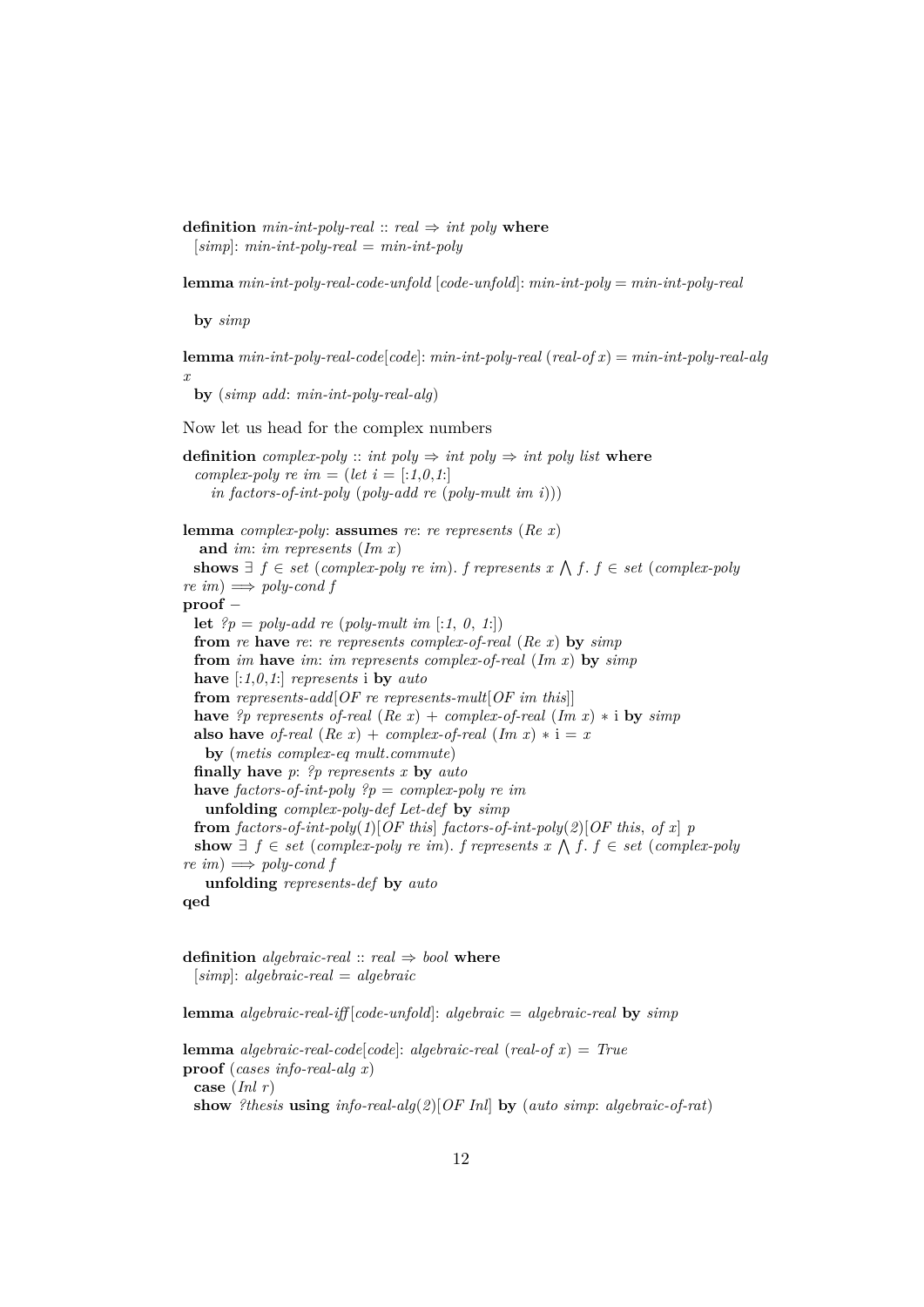```
next
```

```
case (Inr pair)
 then obtain p n where Inr: info-real-alg x = \text{Inr}(p,n) by (cases pair, auto)
 from info-real-alg(1)[OF Inr] have p represents (real-of x) by auto
 thus ?thesis by (auto simp: algebraic-altdef-ipoly)
qed
```
**lemma** *algebraic-complex-iff* [*code-unfold*]: *algebraic*  $x \leftrightarrow$  *algebraic* (*Re x*)  $\land$  *algebraic* (*Im x*) **proof assume** *algebraic x* **from** this unfolded algebraic-altdef-ipoly **obtain**  $p$  where ipoly  $p x = 0 p \neq 0$ **by** *auto* **from** *represents-root-poly*[*OF this*] **show** *algebraic* (*Re x*)  $\land$  *algebraic* (*Im x*) **unfolding** *represents-def algebraic-altdef-ipoly* **by** *auto* **next assume** *algebraic* (*Re x*) ∧ *algebraic* (*Im x*) **from** *this*[*unfolded algebraic-altdef-ipoly*] **obtain** *re im* **where** *re represents* (*Re x*) *im represents* (*Im x*) **by** *blast* **from** *complex-poly*[*OF this*] **show** *algebraic x* **unfolding** *represents-def algebraic-altdef-ipoly* **by** *auto* **qed**

**lemma** *algebraic-0*[*simp*]: *algebraic 0* **unfolding** *algebraic-altdef-ipoly* **by** (*intro exI*[*of -* [:*0*,*1*:]], *auto*)

**lemma** *min-int-poly-complex-of-real*[*simp*]: *min-int-poly* (*complex-of-real x*) = *min-int-poly x*

```
proof (cases algebraic x)
 case False
 hence ¬ algebraic (complex-of-real x) unfolding algebraic-complex-iff by auto
 with False show ?thesis unfolding min-int-poly-def by auto
next
 case True
 from min-int-poly-represents[OF True]
 have min-int-poly x represents x by auto
 thus ?thesis
   by (intro min-int-poly-unique, auto simp: lead-coeff-min-int-poly-pos)
```
**qed**

TODO: the implemention might be tuned, since the search process should be faster when using interval arithmetic to figure out the correct factor. (One might also implement the search via checking *ipoly f*  $x = (0::'a)$ , but because of complex-algebraic-number arithmetic, I think that search would be slower than the current one via " $x \in set$  (*complex-roots-of-int-poly f*)

**definition**  $min\text{-}int\text{-}poly\text{-}complex :: complex \Rightarrow int\text{-}poly$  **where** 

 $min-int-poly-complex x = (if algebraic x then if Im x = 0 then min-int-poly-real$ (*Re x*)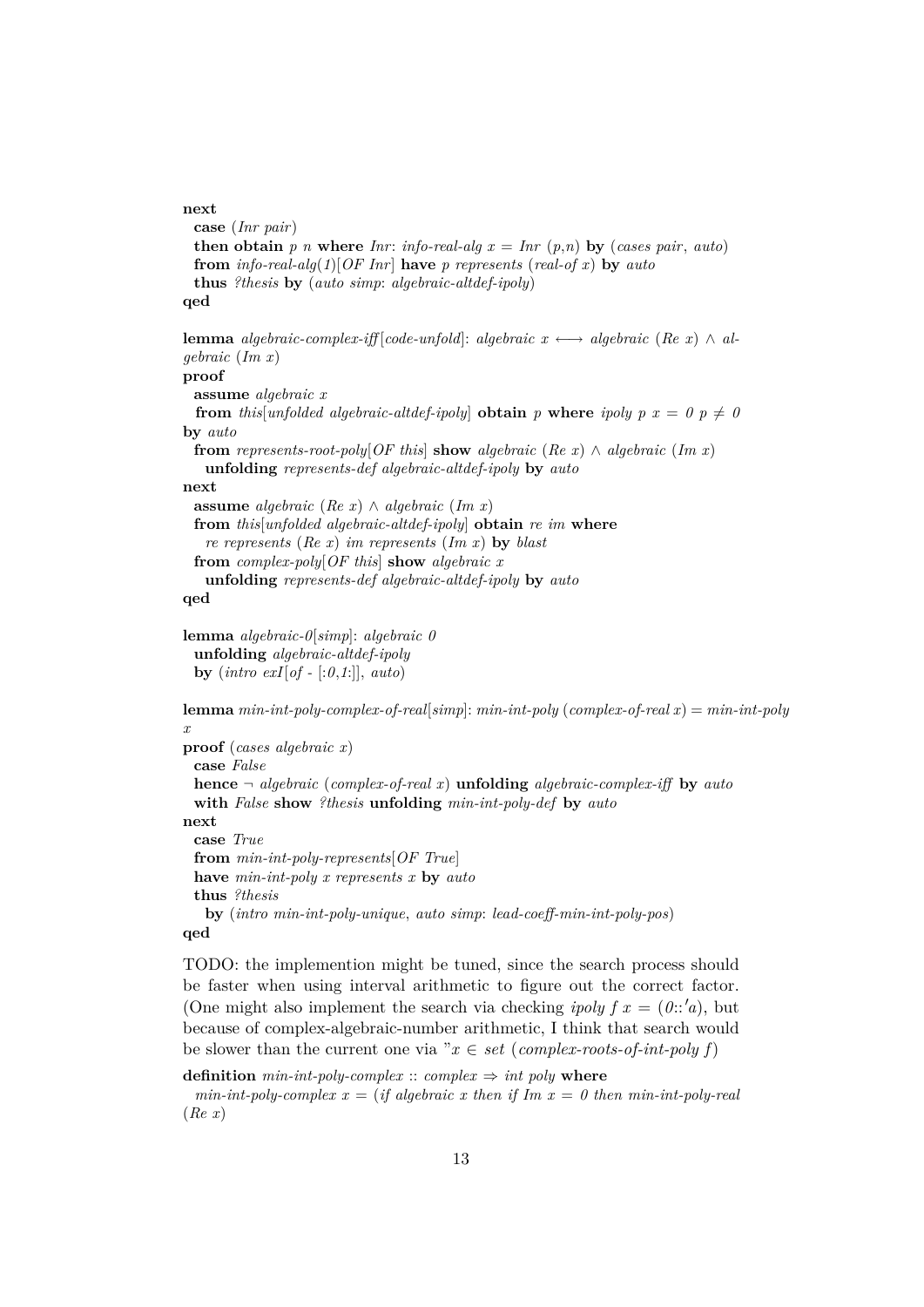*else the* (*find*  $(\lambda f. x \in set (complex-roots-of-int-poly f))$  (*complex-poly* (*min-int-poly* (*Re x*)) (*min-int-poly* (*Im x*)))) *else* [:*0*,*1*:]) **lemma** *min-int-poly-complex*[*code-unfold*]: *min-int-poly* = *min-int-poly-complex* **proof** (*standard*) **fix** *x* **define** *fs* where  $fs = complex-poly$  (*min-int-poly* (*Re x*)) (*min-int-poly* (*Im x*)) **let**  $?f = min-int-poly-complex x$ **show**  $min-int-poly x = ?f$ **proof** (*cases algebraic x*) **case** *False* **thus** *?thesis* **unfolding** *min-int-poly-def min-int-poly-complex-def* **by** *auto* **next case** *True* **show** *?thesis* **proof** (*cases Im x = 0*) **case** ∗: *True* **have** *id*: *?f* = *min-int-poly-real* (*Re x*) **unfolding** *min-int-poly-complex-def* ∗ **using** *True* **by** *auto* **show** *?thesis* **unfolding** *id min-int-poly-real-code-unfold*[*symmetric*] *min-int-poly-complex-of-real*[*symmetric*] **using** ∗ **by** (*intro arg-cong*[*of - - min-int-poly*] *complex-eqI*, *auto*) **next case** *False* **from** *True*[*unfolded algebraic-complex-iff* ] **have** *algebraic* (*Re x*) *algebraic* (*Im x*) **by** *auto* **from** *complex-poly*[*OF min-int-poly-represents*[*OF this*(*1*)] *min-int-poly-represents*[*OF this*(*2*)]] **have**  $fs: ∃ f ∈ set fs$ .  $ipoly f x = 0 ∛ f$ .  $f ∈ set fs ⇒ polycond f$  **unfolding** *fs-def* **by** *auto* **let**  $?fs = find (\lambda f \cdot i \cdot poly f \cdot x = 0)$  *fs* **let**  $?fs' = \text{find } (\lambda \text{ } f \text{ } x \in \text{set } (\text{complex-roots-of-int-poly } f))$  *fs* **have**  $?f = the$   $?fs'$ **unfolding**  $min-int-poly-complex-def$  *fs-def* **using** *True False* **by** *auto* **also have**  $?fs' = ?fs$ **by** (*rule find-cong*[*OF refl*], *subst complex-roots-of-int-poly*, *insert fs*, *auto*) **finally have** *id*:  $?f = the$   $?fs$  **. from**  $fs(1)$  **have**  $?fs \neq None$  **unfolding**  $find\text{-}None\text{-}iff$  **by**  $auto$ **then obtain** *f* **where** *Some*: *?fs* = *Some f* **by** *auto* **from**  $\int$ *find-Some-D*[*OF this*]  $f$ *s*( $2$ )[*of f*] **show** *?thesis* **unfolding** *id Some* **by** (*intro min-int-poly-unique*, *auto*) **qed qed qed**

**end**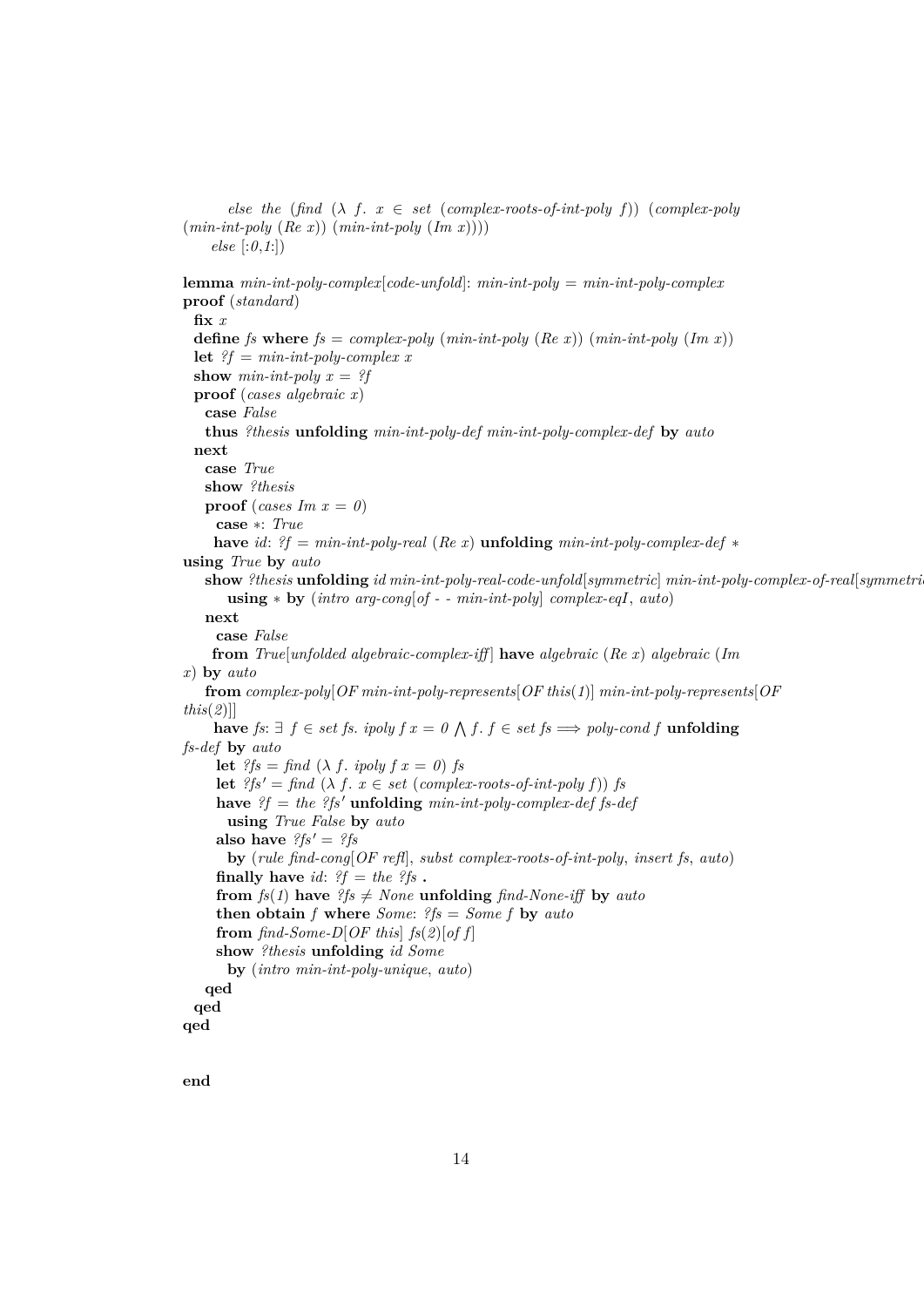### <span id="page-14-0"></span>**4** n**-th roots of complex numbers**

**theory** *Complex-Roots* **imports** *Complex-Geometry*.*More-Complex Min-Int-Poly-Impl HOL*−*Library*.*Product-Lexorder* **begin**

### <span id="page-14-1"></span>**4.1 An algorithm to compute all complex roots of (algebraic) complex numbers**

TODO: The filter instruction might be tuned by using interval arithmetic instead.

**definition** *all-croots* ::  $nat \Rightarrow complex \Rightarrow complex$  *list* **where** *all-croots*  $n x = (if n = 0 then [] else$ *if algebraic x then*  $(\text{let } p = \text{min-int-poly } x;$  $q = poly-nth-root$  *n p*; *xs* = *complex-roots-of-int-poly q in filter*  $(\lambda y. y^n = x)$  *xs*) *else* (*SOME ys. set ys* = {*y. y* $n = x$ })) **lemma** *all-croots-code*[*code*]: *all-croots*  $n x = (if n = 0 then$  [] else *if algebraic x then*  $(\text{let } p = \text{min-int-poly } x;$  $q = poly-nth-root$  *n p*; *xs* = *complex-roots-of-int-poly q in filter*  $(\lambda y. y^n = x)$  *xs*) *else Code.abort* (*STR* "*all-croots invoked on non*−*algebraic number*") ( $\lambda$  -. *all-croots n x*)) **by** (*auto simp*: *all-croots-def*) **lemma** *all-croots*: **assumes**  $n\theta$ :  $n \neq \theta$  **shows** *set* (*all-croots*  $n x$ ) = {*y*.  $y \hat{n} = x$ } **proof** (*cases algebraic x*) **case** *True* **hence** *id*: (*if*  $n = 0$  *then v else if algebraic x then z else u*) = *z* **for** *y z u* :: *complex list* **using** *n0* **by** *auto* **define** *p* **where**  $p = poly-nth-root n (min-int-poly x)$ 

**show** *?thesis* **unfolding** *Let-def p-def* [*symmetric*] *all-croots-def id*

**proof** (*standard*, *force*, *standard*, *simp*)

**assume** *y*:  $y \hat{n} = x$ 

**fix** *y*

**have** *min-int-poly x represents x* **using** *True* **by** *auto* **from** *represents-nth-root*[*OF n0 y this*]

**have** *p represents y* **unfolding** *p-def* **by** *auto*

**thus**  $y \in set$  (*complex-roots-of-int-poly p*)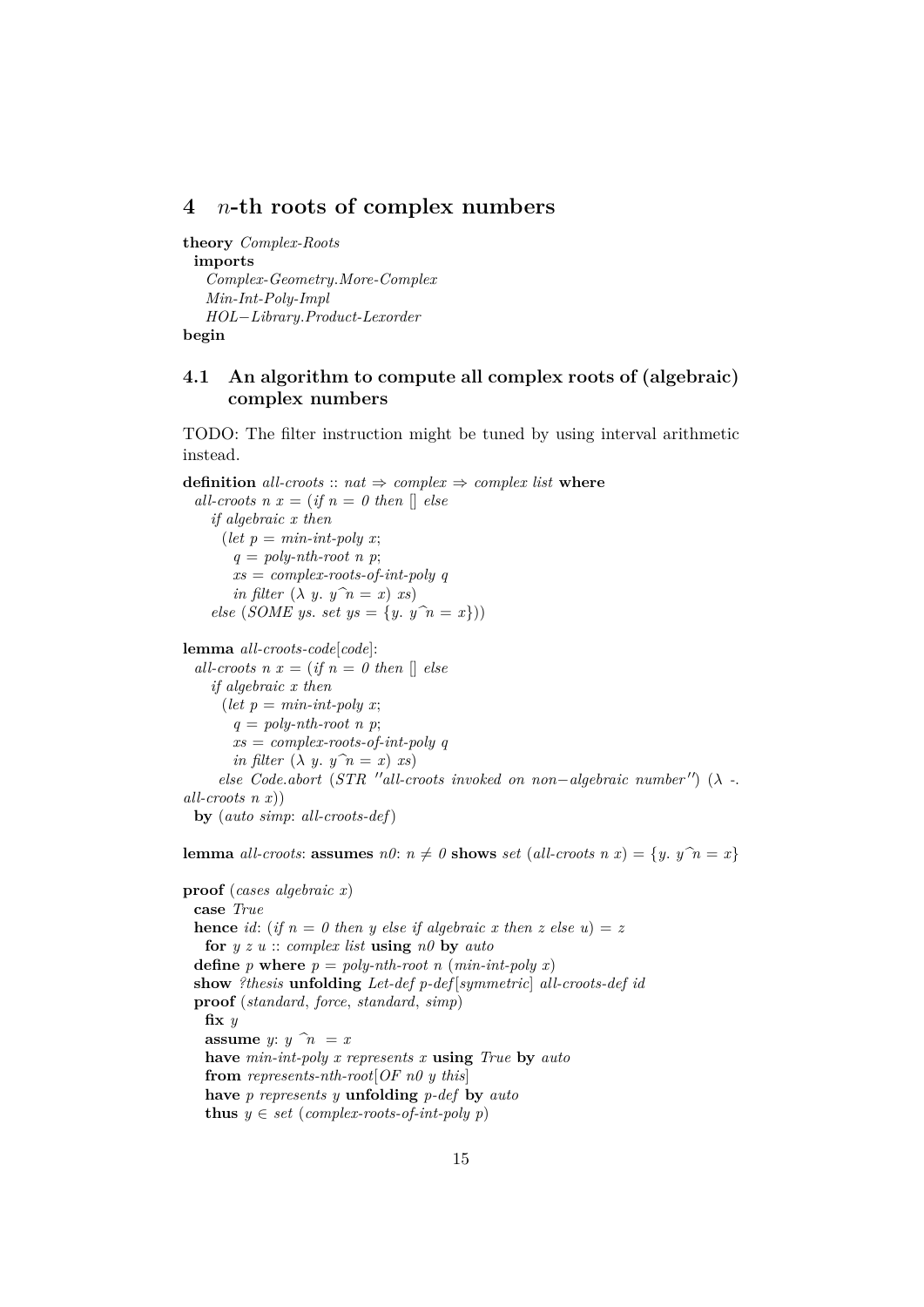```
by (subst complex-roots-of-int-poly, auto)
 qed
next
 case False
 hence id: (if n = 0 then y else if algebraic x then z else u) = ufor y z u :: complex list using n0 by auto
 show ?thesis unfolding Let-def all-croots-def id
   by (rule someI-ex, rule finite-list, insert n0, blast)
qed
```
#### <span id="page-15-0"></span>**4.2 A definition of** *the* **complex root of a complex number**

While the definition of the complex root is quite natural and easy, the main task is a criterion to determine which of all possible roots of a complex number is the chosen one.

**definition**  $\text{croot} :: \text{nat} \Rightarrow \text{complex} \Rightarrow \text{complex}$  where *croot n x* = (*rcis* (*root n* (*cmod x*)) (*arg x* / *of-nat n*)) **lemma** *croot-0*[*simp*]: *croot n 0* = 0 *croot 0 x* = 0 **unfolding** *croot-def* **by** *auto* **lemma** *croot-power*: **assumes**  $n: n \neq 0$ **shows** (*croot n x*)  $\hat{a}$  *n* = *x* **unfolding** *croot-def DeMoivre2* **by** (*subst real-root-pow-pos2*, *insert n*, *auto simp*: *rcis-cmod-arg*) **lemma** *arg-of-real*: *arg* (*of-real x*) =  $(if x < 0 then pi else 0)$ **proof** (*cases*  $x = 0$ ) **case** *False* **hence**  $x < \theta \lor x > \theta$  **by** *auto* **thus** *?thesis* **by** (*intro arg-unique*, *auto simp*: *complex-sgn-def scaleR-complex*.*ctr complex-eq-iff* ) **qed** (*auto simp*: *arg-def*) **lemma**  $\arg\text{-rcis-cis}[\text{simp}]$ : **assumes**  $x > 0$ **shows**  $arg (ris x y) = arg (cis y)$ **using** *assms* **unfolding** *rcis-def* **by** *simp* **lemma** *cis-arg-1*[*simp*]: *cis* (*arg 1*) = 1 **using** *arg-of-real*[*of 1*] **by** *simp* **lemma** *cis-arg-power*[*simp*]: **assumes**  $x \neq 0$ **shows** *cis* (*arg*  $(x \cap n)$ ) = *cis* (*arg*  $x * real n$ ) **proof** (*induct n*) **case** (*Suc n*) **show** *?case* **unfolding** *power*.*simps* **proof** (*subst cis-arg-mult*)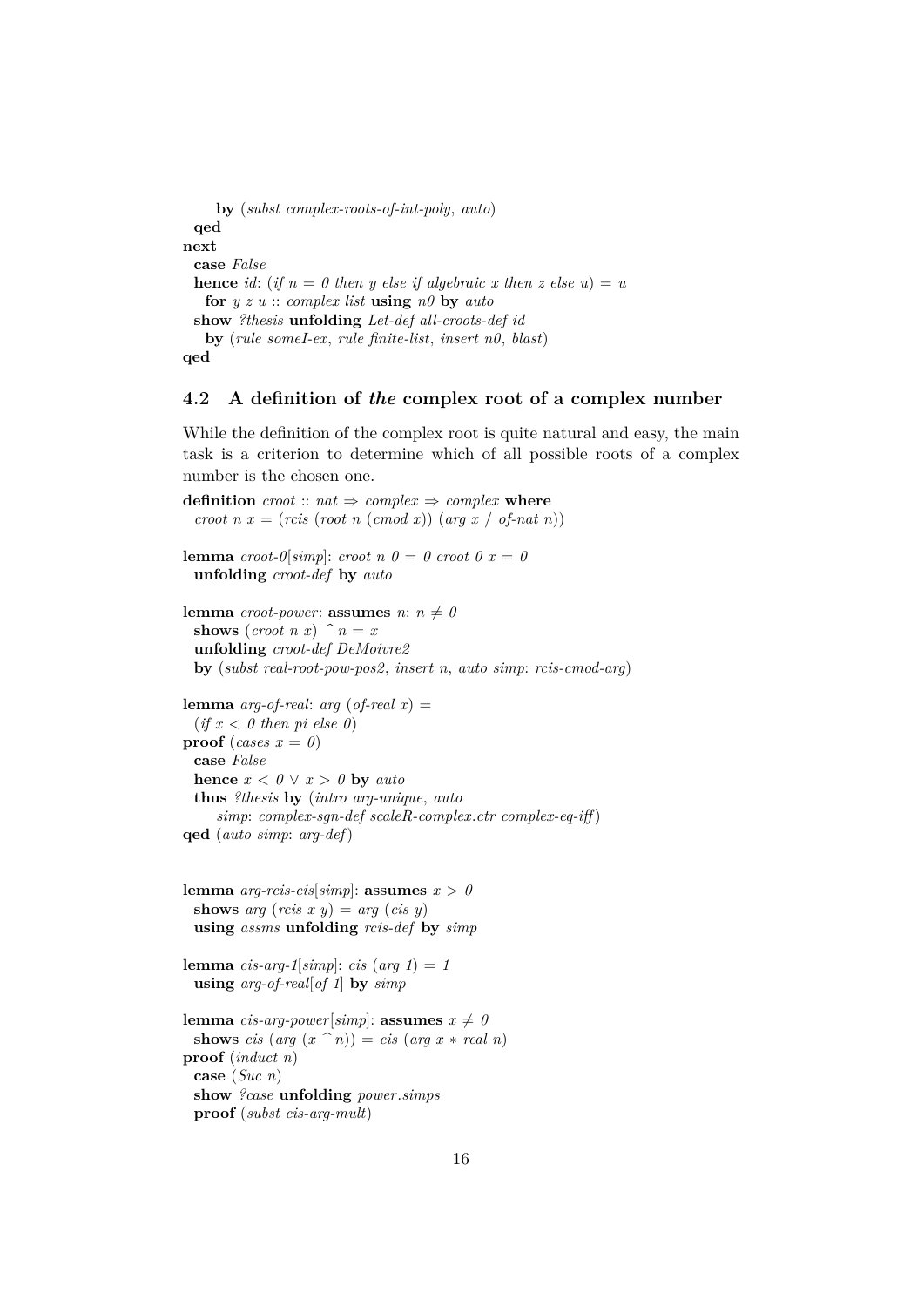**show** *cis* (*arg*  $x + arg(x \nightharpoonup n) = cis (arg x * real (Suc n))$ **unfolding** *mult*.*commute*[*of arg x*] *DeMoivre*[*symmetric*] **unfolding** *power*.*simps* **using** *Suc* **by** (*metis DeMoivre cis-mult mult*.*commute*) **show**  $x * x \, \hat{i} + \theta$  **using** *assms* **by** *auto* **qed qed** *simp* **lemma** *arg-croot*[*simp*]: *arg* (*croot n x*) = *arg x* / *real n* **proof** (*cases*  $n = 0 \lor x = 0$ ) **case** *True* **thus** *?thesis* **by** (*auto simp*: *arg-def*) **next case** *False* **hence** *n*:  $n \neq 0$  **and** *x*:  $x \neq 0$  **by** *auto* **let**  $\text{Proof} = \text{croot} \, n \, x$ **from** *n* **have** *n1*: *real*  $n \ge 1$  *real*  $n > 0$  *real*  $n \ne 0$  **by** *auto* **have** *bounded*:  $- p i < arg x / real n \wedge arg x / real n \leq pi$ **proof** (*cases arg*  $x < 0$ ) **case** *True* **from**  $arg-bounded[of x]$  **have** −  $pi < arg x$  **by**  $auto$ also have  $\ldots \leq arg x / real n$  **using** *n1 True* **by** (*smt* (*z3*) *div-by-1 divide-minus-left frac-le*) **finally have**  $one: -pi < arg x / real n$ . **have** *arg*  $x / real n \leq \theta$  **using** *True n1* **by** (*smt* (*verit*) *divide-less-0-iff* ) also have  $\ldots \leq pi$  by  $\text{simp}$ **finally show** *?thesis* **using** *one* **by** *auto* **next case** *False* **hence** *ax*:  $arg x \geq 0$  **by**  $auto$ **have** *arg*  $x$  / *real*  $n \leq arg x$  **using**  $n1$  *ax* **by** (*smt* (*verit*) *div-by-1 frac-le*) also have  $\ldots \leq pi$  **using**  $arg-bounded[of x]$  by  $simp$ **finally have** *one*: *arg*  $x$  / *real*  $n \leq pi$ . **have**  $-pi < 0$  **by**  $simp$ also have  $\ldots \leq arg\ x \mid real\ n$  **using**  $ax\ n1$  by  $simp$ **finally show** *?thesis* **using** *one* **by** *auto* **qed have** *arg ?root* = *arg* (*cis* (*arg x* / *real n*)) **unfolding** *croot-def* **using** *x n* **by** *simp* **also have**  $\ldots$  = *arg x* / *real n* **by** (*rule arg-unique*, *force*, *insert bounded*, *auto*) **finally show** *?thesis* **. qed lemma**  $cos-abs[simp]$ :  $cos(abs x :: real) = cos x$ **proof** (*cases*  $x < 0$ )

**case** *True*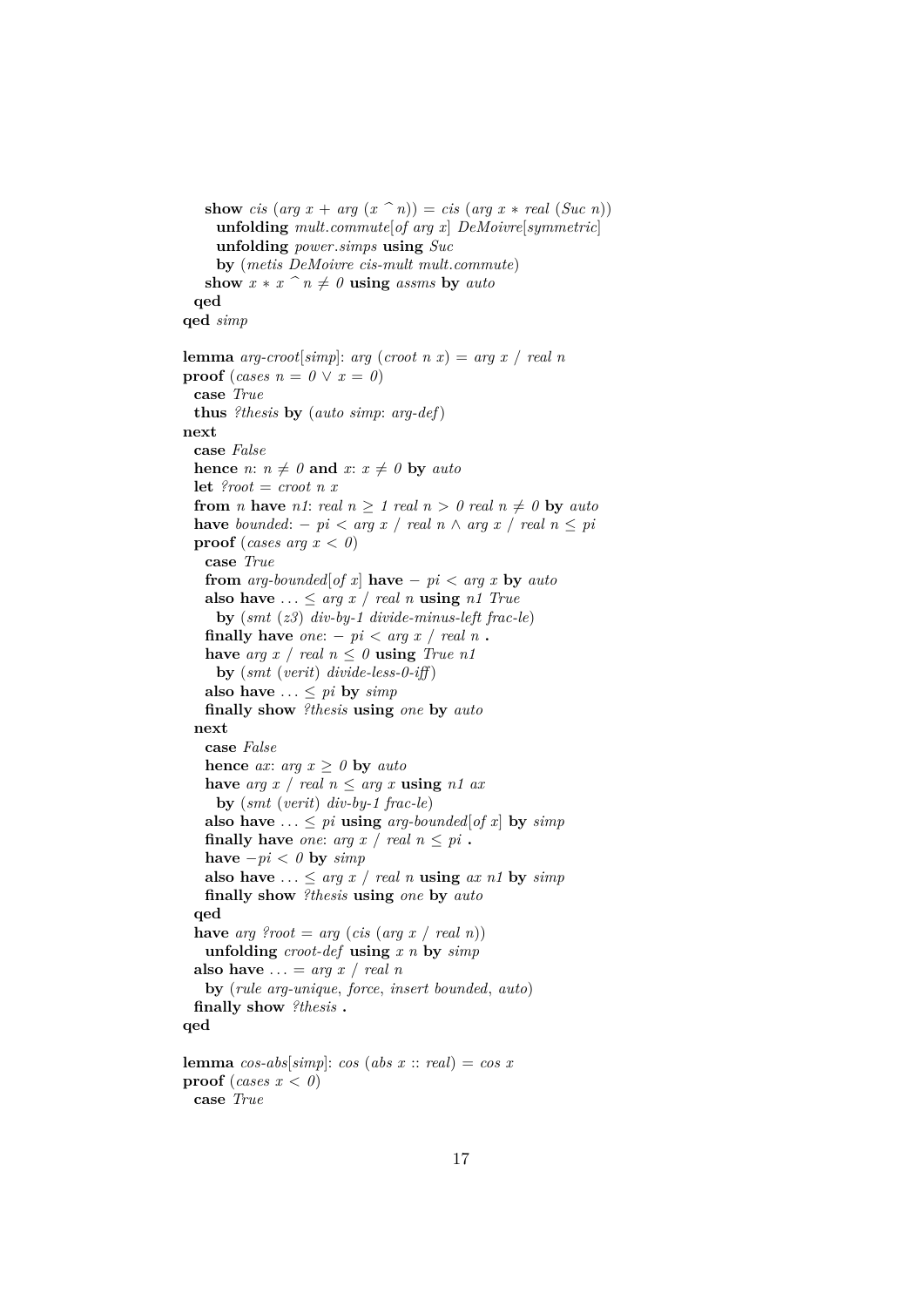```
hence abs: abs x = -x by simpshow ?thesis unfolding abs by simp
qed simp
lemma cos-mono-le: assumes abs\ x \leq piand abs y \leq pishows \cos x \leq \cos y \longleftrightarrow abs y \leq abs xproof −
 have \cos x \leq \cos y \longleftrightarrow \cos (\text{abs } x) \leq \cos (\text{abs } y) by \sinh yalso have \dots \leftrightarrow abs \ y \leq abs \ xby (subst cos-mono-le-eq, insert assms, auto)
 finally show ?thesis .
qed
lemma abs-add-2-mult-bound: fixes x :: 'a :: linordered-idomassumes xy: |x| \leq yshows |x| \leq |x + 2 * \textit{of-int } i * y|proof (cases i = 0)
 case i: False
 let ?oi = of-int :: int \Rightarrow 'afrom xy have y: y \ge 0 by auto
 consider (pp) x \ge 0 i \ge 0|(nn) x \leq 0 i \leq 0(pn) x \geq 0 i \leq 0| (np) x ≤ 0 i ≥ 0
   by linarith
 thus ?thesis
 proof cases
   case pp
   thus ?thesis using y by simp
  next
   case nn
   have x \geq x + 2 * ?oi \, i * yusing nn y by (simp add: mult-nonneg-nonpos2)
   with nn show ?thesis by linarith
 next
   case pn
   with i have 0 \leq x \leq i \leq 0 by auto
   define j where j = nat(-i) - 1define z where z = x - 2 * ydefine u where u = 2 * ?oi (nat j) * y
   have u: u \geq 0 unfolding u-def using y by autohave i: i = -int (Suc j)using \langle i \rangle unfolding j-def by simp
   have id: x + 2 * ?oi i * y = z - uunfolding i z-def u-def by (simp add: field-simps)
   have z: z \leq 0 abs z \geq x using x \in y y \in n(1)unfolding z-def by auto
   show ?thesis unfolding id using pn(1) z u by simp
```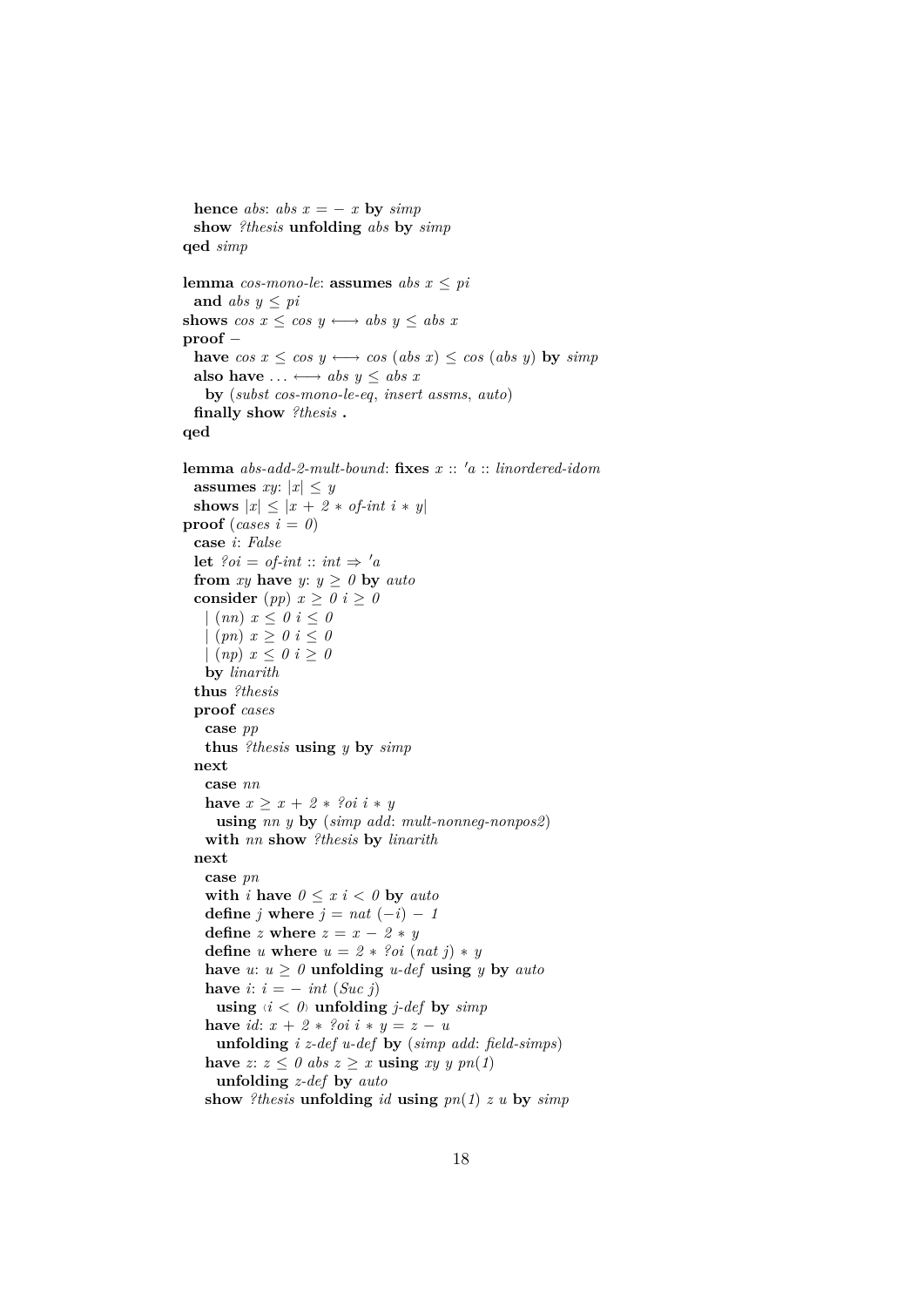```
next
   case np
   with i have 0 \geq x i > 0 by auto
   define j where j = nat i - 1have i: i = int(Suc i)using \langle i \rangle 0 unfolding j-def by simp
   define u where u = 2 * ?oi (nat j) * y
   have u: u \geq 0 unfolding u-def using y by auto
   define z where z = -x - 2 * yhave id: x + 2 * ?oi i * y = -z + uunfolding i z-def u-def by (simp add: field-simps)
   have z: z ≤ 0 abs z ≥ − x using xy y np(1)
    unfolding z-def by auto
   show ?thesis unfolding id using np(1) z u by simp
 qed
qed simp
lemma abs\text{-}eq\text{-}add\text{-}2\text{-}mult: fixes y::'a::\text{ }linordered\text{-}idomassumes abs-id: |x| = |x + 2 * of\text{-}int i * y|and xy: -y < x < yand i: i \neq 0shows x = y \land i = -1proof −
 let ?oi = of-int :: int \Rightarrow 'afrom xy have y: y > 0 by auto
 consider (pp) x \ge 0 i \ge 0| (nn) x < 0 i < 0|(pn) x > 0 i < 0| (np) x < 0 i ≥ 0
   by linarith
 hence ?thesis \vee x = ?oi (-i) * yproof cases
   case pp
   thus ?thesis using y abs-id xy i by simp
 next
   case nn
   hence |x + 2 * ?oi i * y| =− (x + 2 ∗ ?oi i ∗ y)
    using y nn
    by (intro abs-of-nonpos add-nonpos-nonpos,
        force, simp, intro mult-nonneg-nonpos, auto)
   thus ?thesis using y abs-id xy i nn
    by auto
 next
   case pn
   with i have 0 \leq x \leq i \leq 0 by auto
   define i where i = nat(-i) - 1define z where z = x - 2 * ydefine u where u = 2 * ?oi (nat j) * y
```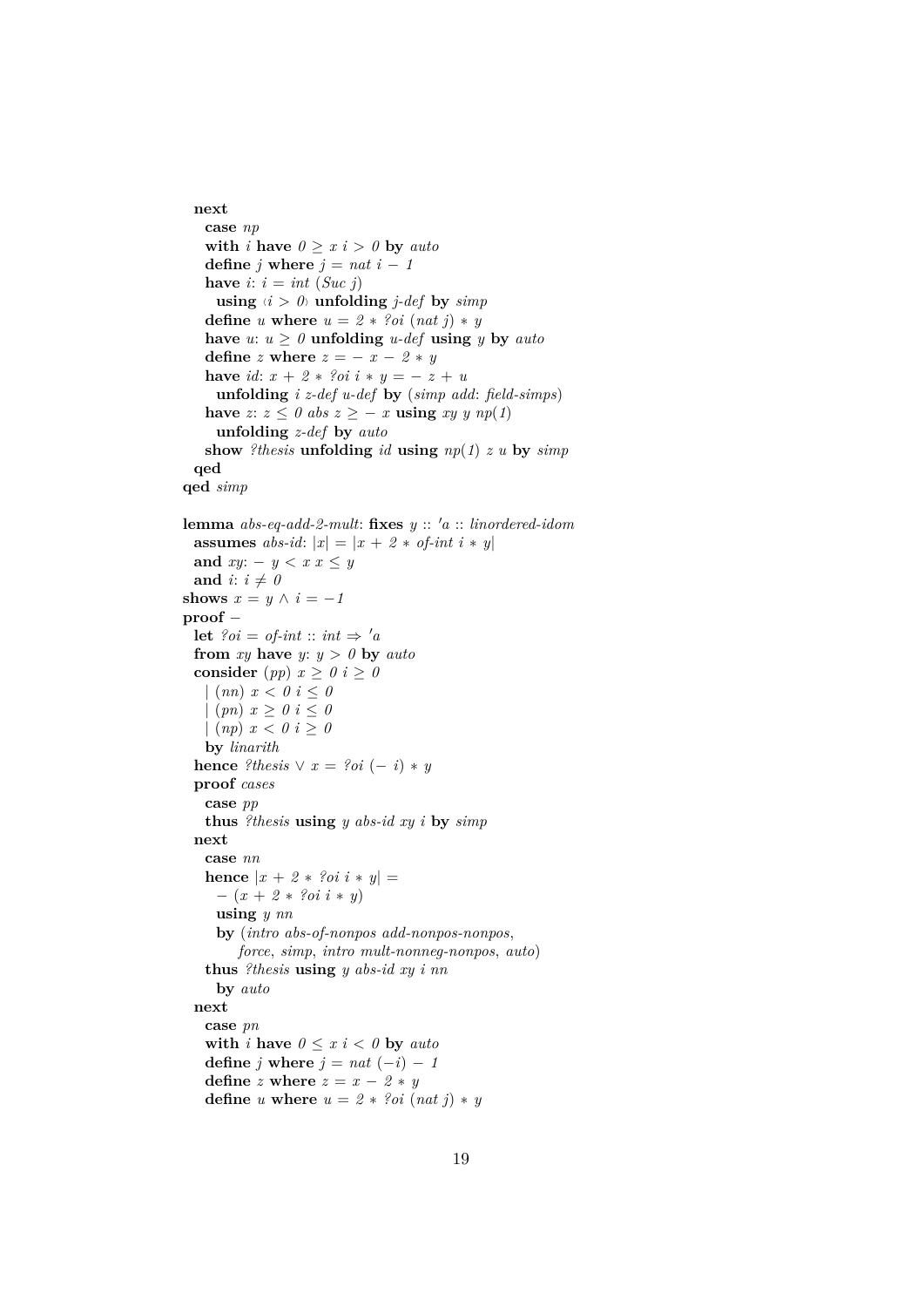have  $u: u \geq 0$  **unfolding**  $u$ -def **using**  $y$  by  $auto$ **have**  $i: i = -int (Suc j)$ **using**  $\langle i \rangle$  to **unfolding** *j-def* by *simp* **have** *id*:  $x + 2 * ?oi$   $i * y = z - u$ **unfolding** *i z-def u-def* **by** (*simp add*: *field-simps*) have  $z: z \leq 0$  abs  $z \geq x$  **using**  $xy \, y \, pn(1)$ **unfolding** *z-def* **by** *auto* **from** *abs-id*[*unfolded id*] **have**  $z - u = -x$ **using** *z u pn* **by** *auto* **from** *this*[*folded id*] **have**  $x = of\text{-}int (-i) * y$ **by** *auto* **thus** *?thesis* **by** *auto* **next case** *np* **with** *i* **have**  $0 \geq x$  *i*  $> 0$  **by** *auto* **define**  $j$  **where**  $j = nat$   $i - 1$ **have**  $i: i = int(Suc j)$ **using**  $\langle i \rangle$  0 **unfolding** *j-def* by *simp* **define** *u* **where**  $u = 2 * ?oi$  (*nat j*) \* *y* have  $u: u \geq 0$  **unfolding**  $u$ -def **using**  $y$  by  $auto$ **define**  $z$  **where**  $z = -x - 2 * y$ **have** *id*:  $x + 2 * ?oi$  *i*  $* y = -z + u$ **unfolding** *i z-def u-def* **by** (*simp add*: *field-simps*) have  $z: z \leq 0$ **using** *xy y np*(*1*) **unfolding** *z-def* **by** *auto* **from** *abs-id*[*unfolded id*] **have** − *z* + *u* = − *x* **using** *u z np* **by** *auto* **from** *this*[*folded id*] **have**  $x = of\text{-}int (-i) * y$ **by** *auto* **thus** *?thesis* **by** *auto* **qed thus** *?thesis* **proof assume**  $x = ?oi (-i) * y$ **with** *xy i y* **show** *?thesis* **by** (*smt* (*verit*, *ccfv-SIG*) *less-le minus-less-iff mult-le-cancel-right2 mult-minus1-right mult-minus-left mult-of-int-commute of-int-hom*.*hom-one of-int-le-1-iff of-int-minus*) **qed**

**qed**

This is the core lemma. It tells us that *croot* will choose the principal root, i.e. the root with largest real part and if there are two roots with identical real part, then the largest imaginary part. This criterion will be crucial for implementing *croot*.

```
lemma croot-principal: assumes n: n \neq 0and y: y \cap n = xand neq: y \neq croot \, n \, xshows \text{Re } y < \text{Re } (\text{croot } n x) \vee \text{Re } y = \text{Re } (\text{croot } n x) \wedge \text{Im } y < \text{Im } (\text{croot } n x)
```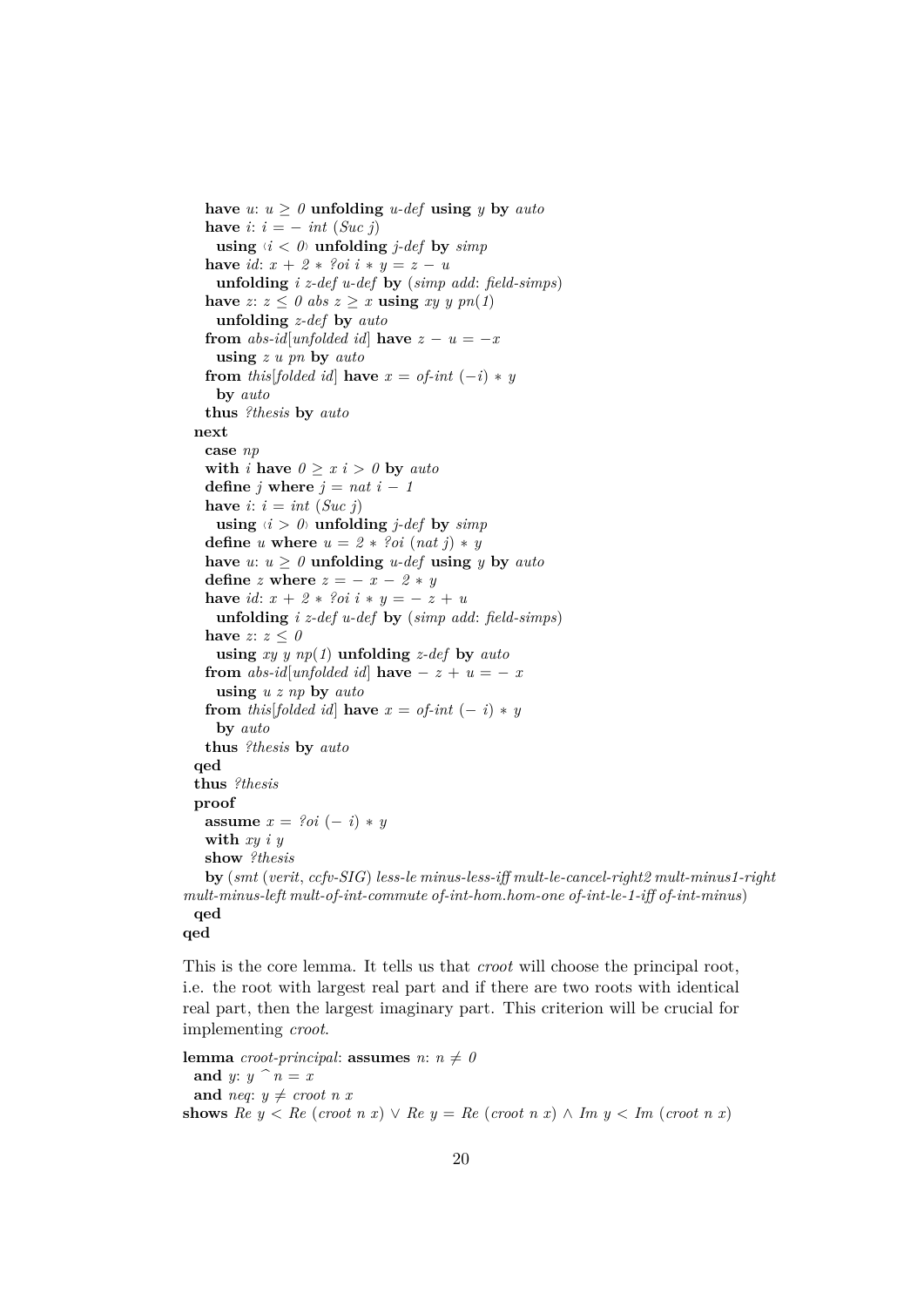**proof** (*cases*  $x = 0$ ) **case** *True* **with** *neq y* **have** *False* **by** *auto* **thus** *?thesis* **.. next case** *x*: *False* **let**  $\ell$ *root* = *croot n x* **from** *n* **have** *n1*: *real*  $n > 1$  *real*  $n > 0$  *real*  $n \neq 0$  **by** *auto* **from** *x y n* **have**  $y0: y \neq 0$  **by** *auto* **from**  $\text{croot-power}[\text{OF } n, \text{ of } x]$  *y* **have** *id*: *?root*  $\hat{n} = y \hat{n}$  **by** *simp* **hence**  $\text{cmod}$  (?root  $\hat{n}$ ) =  $\text{cmod}$  ( $y \hat{n}$ ) **by**  $\text{simp}$ **hence** *norm-eq*: *cmod ?root* = *cmod y* **using** *n* **unfolding** *norm-power* **by** (*meson gr-zeroI norm-ge-zero power-eq-imp-eq-base*) **have** *cis* (*arg*  $y * real n$ ) = *cis* (*arg*  $(y^n n)$ ) **by** (*subst cis-arg-power*[*OF y0*], *simp*) also have  $\ldots = cis (arg x)$  **using** *y* by *simp* **finally have** *ciseq*: *cis* (*arg y*  $*$  *real n*) = *cis* (*arg x*) by *simp* **from** *cis-eq*[*OF ciseq*] **obtain** *i* **where**  $arg y * real n - arg x = 2 * real-of-int i * pi$ **by** *auto* **hence** *arg*  $y * real \, n = arg \, x + 2 * real-of-int \, i * pi$  **by** *auto* **from**  $arg\text{-}cong[OF this, of \lambda x. x / real n] n1$ **have** *argy*: *arg y* = *arg ?root* + 2 \* *real-of-int i* \* *pi* / *real n* **by** (*auto simp*: *field-simps*) **have**  $i0: i \neq 0$ **proof assume**  $i = 0$ **hence**  $\arg y = \arg \text{Proof}$  **unfolding**  $\arg y$  **by**  $\sinh y$ **with** *norm-eq* **have**  $?root = y$  **by** (*metis rcis-cmod-arg*) **with** *neq* **show** *False* **by** *simp* **qed from**  $y\theta$  **have**  $cy\theta$ :  $cm\text{ }cd\text{ }y > \theta$  **by**  $auto$ **from** *arg-bounded*[*of x*] **have** *abs-pi*: *abs* (*arg x*)  $\leq$  *pi* **by** *auto* **have**  $Re\ y \leq Re\$ ?root  $\longleftrightarrow Re\ y \text{ / } c \text{ mod } y \leq Re\$ ?root / cmod y **using** *cy0* **unfolding** *divide-le-cancel* **by** *simp* **also have** *cosy: Re y* / *cmod y* = *cos* (*arg y*) **unfolding** *cos-arg*[ $OF$ *y0*] **.. also have** *cosrt*: *Re ?root* / *cmod y* = *cos* (*arg ?root*) **unfolding** *norm-eq*[*symmetric*] **by** (*subst cos-arg*, *insert norm-eq cy0*, *auto*) **also have**  $cos (arg y) ≤ cos (arg *Proof*) ← → abs (arg *Proof*) ≤ abs (arg y)$ **by** (*rule cos-mono-le*, *insert arg-bounded*[*of y*] *arg-bounded*[*of ?root*], *auto*) **also have**  $\dots \leftrightarrow abs$  (arg ?root)  $*$  real  $n \leq abs$  (arg y)  $*$  real n **unfolding** *mult-le-cancel-right* **using** *n1* **by** *simp* **also have**  $\dots \leftrightarrow abs$  (*arg x*) < |*arg x* + 2 \* *real-of-int i* \* *pi*| **unfolding** *argy* **using** *n1* **by** (*simp add*: *field-simps*) **also have** . . . **using** *abs-pi* **by** (*rule abs-add-2-mult-bound*) **finally have** *le:*  $Re \, y \leq Re \, (c \, root \, n \, x)$ . **show** *?thesis*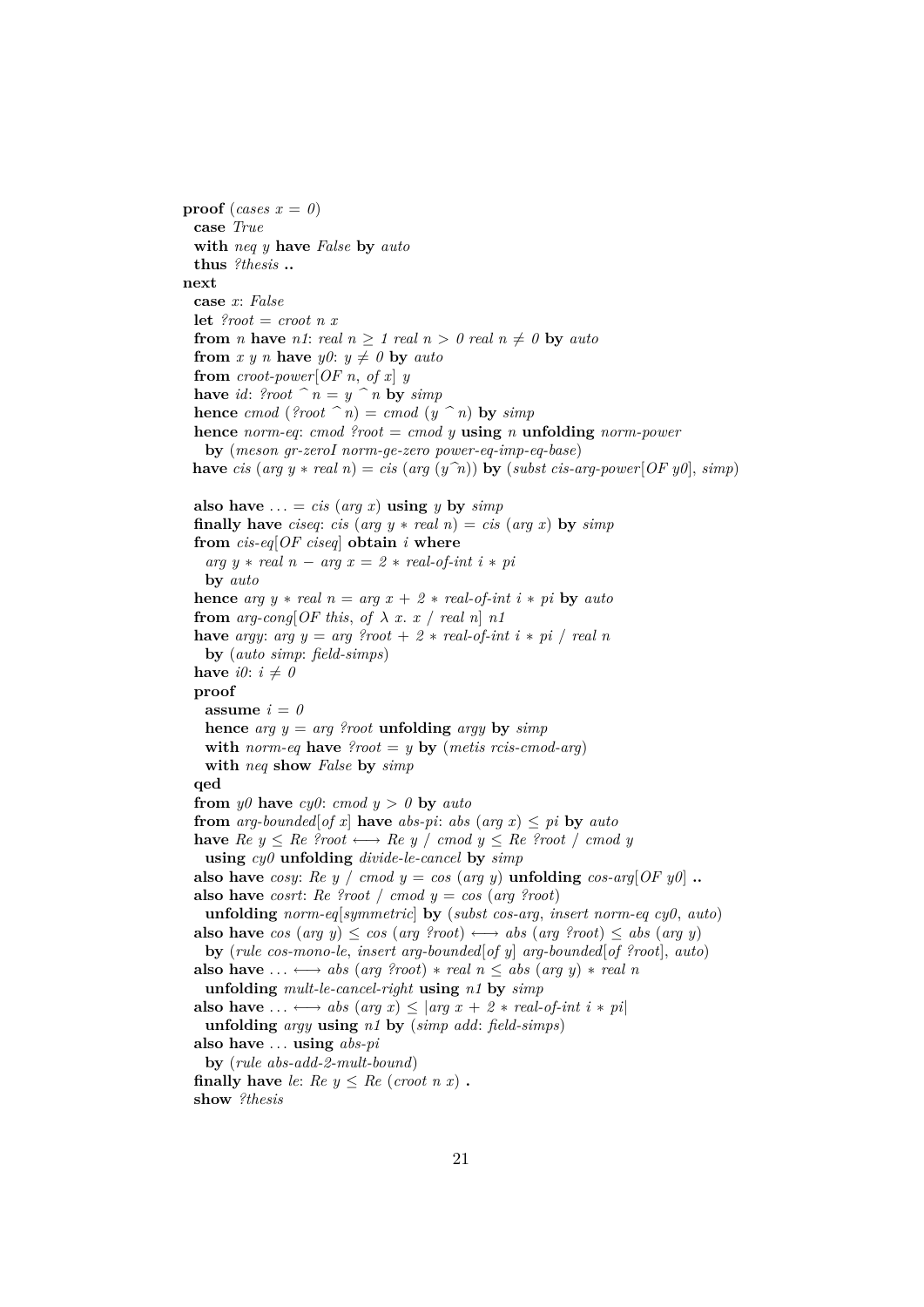**proof** (*cases Re*  $y = Re$  (*croot n x*)) **case** *False* **with** *le* **show** *?thesis* **by** *auto* **next case** *True* **hence**  $\text{Re } y \neq \text{mod } y = \text{Re } \text{Proof } / \text{cmod } y$  **by**  $\text{sim } y$ **hence**  $\cos$  ( $\arg y$ ) =  $\cos$  ( $\arg \varphi$  *cosy* **cosist . hence** *cos* (*abs* (*arg y*)) = *cos* (*abs* (*arg ?root*)) **unfolding** *cos-abs* **. from** *cos-inj-pi*[*OF - - - - this*] **have** *abs* (*arg y*) = *abs* (*arg ?root*) **using** *arg-bounded*[*of y*] *arg-bounded*[*of ?root*] **by** *auto* **hence** *abs* (*arg y*)  $*$  *real*  $n = abs$  (*arg ?root*)  $*$  *real*  $n$  **by**  $simp$ **hence** *abs* (*arg x*) =  $|arg x + 2 * real-of-int i * pi|$  **unfolding** *argy* **using** *n1* **by** (*simp add*: *field-simps*) **from** *abs-eq-add-2-mult*[*OF this - -*  $\langle i \neq 0 \rangle$ ] *arg-bounded*[*of x*] **have** *argx*: *arg*  $x = pi$  **and**  $i$ :  $i = -1$  **by** *auto* **have** *argy*:  $arg y = -pi / real n$ **unfolding** *argy arg-croot i argx* **by** *simp* **have**  $Im \space \text{Proof} > Im \space y \longleftrightarrow Im \space \text{Proof} / \space \text{cmod} \space \text{Proof} > Im \space y / \space \text{cmod} \space y$ **unfolding** *norm-eq* **using** *cy0* **by** (*meson divide-less-cancel divide-strict-right-mono*) **also have**  $\dots \leftrightarrow \sin(\arg \varphi \text{root}) > \sin(\arg \varphi)$ **by** (*subst* (*1 2*) *sin-arg*, *insert y0 norm-eq*, *auto*) also have  $\dots \leftrightarrow \sin(-pi / \text{ real } n) \lt \sin(\text{pi} / \text{ real } n)$ **unfolding** *argy arg-croot argx* **by** *simp* **also have** . . . **proof** − **have**  $sin(-pi)/real(n) < 0$ **using** *n1* **by** (*smt* (*verit*) *arg-bounded argy divide-neg-pos sin-gt-zero sin-minus*) also have  $\ldots$  < *sin* (*pi* / *real n*) **using** *n1 calculation* **by** *fastforce* **finally show** *?thesis* **. qed finally show** *?thesis* **using** *le* **by** *auto* **qed qed lemma** *croot-unique*: **assumes**  $n: n \neq 0$ **and** *y*:  $y \cap n = x$ and *y-max-Re-Im:*  $\bigwedge z$ .  $z \cap n = x \Longrightarrow$ *Re z* < *Re y* ∨ *Re z* = *Re y* ∧ *Im z* ≤ *Im y* **shows** *croot*  $n x = y$ **proof** (*rule ccontr*) **assume** *croot*  $n x \neq y$ **from** *croot-principal*[*OF n y this*[*symmetric*]] **have**  $Re\ u \leq Re\ (croot\ n\ x) \ \vee$  $Re y = Re (croot n x) \wedge Im y < Im (croot n x)$ . **with** *y-max-Re-Im*[*OF croot-power*[*OF n*]]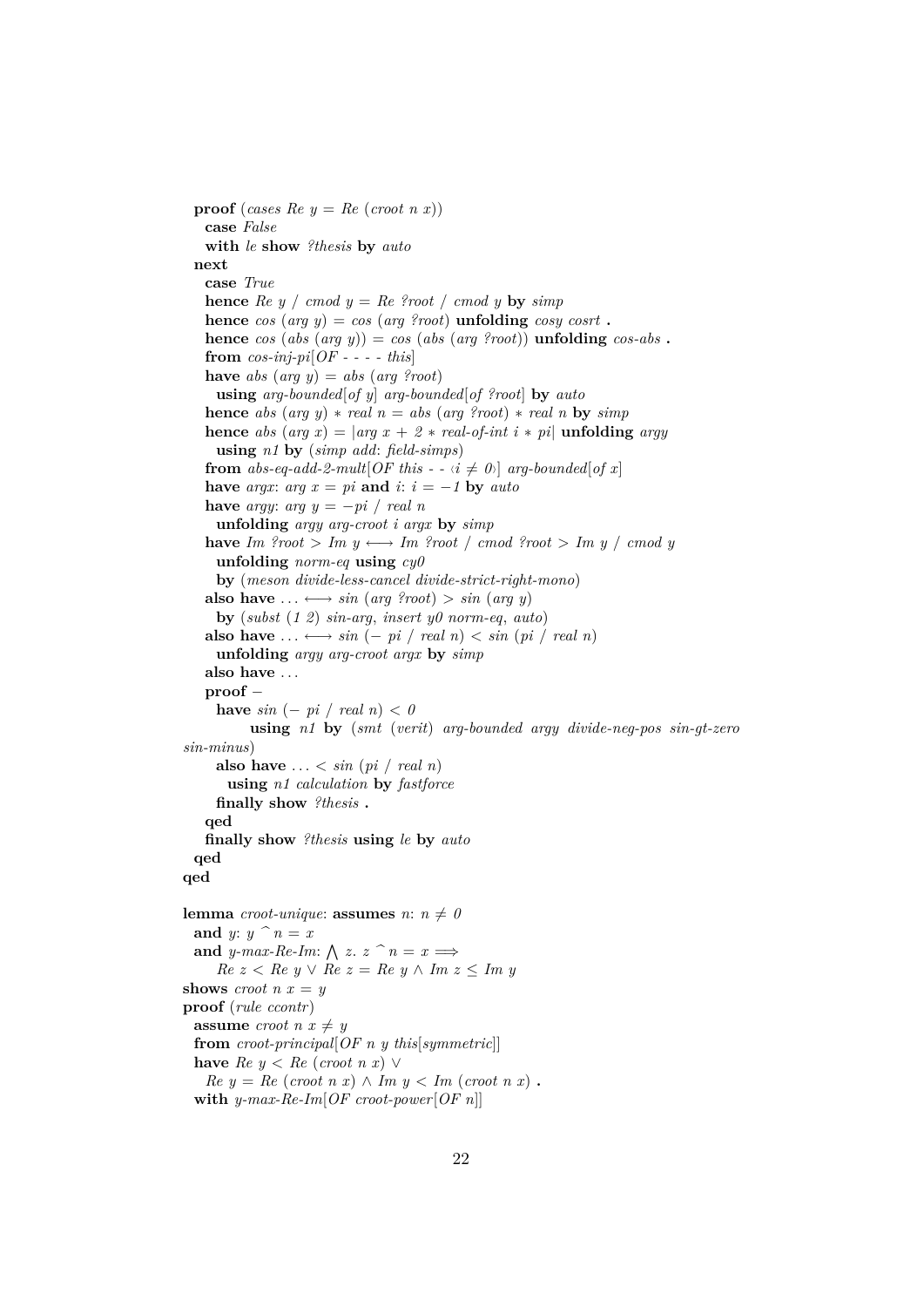```
show False by auto
qed
lemma csqrt-is-croot-2: csqrt = croot 2
proof
  fix x
  show csqrt x = croot 2 xproof (rule sym, rule croot-unique, force, force)
    let ?p = [:−x,0,1:]
    let ?cx = csqrt xhave p: \, {}^{\circ}p = [:{}^{\circ}cx,1:{}]\, * [:-{}^{\circ}cx,1:{}]by (simp add: power2-eq-square[symmetric])
    fix y
    assume y^2 = xhence True \longleftrightarrow poly ?p y = 0by (auto simp: power2-eq-square)
    also have \dots \leftrightarrow y = -\ \frac{9}{x}x \vee y = \frac{9}{x}cxunfolding p poly-mult mult-eq-0-iff poly-root-factor by auto
    finally have y = -\frac{9}{2}cx \lor y = \frac{9}{2}cx by \text{sim } pthus Re\ y \leq Re\ \ell cx \vee Re\ y = Re\ \ell cx \wedge Im\ y \leq Im\ \ell cxproof
      assume y: y = -\degree{cx}show ?thesis
      proof (cases Re \text{?} c x = 0)
         case False
         with csqrt-principal[of x] have Re\ \ell cx > 0 by simpthus ?thesis unfolding y by simp
      next
         case True
         with csqrt-principal[of x] have Im \space ?cx \geq 0 by simpthus ?thesis unfolding y using True by auto
      qed
    qed auto
  qed
qed
lemma croot-via-root-selection: assumes roots: set ys = \{ y, y \in \mathbb{R} \}and n: n \neq 0shows croot n x = arg-min-list (\lambda y. (-Re y, - Im y)) ys
  (i\mathbf{s} - \mathbf{s} - \mathbf{s} - \mathbf{s} - \mathbf{s} - \mathbf{s} - \mathbf{s} - \mathbf{s} - \mathbf{s} - \mathbf{s} - \mathbf{s} - \mathbf{s} - \mathbf{s} - \mathbf{s} - \mathbf{s} - \mathbf{s} - \mathbf{s} - \mathbf{s} - \mathbf{s} - \mathbf{s} - \mathbf{s} - \mathbf{s} - \mathbf{s} - \mathbf{s} - \mathbf{s} - \mathbf{s} - \mathbf{s} - \mathbf{s} - \mathbf{s} - \mathbf{s} - \mathbf{s} - \mathbf{s} - \mathbf{s} - \mathbf{s} - \mathbf{s} - \mathbf{s} - \mathbfproof (rule croot-unique[OF n])
  let ?y = arg-min-list ?f ys
  have rt: croot n x \, \hat{\,} n = x using n by (rule croot-power)
  hence croot n x \in set ys unfolding roots by auto
  hence ys: ys \neq \parallel by autofrom arg-min-list-in[OF this] have ?y \in set ys by auto
  from this[unfolded roots]
  show \partial y \hat{n} = x by autofix z
```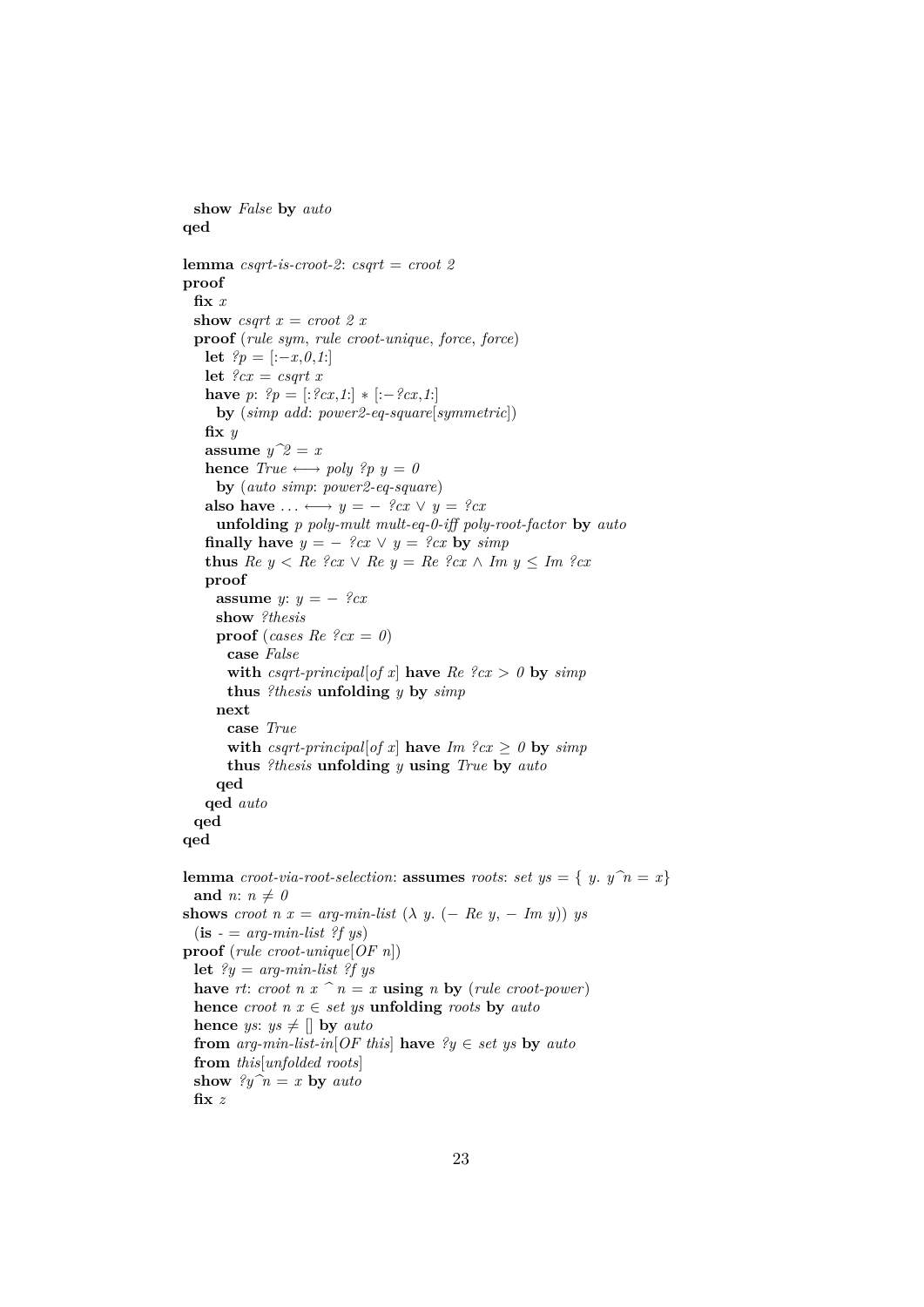**assume**  $z \hat{n} = x$ **hence**  $z: z \in set$  *ys* **unfolding** *roots* **by**  $auto$ **from** *f-arg-min-list-f* [*OF ys, of ?f*] *z* **have**  $?f$   $?y \leq ?f$  **z by**  $simp$ **thus**  $Re\ z \leq Re\ y \vee Re\ z = Re\ y \wedge Im\ z \leq Im\ y$  **by** auto **qed lemma** *croot-impl*[*code*]: *croot*  $n x = (if n = 0 then 0 else)$  $arg-min-list \ (\lambda \ y. \ (- \ Re \ y, - \ Im \ y)) \ (all-*cross* \ n \ x))$ **proof** (*cases*  $n = 0$ ) **case** *n0*: *False* **hence** *id*: (*if*  $n = 0$  *then y else z*) = *z* **for** *y z u* :: *complex* **by** *auto* **show** *?thesis* **unfolding** *id Let-def* **by** (*rule croot-via-root-selection*[*OF - n0*], *rule all-croots*[*OF n0*]) **qed** *auto*

**end**

# <span id="page-23-0"></span>**5 Algorithms to compute all complex and real roots of a cubic polynomial**

**theory** *Cubic-Polynomials* **imports** *Cardanos-Formula Complex-Roots* **begin**

**hide-const** (**open**) *MPoly-Type*.*degree* **hide-const** (**open**) *MPoly-Type*.*coeffs*

**lemma** *complex-of-real-code*[*code-unfold*]: *complex-of-real* =  $(\lambda x.$  *Complex x 0*) **by** (*intro ext*, *auto simp*: *complex-eq-iff* )

The real case where a result is only delivered if the discriminant is negative

**definition** *solve-depressed-cubic-Cardano-real* ::  $real \Rightarrow real \Rightarrow real$  *option* where  $solve-depressed-cubic-Cardano-real e f = ($ 

 $if e = 0 then Some (root 3 (-f)) else$ *let*  $v = - (e^{\hat{\theta}}/2) / 27$  *in case rroots2* [:*v*,*f*,*1*:] *of*  $[u, \cdot] \Rightarrow \text{let } rt = \text{root } 3 \text{ u in } \text{Some } (rt - e \mid (3 * rt))$  $| \rightarrow \text{None} \rangle$ 

**lemma** *solve-depressed-cubic-Cardano-real*: **assumes** *solve-depressed-cubic-Cardano-real e f* = *Some y* **shows**  $\{y, y^{\hat{}}3 + e * y + f = 0\} = \{y\}$ **proof** (*cases e* =  $\theta$ )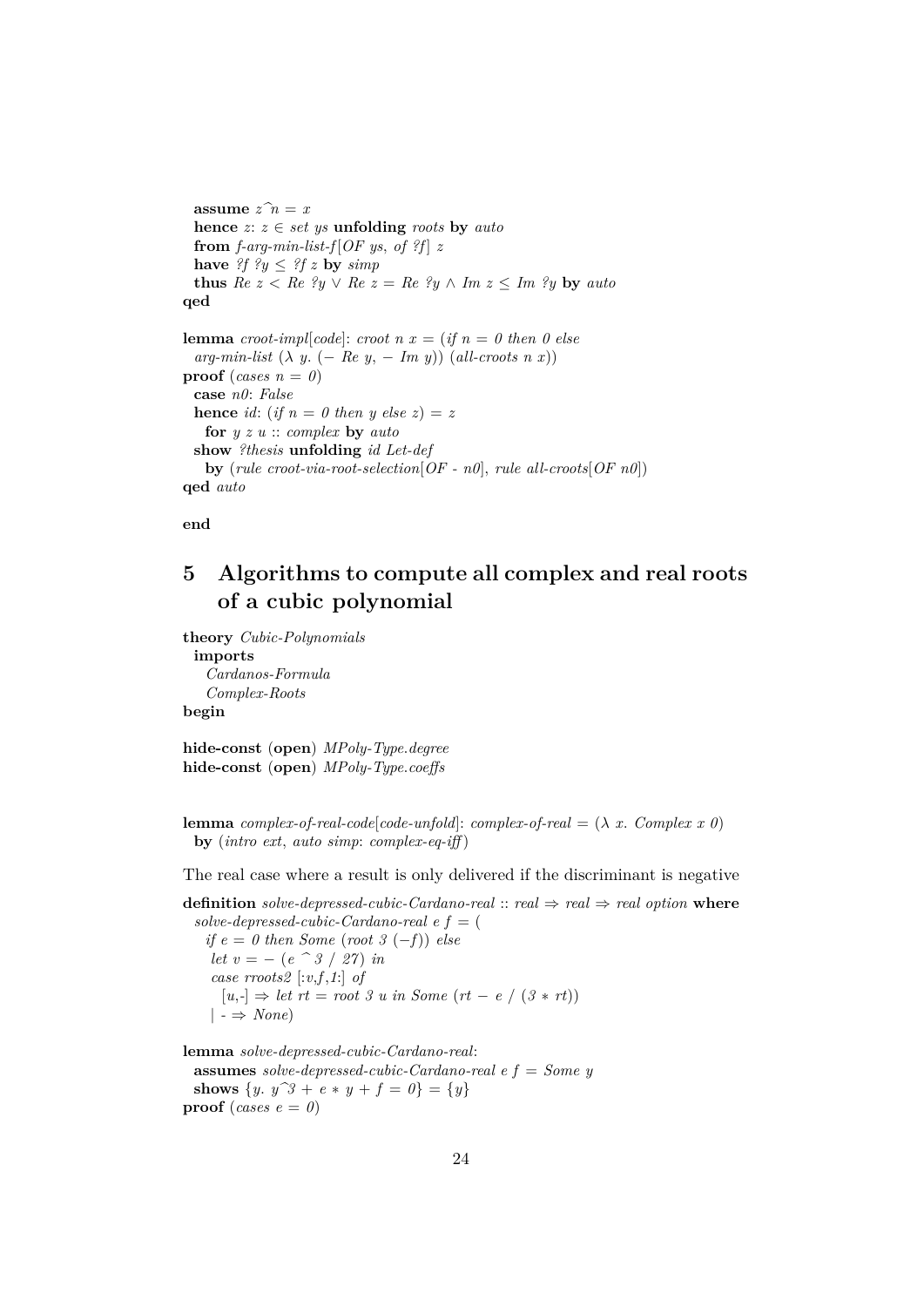**case** *True* **have**  $\{y. y^3 + e * y + f = 0\} = \{y. y^3 = -f\}$  **unfolding** *True* **by** (*auto simp add*: *field-simps*) **also have** ... = {*root 3* (−*f*)} **using** *odd-real-root-unique*[*of 3 - -f] <i>odd-real-root-pow*[*of 3*] **by** *auto* **also have** *root 3* (−*f*) = *y* **using** *assms* **unfolding** *True solve-depressed-cubic-Cardano-real-def* **by** *auto* **finally show** *?thesis* **. next case** *False* **define** *v* **where**  $v = - (e \cap 3 \mid 27)$ **note** ∗ = *assms*[*unfolded solve-depressed-cubic-Cardano-real-def Let-def* , *folded*  $v$ -def **let**  $?rr = \text{rroots2}$  [:*v*,*f*,*1*:] from  $*$  *False* obtain *u u'* where  $rr:$   $?rr = [u, u']$ **by** (*cases ?rr*; *cases tl ?rr*; *cases tl* (*tl ?rr*); *auto split*: *if-splits*) **from** ∗[*unfolded rr list*.*simps*] *False* **have** *y*:  $y = root 3 u - e / (3 * root 3 u)$  **by** *auto* **have**  $u \in set$  (*rroots2* [:*v*,*f*,*1*:]) **unfolding** *rr* **by** *auto* **also have** *set* (*rroots2* [:*v*,*f*,*1*:]) = {*u*. *poly* [:*v*,*f*,*1*:]  $u = 0$ } **by** (*subst rroots2*, *auto*) **finally have** *u*:  $u^2 + f * u + v = 0$  **by** (*simp add: field-simps power2-eq-square*) **note** *Cardano* = *solve-cubic-depressed-Cardano-real*[*OF False v-def u*] have 2:  $2 = Succ(Suc 0)$  by  $simp$ **from** *rr* **have**  $0: f^2 - 4 * v \neq 0$  **unfolding** *rroots2-def Let-dej* **by** (*auto split*: *if-splits simp*: *2*) **hence** 0: *discriminant-cubic-depressed e f*  $\neq$  0 **unfolding** *discriminant-cubic-depressed-def v-def* **by** *auto* **show** *?thesis* **using** *Cardano*(*1*) *Cardano*(*2*)[*OF 0*] **unfolding** *y*[*symmetric*] **by** *blast* **qed**

The complex case

**definition** *solve-depressed-cubic-complex* :: *complex*  $\Rightarrow$  *complex*  $\Rightarrow$  *complex list* **where**

*solve-depressed-cubic-complex e f* = (*let*  $ys = (if e = 0 then all-*coroots* 3 (-f) else (let)$  $u = hd$  (*croots2* |: – (*e* ^ 3 / 27) ,*f*,*1*:]); *zs* = *all-croots 3 u in map*  $(\lambda z. z - e / (3 * z))$  *zs*)) *in remdups ys*)

**lemma** *solve-depressed-cubic-complex-code*[*code*]: *solve-depressed-cubic-complex e f* = (*let*  $ys = (if e = 0 then all-*cross* 3 (-f) else (let$  $f2 = f / 2$ ;  $u = - f2 + csqrt (f2^2 + e^2) / 27$ ; *zs* = *all-croots 3 u in map*  $(\lambda z. z - e / (3 * z)) zs)$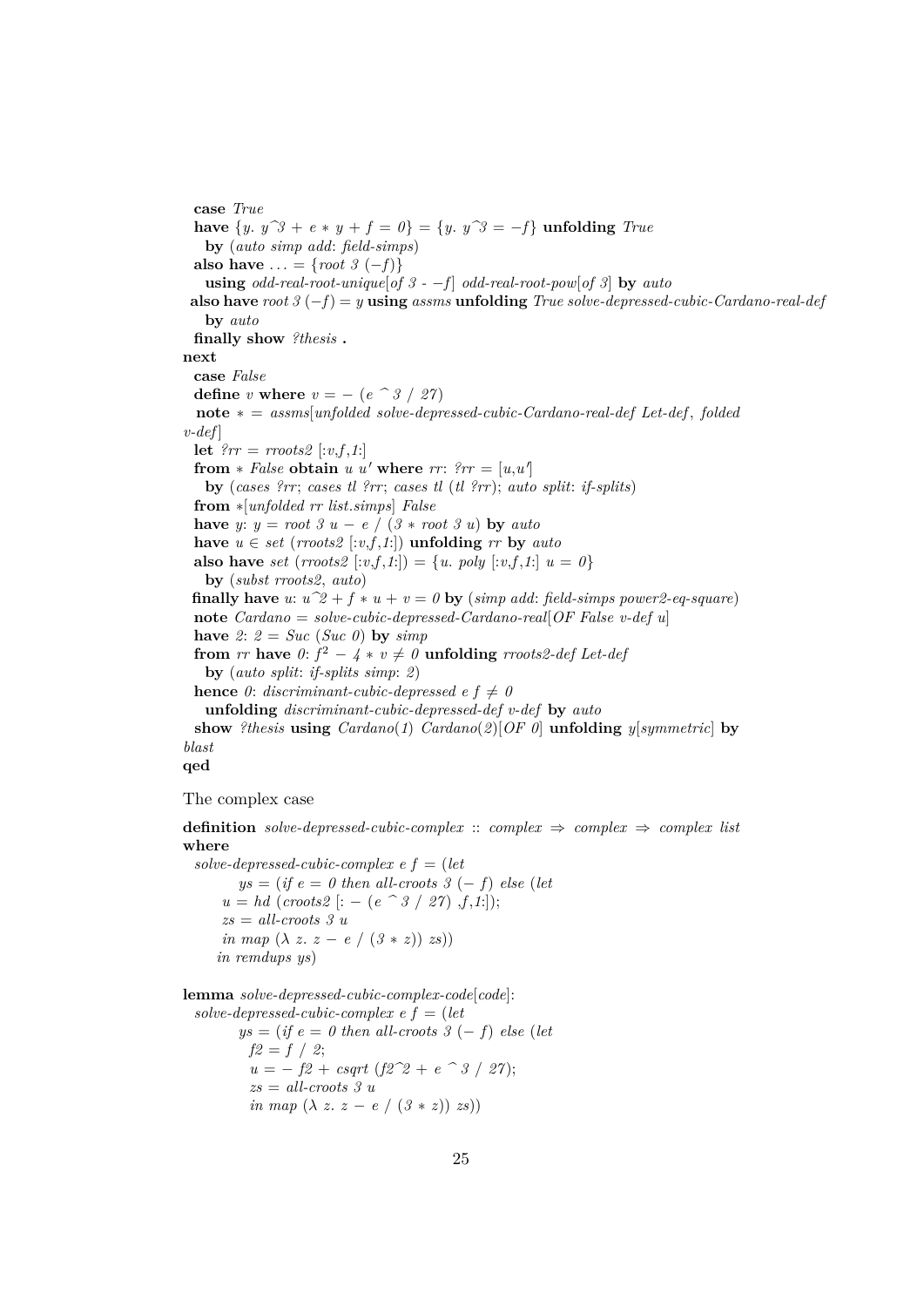*in remdups ys*) **unfolding** *solve-depressed-cubic-complex-def Let-def croots2-def* **by** (*simp add*: *numeral-2-eq-2*)

**lemma** *solve-depressed-cubic-complex*: *y* ∈ *set* (*solve-depressed-cubic-complex e f*)

 $\longleftrightarrow$   $(y^{\frown}3 + e * y + f = 0)$ **proof** (*cases e* =  $\theta$ ) **case** *True* **thus** *?thesis* **by** (*simp add*: *solve-depressed-cubic-complex-def Let-def all-croots eq-neg-iff-add-eq-0*) **next case** *e0*: *False* **hence** *id*: (*if*  $e = 0$  *then*  $x$  *else*  $y$ ) =  $y$  **for**  $x$   $y$  :: *complex list* **by** *simp* **define**  $v$  **where**  $v = - (e \cap 3 / 27)$ **define** *p* **where**  $p = \left[ \because v, f, 1 \right]$ **have**  $p2$ : *degree*  $p = 2$  **unfolding**  $p$ -*def* **by**  $auto$ **let**  $?u = hd$  (*croots2 p*) **define** *u* **where**  $u = 2u$ **have**  $u \in set$  (*croots2* p) **unfolding** *croots2-def Let-def u-def* by *auto* **with** *croots2*[*OF p2*] **have** *poly*  $p u = 0$  **by** *auto* **hence** *u*:  $u^2 + f * u + v = 0$  **unfolding** *p-def* **by** (*simp add*: *field-simps power2-eq-square*) **note** *cube-roots* =  $all\text{-}cross[of 3, simplified]$ **show** *?thesis* **unfolding** *solve-depressed-cubic-complex-def Let-def set-remdups set-map id cube-roots* **unfolding** *v-def* [*symmetric*] *p-def* [*symmetric*] *set-concat set-map u-def* [*symmetric*] **proof** − **have**  $p: \{x. \text{ poly } p \ x = 0\} = \{u. \ u^2 + f * u + v = 0\}$  **unfolding**  $p\text{-}def$  **by** (*auto simp*: *field-simps power2-eq-square*) **have** *cube*:  $\bigcup$  (*set* ' *all-croots* 3 ' {*x*. *poly*  $p x = 0$ }) = {*z*.  $\exists u. u^2 + f * u +$  $v = 0 \wedge z$   $\hat{\hspace{0.5cm}}$  3 = *u*} **unfolding** *p* **by** (*auto simp*: *cube-roots*) **show**  $(y \in (\lambda z. z - e / (\beta * z))$  ' $\{y. y \cap \beta = u\}) = (y \cap \beta + e * y + f = 0)$ **using** *solve-cubic-depressed-Cardano-complex*[*OF e0 v-def u*] *cube* **by** *blast* **qed qed**

For the general real case, we first try Cardano with negative discrimiant and only if it is not applicable, then we go for the calculation using complex numbers. Note that for for non-negative delta no filter is required to identify the real roots from the list of complex roots, since in that case we already know that all roots are real.

**definition** *solve-depressed-cubic-real* ::  $real \Rightarrow real \Rightarrow real$  *list* **where** 

```
solve-depressed-cubic-real e f = (case solve-depressed-cubic-Cardano-real e f
   of Some y \Rightarrow [y]
```
| *None* ⇒ *map Re* (*solve-depressed-cubic-complex* (*of-real e*) (*of-real f*)))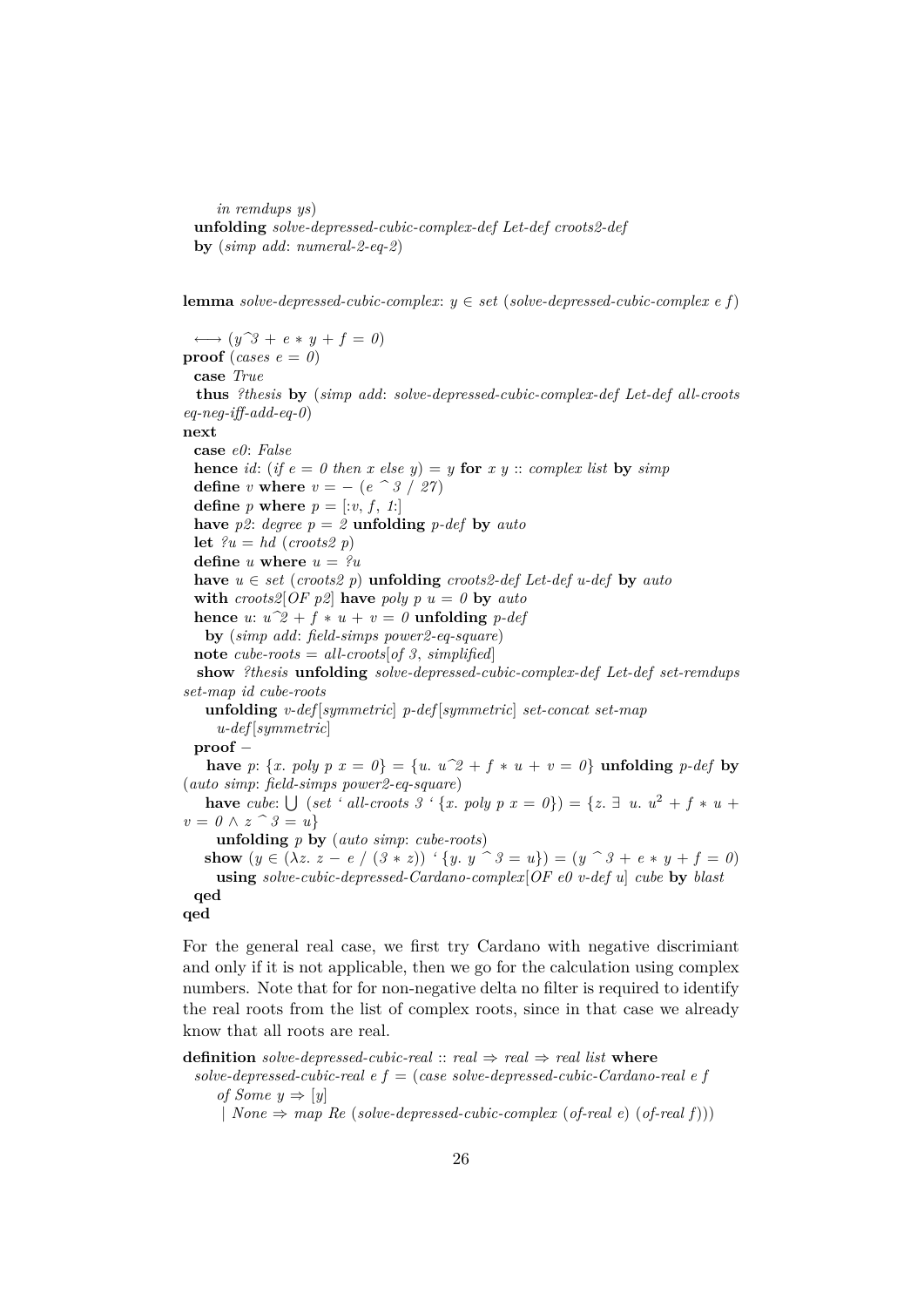**lemma** *solve-depressed-cubic-real-code*[*code*]: *solve-depressed-cubic-real e f* =

 $(if e = 0 then [root 3 (-f)] else$ *let*  $v = e^{\hat{\theta}} 3 / 27$ ;  $f2 = f / 2$ ;  $f2v = f2^2 + v$  *in if f2v* > *0 then let*  $u = -f2 + sqrt f2v$ ; *rt* = *root 3 u in* [*rt* − *e* / (*3* ∗ *rt*)] *else let*  $ce3 = of$ -real  $e / 3$ ;  $u = -$  *of-real f2* + *csqrt* (*of-real f2v*) *in map Re* (*remdups* (*map* ( $\lambda rt$ . *rt* − *ce3* / *rt*) (*all-croots* 3 *u*)))) **proof** − **have** *id*: *rroots2* [:*v*, *f*, *1*:] = (*let*  $f2 = f / 2;$  $bac = f2^2 - v$  *in if bac* =  $\theta$  *then*  $[- \textit{f2}]$  *else if bac*  $\lt$  *0 then*  $\lceil \lceil \ell \rceil$  *else let e* = *sqrt bac in*  $\lceil -\frac{f2}{f2} + e, -\frac{f2}{f2} - e \rceil$  **for** *v* **unfolding** *rroots2-def Let-def numeral-2-eq-2* **by** *auto* **define** *foo* :: *real*  $\Rightarrow$  *real*  $\Rightarrow$  *real option* **where** *foo f2v f2* = (*case* (*if f2v* = 0 *then*  $[-f2]$  *else*  $[$ ) *of*  $[$   $\Rightarrow$  *None*  $|$   $\cdot$   $\Rightarrow$  *None*) **for** *f2v f2* **have** *solve-depressed-cubic-real e f* = (*if e* = 0 *then* [*root* 3 (−*f*)] *else let*  $v = e^{\hat{\theta}} 3 / 27$ ;  $f2 = f / 2;$  $f2v = f2^2 + v \, in$ *if f2v* > *0 then let*  $u = -f2 + sqrt f2v;$ *rt* = *root 3 u in*  $[rt - e / (3 * rt)]$ *else* (*case foo f2v f2 of*  $None \Rightarrow let u = -\frac{cor f2 + csqrt(\cos f2v)}{in}$ *map Re*  $(rendups (map (\lambda z. z - cor e / (3 * z)) (all-*cross 3 u*)))$ | *Some*  $y \Rightarrow$  [])) **unfolding** *solve-depressed-cubic-real-def solve-depressed-cubic-Cardano-real-def*

*solve-depressed-cubic-complex-code Let-def id foo-def* **by** (*auto split*: *if-splits*) **also have** *id*: *foo f2v f2* = *None* **for** *f2v f2* **unfolding** *foo-def* **by** *auto* **ultimately show** *?thesis* **by** (*auto simp*: *Let-def*) **qed**

**lemma** *solve-depressed-cubic-real*: *y* ∈ *set* (*solve-depressed-cubic-real e f*)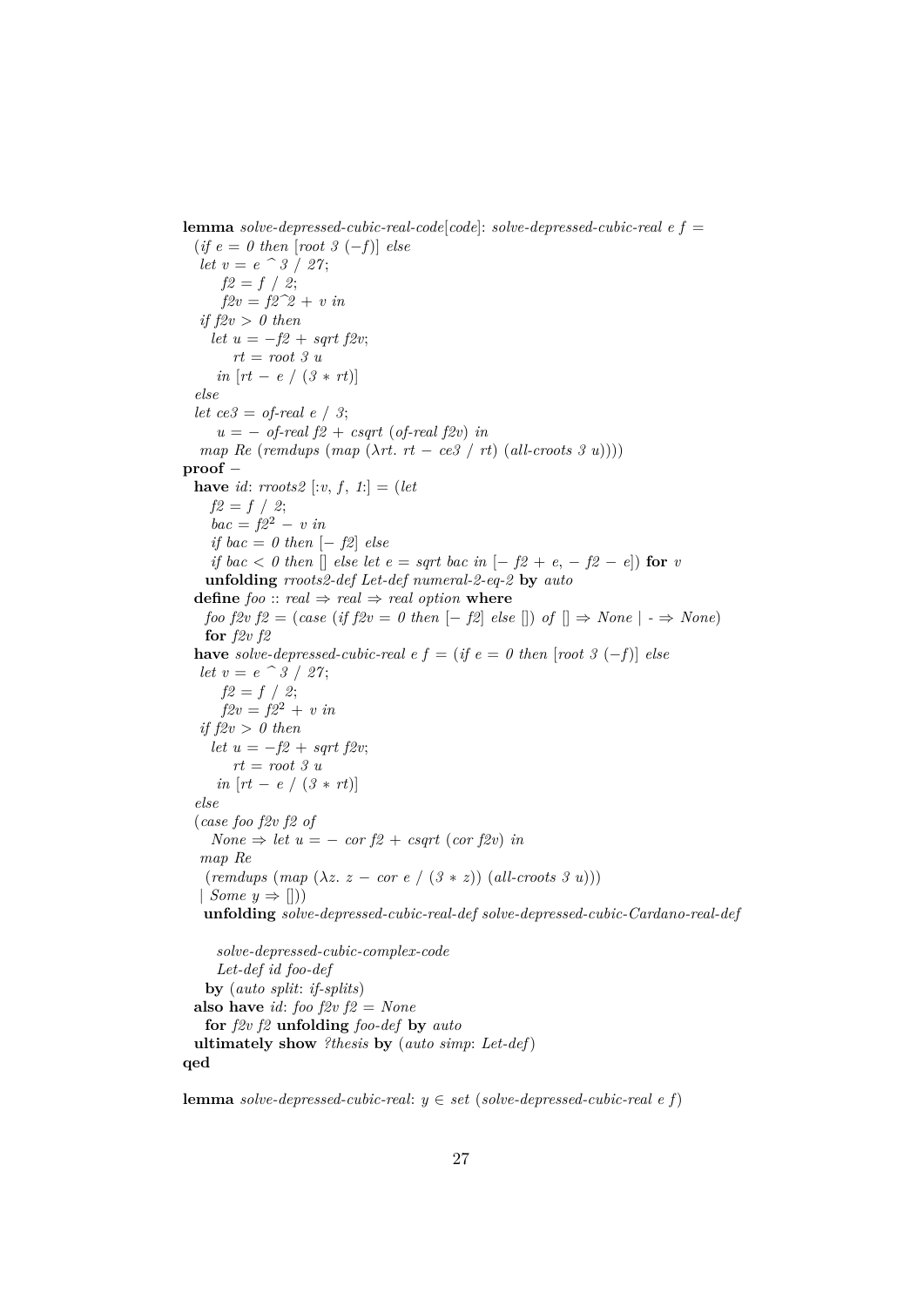$\longleftrightarrow$   $(y^{\frown}3 + e * y + f = 0)$ **proof** (*cases solve-depressed-cubic-Cardano-real e f*) **case** (*Some x*) **show** *?thesis* **unfolding** *solve-depressed-cubic-real-def Some option*.*simps* **using** *solve-depressed-cubic-Cardano-real*[*OF Some*] **by** *auto* **next case** *None* **from** *this*[*unfolded solve-depressed-cubic-Cardano-real-def Let-def rroots2-def* ] **have** *disc*: *0* ≤ *discriminant-cubic-depressed e f* **unfolding** *discriminant-cubic-depressed-def* **by** (*auto split*: *if-splits simp*: *numeral-2-eq-2*) **let** *?c* = *complex-of-real* **let**  $\mathscr{L} y = \mathscr{L} c y$ **let** *?e* = *?c e* **let** *?f* = *?c f* **have** *sub*: *set* (*solve-depressed-cubic-complex ?e ?f*)  $\subset \mathbb{R}$ **proof fix** *y* **assume** *y*:  $y \in set$  (*solve-depressed-cubic-complex ?e ?f*) **show**  $y \in \mathbb{R}$ **by** (*rule solve-cubic-depressed-Cardano-all-real-roots*[*OF disc y*[*unfolded solve-depressed-cubic-complex*]]) **qed** have  $y^3 + e * y + f = 0 \leftrightarrow ($ ?c  $(y^3 + e * y + f) = ?c 0$ ) **unfolding** *of-real-eq-iff* **by** *simp* **also have** ...  $\longleftrightarrow$  ?y^3 + ?e \* ?y + ?f = 0 **by** *simp* **also have**  $\dots \leftrightarrow ?y \in set$  (*solve-depressed-cubic-complex ?e ?f*) **unfolding** *solve-depressed-cubic-complex* **.. also have**  $\ldots \leftrightarrow y \in \mathbb{R}e^y$  *eset* (*solve-depressed-cubic-complex ?e ?f*) **using** *sub* **by** *force* **finally show** *?thesis* **unfolding** *solve-depressed-cubic-real-def None* **by** *auto*

Combining the various algorithms

**qed**

**lemma** *degree3-coeffs*: *degree*  $p = 3 \implies$  $\exists$  *a b c d*, *p* = [: *d*, *c*, *b*, *a* :]  $\wedge$  *a*  $\neq$  *0* 

**by** (*metis One-nat-def Suc-1 degree2-coeffs degree-pCons-eq-if nat*.*inject numeral-3-eq-3 pCons-cases zero-neq-numeral*)

**definition** roots3-generic :: ('a :: field-char- $0 \Rightarrow 'a \Rightarrow 'a$  list)  $\Rightarrow 'a$  poly  $\Rightarrow 'a$  list **where**

*roots3-generic depressed-solver p* = (*let*  $cs = coeffs p;$  $a = cs$  ! 3;  $b = cs$  ! 2;  $c = cs$  ! 1;  $d = cs$  ! 0; *a3* = *3* ∗ *a*;  $ba3 = b / a3;$  $b2 = b * b;$  $b3 = b2 * b;$  $e = (c - b2 / a3) / a;$  $f = (d + 2 * b3 / (27 * a^2) - b * c / a3) / a;$ *roots* = *depressed-solver e f*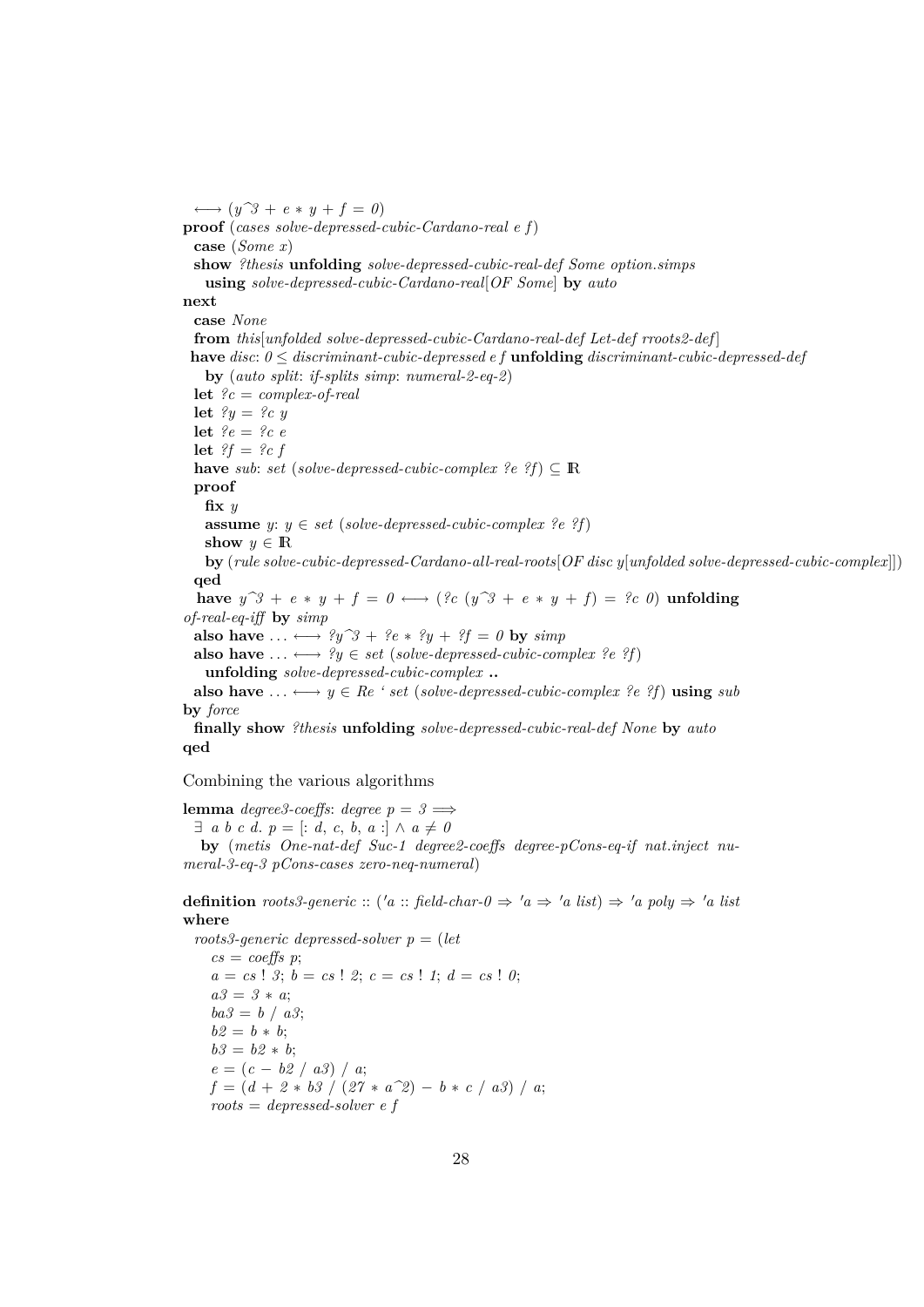*in map*  $(\lambda y. y - ba3)$  *roots*)

**lemma** *roots3-generic*: **assumes** *deg*: *degree p* = *3* **and** solver:  $\bigwedge$  e f y.  $y \in set$  (depressed-solver e f)  $\longleftrightarrow$   $y^3 + e * y + f = 0$ **shows** *set* (*roots3-generic depressed-solver p*) = {*x*. *poly p x* = 0} **proof** − **note** *powers* = *field-simps power3-eq-cube power2-eq-square* **from** *degree3-coeffs*[*OF deg*] **obtain** *a b c d* **where**  $p: p = \lceil :d, c, b, a: \rceil$  and  $a: a \neq 0$  by  $auto$ **have** *coeffs*: *coeffs*  $p$  !  $3 = a$  *coeffs*  $p$  !  $2 = b$  *coeffs*  $p$  !  $1 = c$  *coeffs*  $p$  !  $0 = d$ **unfolding** *p* **using** *a* **by** *auto* **define**  $e$  **where**  $e = (c - b^2)(3 * a) / a$ **define** *f* **where**  $f = (d + 2 * b^3) / (27 * a^2) - b * c / (3 * a) / a$ **note** *def* = *roots3-generic-def* [*of depressed-solver p*, *unfolded Let-def coeffs*, *folded power3-eq-cube*, *folded power2-eq-square*, *folded e-def f-def* ] **{**  $\mathbf{fix}$   $x :: 'a$ **define** *y* **where**  $y = x + b / (3 * a)$ **have** *xy*:  $x = y - b / (3 * a)$  **unfolding** *y-def* **by** *auto* have *poly*  $p x = 0 \leftrightarrow a * x^3 + b * x^2 + c * x + d = 0$  **unfolding**  $p$ **by** (*simp add*: *powers*) **also have** ...  $\longleftrightarrow$   $(y \cap \mathcal{G} + e * y + f = 0)$ **unfolding** *to-depressed-cubic*[ $OF$  *a xy e-def*  $f$ -*def*]  $\ldots$ **also have**  $\dots \longleftrightarrow y \in set$  (*depressed-solver e f*) **unfolding** *solver* **.. also have**  $\ldots \leftrightarrow x \in set$  (*roots3-generic depressed-solver p*) **unfolding** *xy def* **by** *auto* **finally have** *poly p x* =  $0 \leftrightarrow x \in set$  (*roots3-generic depressed-solver p*) **by** *auto* **} thus** *?thesis* **by** *auto* **qed definition**  $\textit{cross3} :: \textit{complex poly} \Rightarrow \textit{complex list where}$ *croots3* = *roots3-generic solve-depressed-cubic-complex* **lemma** *croots3*: **assumes** *deg*: *degree*  $p = 3$ **shows** *set* (*croots3 p*) = { *x*. *poly p*  $x = 0$ } **unfolding** *croots3-def* **by** (*rule roots3-generic*[*OF deg solve-depressed-cubic-complex*])

**definition**  $\text{rroots3} :: \text{real poly} \Rightarrow \text{real list where}$ *rroots3* = *roots3-generic solve-depressed-cubic-real*

```
lemma rroots3: assumes deg: degree p = 3shows set (rroots3 p) = { x. poly p x = 0}
 unfolding rroots3-def by (rule roots3-generic[OF deg solve-depressed-cubic-real])
```
**end**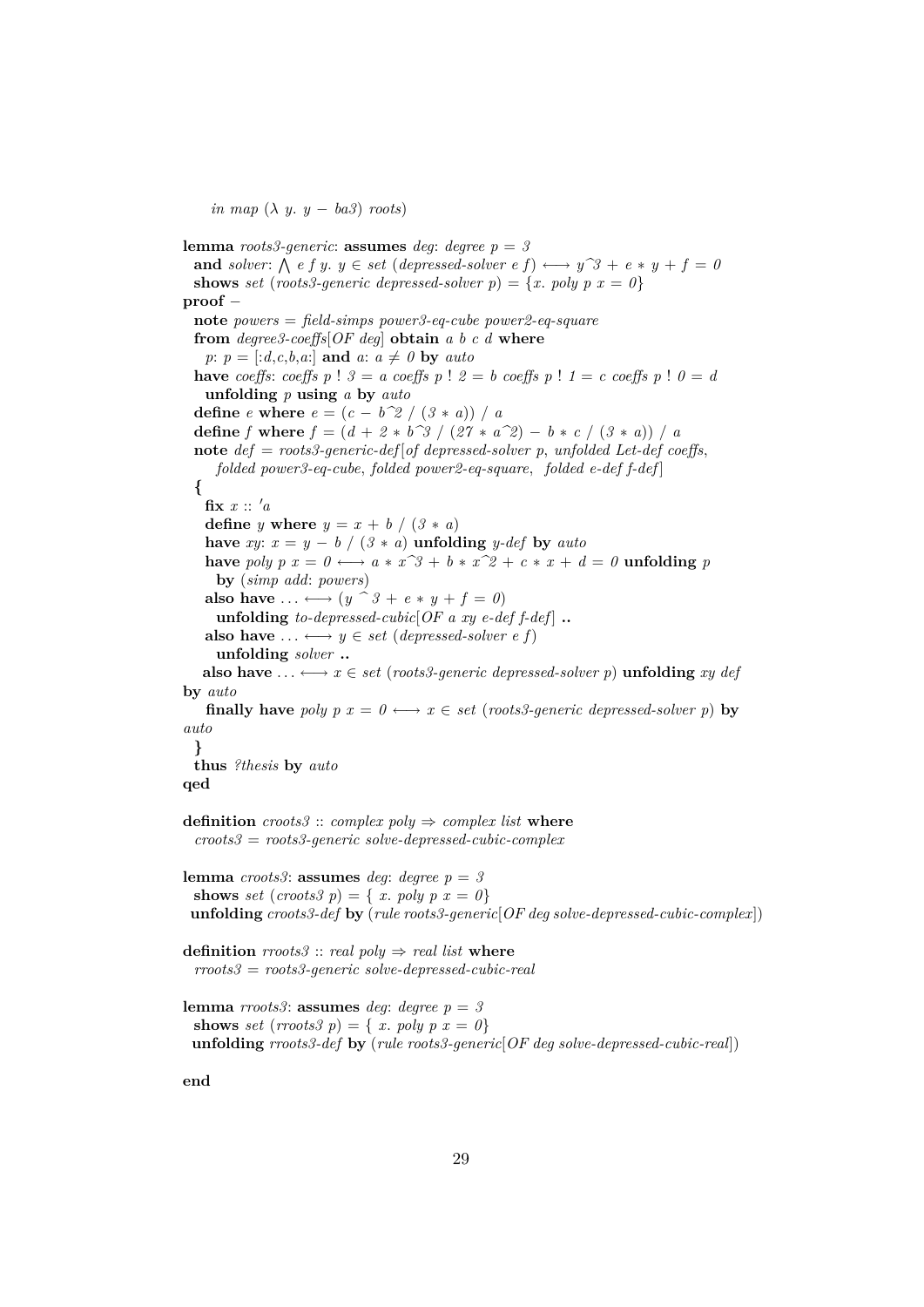# <span id="page-29-0"></span>**6 Algorithms to compute all complex and real roots of a quartic polynomial**

**theory** *Quartic-Polynomials* **imports** *Ferraris-Formula Cubic-Polynomials* **begin**

The complex case is straight-forward

**definition** *solve-depressed-quartic-complex* :: *complex*  $\Rightarrow$  *complex*  $\Rightarrow$  *complex complex list* **where** *solve-depressed-quartic-complex p q r = remdups* (*if q = 0 then*  $(concat \ (map \ (\lambda \ z. \ let \ y = csqrt \ z \ in \ [y, -y]) \ (cross2 \ [r, p, 1]))) \ else$ *let cubics* = *croots3* [: -  $(q^2)$ ,  $2 * p^2 - 8 * r$ ,  $8 * p$ , 8:];

 $m = hd$  *cubics*; — select any root of the cubic polynomial  $a = csqrt(2 * m);$  $p2m = p / 2 + m;$  $q2a = q / (2 * a);$ *b1* = *p2m* − *q2a*;  $b2 = p2m + q2a$ *in* (*croots2* [:*b1*,*a*,*1*:] @ *croots2* [:*b2*,−*a*,*1*:]))

**lemma** *solve-depressed-quartic-complex*: *x* ∈ *set* (*solve-depressed-quartic-complex p q r*)  $\longleftrightarrow$   $(x^2 + p * x^2 + q * x + r = 0)$ 

```
proof −
```
**note** *powers* = *field-simps power4-eq-xxxx power3-eq-cube power2-eq-square* **show** *?thesis* **proof** (*cases*  $q = 0$ ) **case** *True* **have** *csqrt*:  $z = x^2 \leftrightarrow (x = \text{csqrt } x \lor x = - \text{csqrt } x \text{)}$  for z **by** (*metis power2-csqrt power2-eq-iff* ) **have**  $(x \n^2 4 + p * x^2 + q * x + r = 0) \nleftrightarrow (x \n^2 4 + p * x^2 + r = 0)$ **unfolding** *True* **by** *simp*  $\mathbf{a}$ lso have  $\ldots \longleftrightarrow (\exists z. \ z^2 + p * z + r = 0 \land z = x^2)$  unfolding bi*quadratic-solution* **by** *simp* **also have**  $\dots \longleftrightarrow (\exists z. \text{ poly } [:r,p,1:] z = 0 \land z = x^2)$ **by** (*simp add*: *powers*) **also have**  $\dots \longleftrightarrow (\exists z \in set (cross2[:r, p, 1])$ .  $z = x^2$ ) **by** (*subst croots2*[*symmetric*], *auto*) **also have**  $\dots \leftrightarrow (\exists z \in set (cross2[:r, p, 1:])$ .  $x = csqrt z \vee x = - csqrt z)$ **unfolding** *csqrt* **.. also have** . . . ←→ (*x* ∈ *set* (*solve-depressed-quartic-complex p q r*)) **unfolding** *solve-depressed-quartic-complex-def id* **unfolding** *True Let-def* **by** *auto* **finally show** *?thesis* **.. next case** *q0*: *False*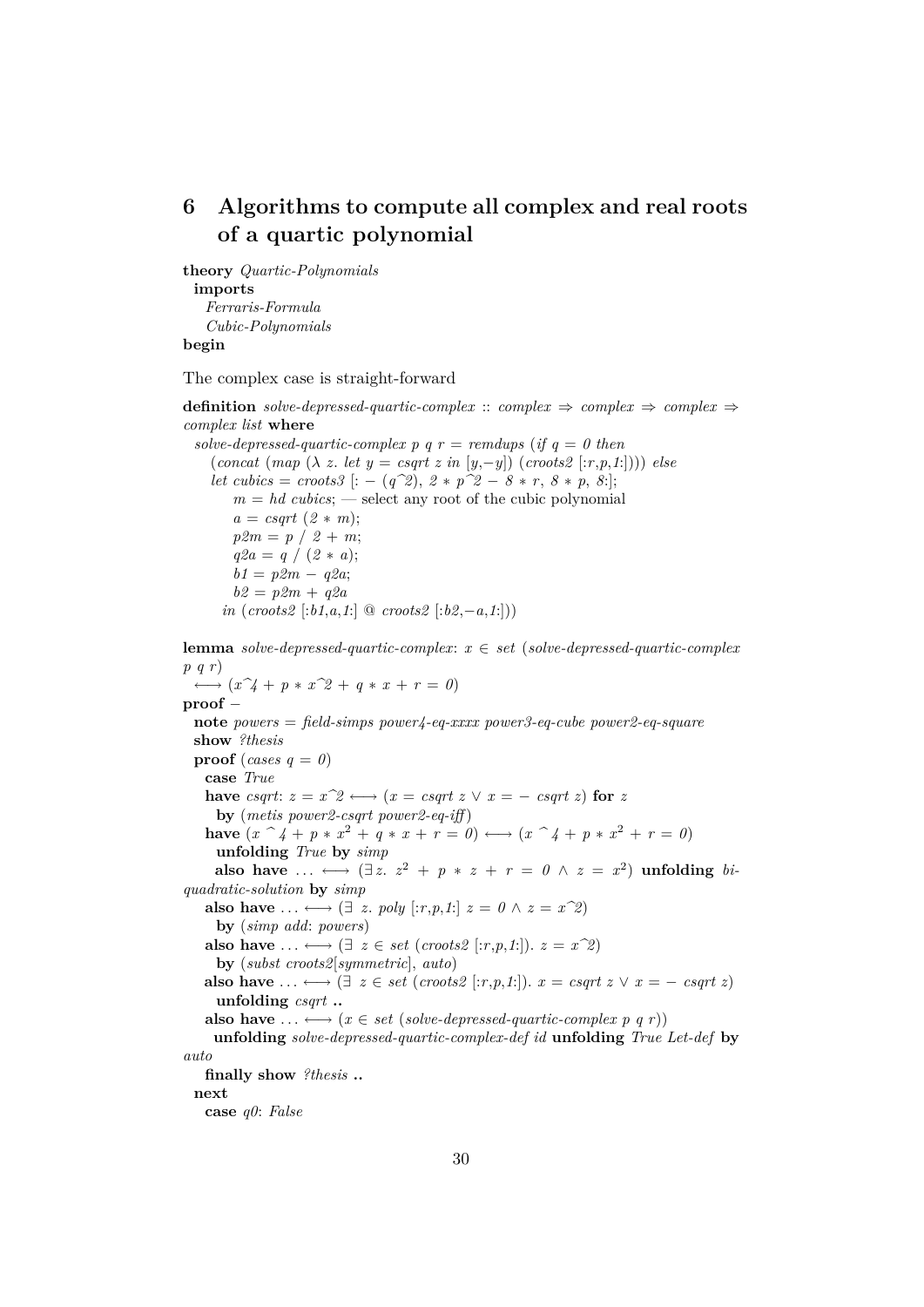**hence** *id*: (*if*  $q = 0$  *then*  $x$  *else*  $y$ ) =  $y$  **for**  $x$   $y$  :: *complex list* **by** *auto* **note** *powers* = *field-simps power4-eq-xxxx power3-eq-cube power2-eq-square* **let**  $?poly = [-q^2, 2 * p^2 - 8 * r, 8 * p, 8!]$ **from**  $\{croots\}$  of ?poly **have**  $\{croots: set(croots?$  ?poly = {*x*.  $poly \text{ and } y \text{ and } x = 0$ } **by** *auto* **from** *fundamental-theorem-of-algebra-alt*[*of ?poly*] **have**  $\{x. \text{poly } ?poly x = 0\} \neq \{\}$  by *auto* **with** *croots* **have** *croots3* ?*poly*  $\neq$  [] **by** *auto* **then obtain** *m rest* **where** *rts*: *croots3 ?poly* =  $m \#$  *rest* **by** (*cases croots3 ?poly*, *auto*) **hence** *hd*: *hd* (*croots3 ?poly*) = *m* **by** *auto* **from** *croots*[*unfolded rts*] **have** *poly ?poly*  $m = 0$  **by**  $auto$ **hence**  $mrt$ :  $8*m^3 + (8*p)*m^2 + (2*p^2 - 8*r)*m - q^2 = 0$ and  $m\theta$ :  $m \neq \theta$  **using**  $q\theta$ **by** (*auto simp*: *powers*) **define** *b1* **where**  $b1 = p / 2 + m - q / (2 * csqrt (2 * m))$ **define** *b*2 **where**  $b2 = p / 2 + m + q / (2 * csqrt (2 * m))$ **have** *csqrt*: *csqrt*  $x * csqrt x = x$  **for**  $x$  **by** (*metis power2-csqrt power2-eq-square*) **show** *?thesis* **unfolding** *solve-depressed-quartic-complex-def id Let-def set-remdups set-append hd* **unfolding** *b1-def* [*symmetric*] *b2-def* [*symmetric*] **apply** (*subst depressed-quartic-Ferrari*[*OF mrt q0 csqrt b1-def b2-def* ]) **apply** (*subst* (*1 2*) *croots2*[*symmetric*], *auto*) **done qed qed**

The main difference in the real case is that a specific cubic root has to be used, namely a positive one. In the soundness proof we show that such a cubic root always exists.

**definition** *solve-depressed-quartic-real* :: *real*  $\Rightarrow$  *real*  $\Rightarrow$  *real ist* **where** *solve-depressed-quartic-real p q r = remdups* (*if q = 0 then* (*concat* (*map* (λ *z*. *rroots2* [:−*z*,*0*,*1*:]) (*rroots2* [:*r*,*p*,*1*:]))) *else let cubics* = *rroots3*  $[: - (q^2), 2 * p^2 - 8 * r, 8 * p, 8:];$  $m = the$  (find ( $\lambda$  *m*.  $m > 0$ ) *cubics*); — select any positive root of the cubic polynomial  $a = sqrt(2 * m);$  $p2m = p / 2 + m$ ;  $q2a = q / (2 * a);$ *b1* = *p2m* − *q2a*;  $b2 = p2m + q2a$ *in* (*rroots2* [:*b1*,*a*,*1*:] @ *rroots2* [:*b2*,−*a*,*1*:])) **lemma** *solve-depressed-quartic-real:*  $x \in set$  (*solve-depressed-quartic-real p q r*)  $\longleftrightarrow$   $(x^2 + p * x^2 + q * x + r = 0)$ **proof** − **note** *powers* = *field-simps power4-eq-xxxx power3-eq-cube power2-eq-square* **show** *?thesis* **proof** (*cases*  $q = 0$ )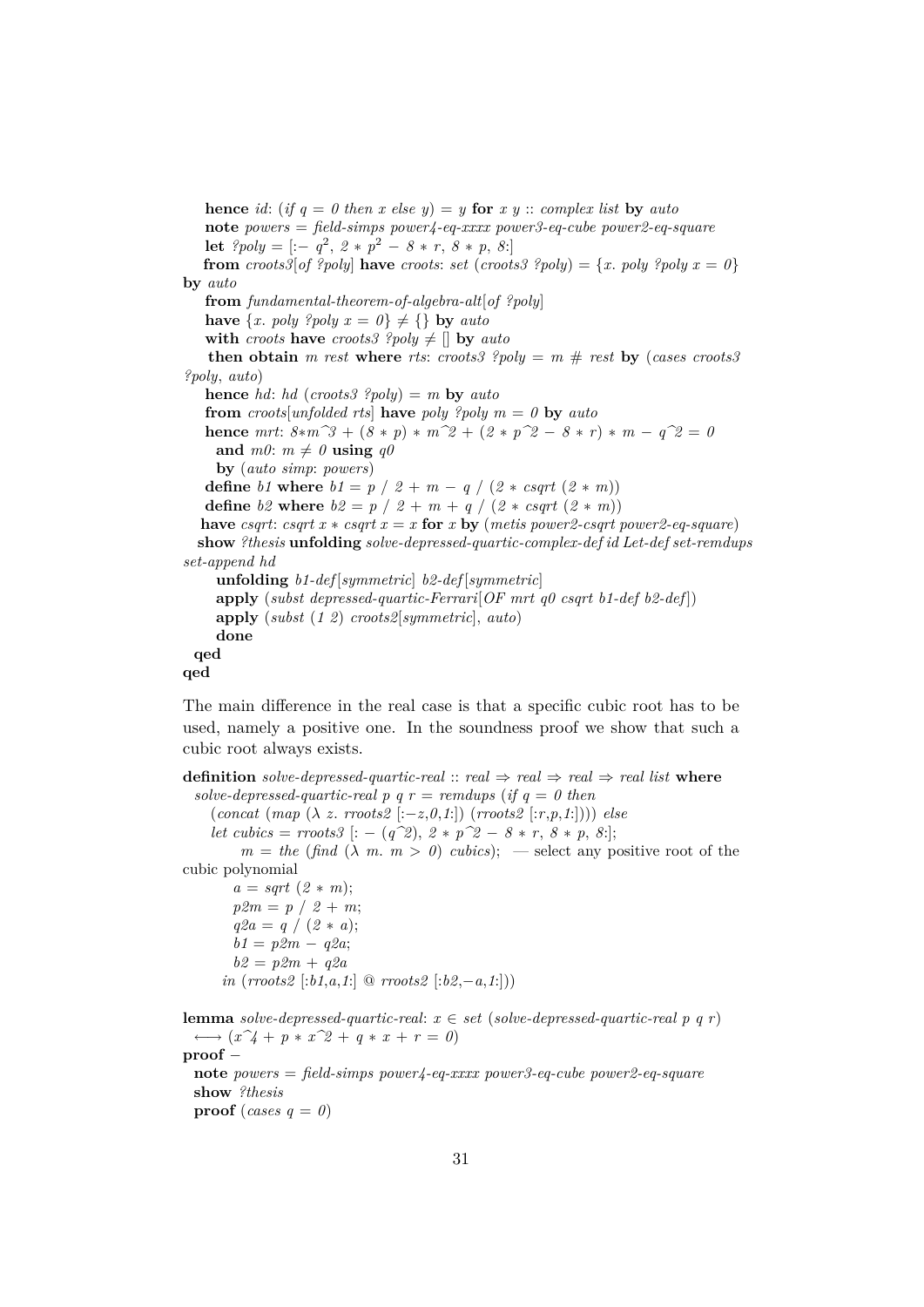**case** *True* **have** *sqrt*:  $z = x^2 \leftrightarrow (x \in set \ (rroots2 \ [:-z,0,1$ )) **for** *z* **by** (*subst rroots2*[*symmetric*], *auto simp*: *powers*) **have**  $(x \n^2 4 + p * x^2 + q * x + r = 0) \nleftrightarrow (x \n^2 4 + p * x^2 + r = 0)$ **unfolding** *True* **by** *simp*  ${\bf also \,\,\, have \,\,\ldots \,\,\longleftrightarrow\,\,} (\exists \,z.\,\, z^2 \,+\, p \,*\, z \,+\, r \,=\, 0\,\wedge\, z \,=\, x^2) \,\,\,{\bf uniformly \,\,\,}$ *quadratic-solution* **by** *simp* **also have**  $\dots \longleftrightarrow (\exists z. \text{poly} [r,p,1] | z = 0 \land z = x^2)$ **by** (*simp add*: *powers*) **also have**  $\dots \longleftrightarrow (\exists z \in set (rroots2 [::r,p,1:]). z = x^2)$ **by** (*subst rroots2*[*symmetric*], *auto*) **also have**  $\ldots \leftrightarrow (\exists z \in set \ (rroots2 \ [r,p,1]) \ x \in set \ (rroots2 \ [r-z,0,1])$ **unfolding** *sqrt* **.. also have**  $\dots \leftrightarrow (x \in set (solve-dependpressed-quartic-real p q r))$ **unfolding** *solve-depressed-quartic-real-def id* **unfolding** *True Let-def* **by** *auto* **finally show** *?thesis* **.. next case** *q0*: *False* **hence** *id*: (*if*  $q = 0$  *then*  $x$  *else*  $y$ ) =  $y$  **for**  $x$   $y$  :: *real list* **by** *auto* **note** *powers* = *field-simps power4-eq-xxxx power3-eq-cube power2-eq-square* **let**  $?poly = [-q^2, 2 * p^2 - 8 * r, 8 * p, 8!]$ **define** *cubics* **where** *cubics* = *rroots3 ?poly* **from** *rroots3*[*of ?poly*, *folded cubics-def* ] **have** *rroots*: *set cubics* = {*x*. *poly ?poly x* =  $\theta$ } **by** *auto* **from** *odd-degree-imp-real-root*[*of ?poly*] **have**  $\{x. \text{poly } \text{?poly } x = 0\} \neq \{\}$  by *auto* **with** *rroots* **have**  $cubics \neq \parallel$  **by**  $auto$ **have**  $∃ m. m ∈ set cubes ∧ m > 0$ **proof** (*rule ccontr*) **assume** ¬ *?thesis* **from** *this*[*unfolded rroots*] **have** *rt*: *poly ?poly*  $m = 0 \implies m \leq 0$  for *m* by *auto* **have** *poly ?poly*  $0 = -(q^2)$  **by** *simp* also have  $\ldots < 0$  **using**  $q\theta$  by *auto* **finally have** *lt*: *poly ?poly*  $0 \le 0$  **by**  $simp$ **from** poly-pinfty-gt-lc[of ?poly] **obtain**  $n\theta$  where  $\bigwedge n.$   $n \geq n\theta \Longrightarrow \theta \leq poly$ *?poly n* **by** *auto* **from** *this*[*of max n0 0*] **have** *poly ?poly* (*max n0 0*)  $> 0$  **by** *auto* **from** *IVT*[*of poly ?poly, OF It this*] **obtain** *m* where  $m \geq 0$  **and** *poly: poly ?poly m* = *0* **by** *auto* **from**  $rt[OF this(2)] this$  *this*(*1*) **have**  $m = 0$  **by**  $auto$ **thus** *False* **using** *poly q0* **by** *simp* **qed hence** *find*  $(\lambda m. m > 0)$  *cubics*  $\neq$  *None* **unfolding** *find-None-iff* **by** *auto* **then obtain** *m* where *find*: *find*  $(\lambda m, m > 0)$  *cubics* = *Some m* by *auto* **from**  $\hat{a} \cdot \hat{b} \cdot \hat{c} = -D \hat{b} \cdot \hat{c}$  **have**  $\hat{b} \cdot \hat{c} = m \hat{c}$  *m*  $\hat{c} \cdot \hat{c} = m \hat{c} \cdot \hat{c}$  **f**  $\hat{c} \cdot \hat{c} = m \hat{c} \cdot \hat{c}$  **h**  $\hat{c} \cdot \hat{c} = m \hat{c} \cdot \hat{c}$  **h with** *rroots* **have** *poly ?poly*  $m = 0$  **by**  $auto$ **hence**  $mrt$ :  $8*m^3 + (8*p)*m^2 + (2*p^2 - 8*r)*m - q^2 = 0$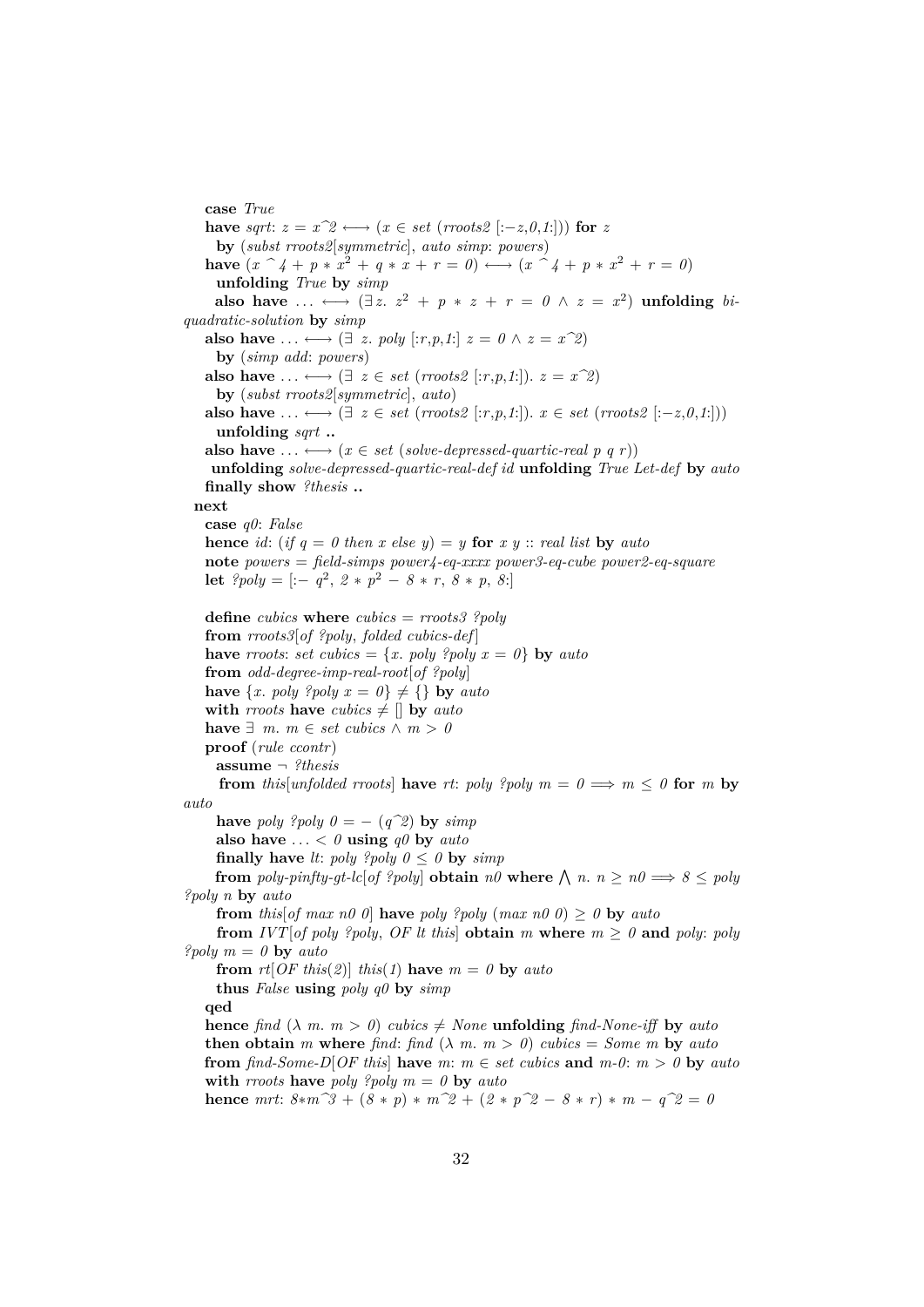```
by (auto simp: powers)
   from m-0 have sqrt: sqrt (2 * m) * sqrt (2 * m) = 2 * m by simp
   define b1 where b1 = p / 2 + m - q / (2 * sqrt (2 * m))define b2 where b2 = p / 2 + m + q / (2 * sqrt (2 * m))show ?thesis unfolding solve-depressed-quartic-real-def id Let-def set-remdups
set-append
      cubics-def [symmetric] find option.sel
     unfolding b1-def [symmetric] b2-def [symmetric]
     apply (subst depressed-quartic-Ferrari[OF mrt q0 sqrt b1-def b2-def ])
    apply (subst (1 2) rroots2[symmetric], auto)
     done
 qed
qed
Combining the various algorithms
lemma numeral-4-eq-4: 4 = Succ(Suc(Suc(Suc(0)))by (simp add: eval-nat-numeral)
lemma degree4-coeffs: degree p = 4 \implies\exists a b c d e. p = [: e, d, c, b, a: ] \land a \neq 0using degree3-coeffs degree-pCons-eq-if nat.inject numeral-3-eq-3 numeral-4-eq-4
pCons-cases zero-neq-numeral
 by metis
definition roots4-generic :: ('a :: field-char-0 \Rightarrow 'a \Rightarrow 'a \Rightarrow 'a list) \Rightarrow 'a poly \Rightarrow0a list where
 roots4-generic depressed-solver p = (let
    cs = coeffs p;cs = coeffs p;
    a_4 = cs ! 4; a_3 = cs ! 3; a_2 = cs ! 2; a_1 = cs ! 1; a_0 = cs ! 0;
    b = a3 / a4;
    c = a2 / a4;
    d = a1 / a4;e = a0 / a4;
    b2 = b * b;b3 = b2 * b;b4 = b3 * b;b4' = b / 4;
    p = c − 3/8 ∗ b2;
    q = (b3 − 4∗b∗c + 8 ∗ d) / 8;
    r = (-3 * b4 + 256 * e - 64 * b * d + 16 * b2 * c) / 256;roots = depressed-solver p q r
    in map (\lambda y. y - b4') roots)
lemma roots4-generic: assumes deg: degree p = 4
```
**and** solver:  $\bigwedge p q r y$ .  $y \in set$  (*depressed-solver*  $p q r$ )  $\longleftrightarrow y \hat{p} + p * y \hat{p} + q$ ∗ *y* + *r* = *0*

**shows** *set* (*roots4-generic depressed-solver p*) =  $\{x. \text{poly } p \ x = 0\}$ **proof** −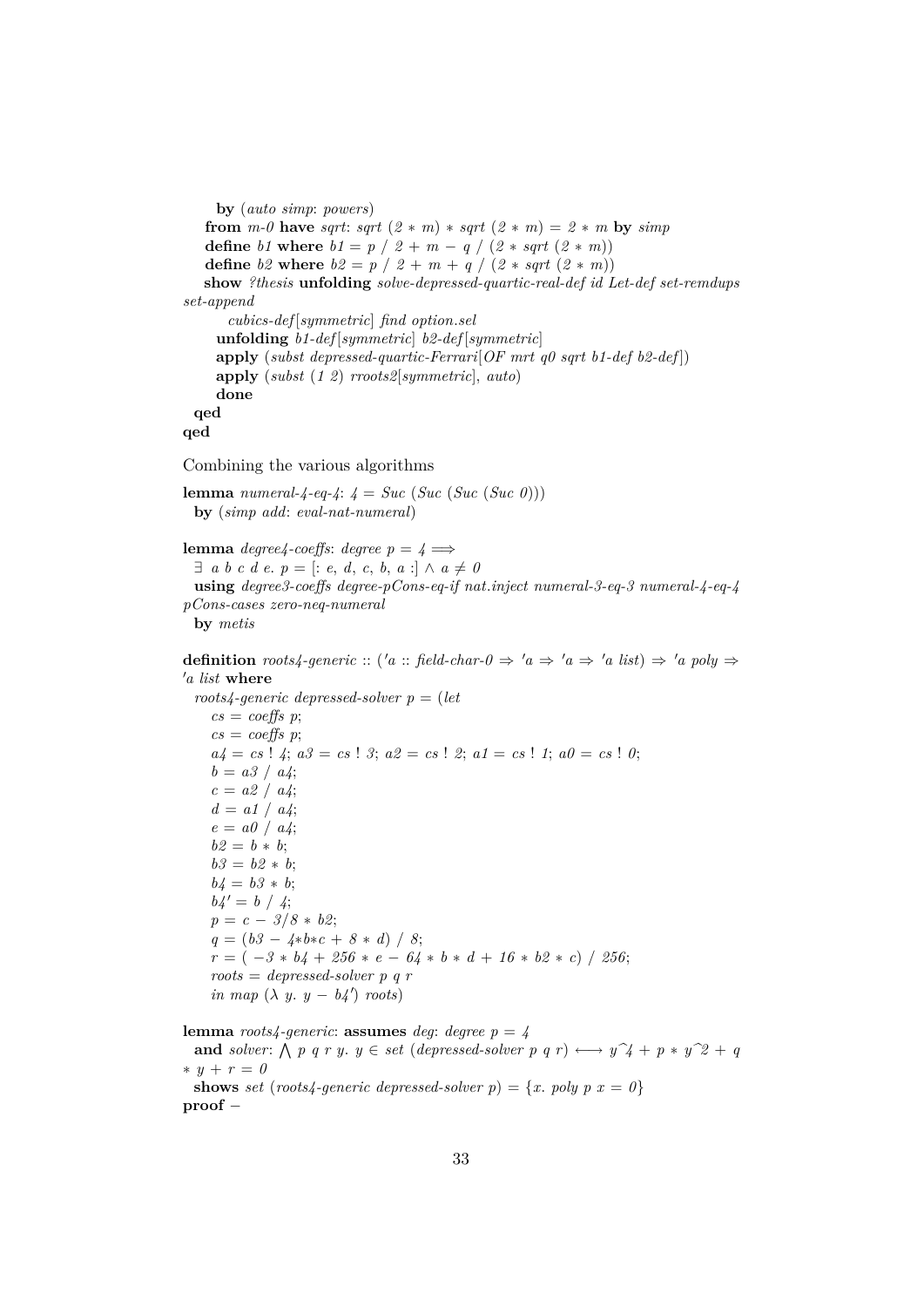**note** *powers* = *field-simps power4-eq-xxxx power3-eq-cube power2-eq-square* **from** *degree4-coeffs*[*OF deg*] **obtain** *a4 a3 a2 a1 a0* **where** *p*:  $p = \left[ :a0, a1, a2, a3, a4: \right]$  and  $a4: a4 \neq 0$  by *auto* **have** *coeffs*: *coeffs*  $p$  !  $4 = a4$  *coeffs*  $p$  !  $3 = a3$  *coeffs*  $p$  !  $2 = a2$  *coeffs*  $p$  !  $1 = a4$ *a1 coeffs p* ! *0* = *a0* **unfolding** *p* **using** *a4* **by** *auto* **define** *b* **where**  $b = a3 / a4$ **define**  $c$  **where**  $c = a2 / a4$ **define** *d* **where** *d* = *a1* / *a4* **define**  $e$  **where**  $e = a0 / a4$ **note** *def* = *roots4-generic-def* [*of depressed-solver p*, *unfolded Let-def coeffs*, *folded b-def c-def d-def e-def* , *folded power4-eq-xxxx*, *folded power3-eq-cube*, *folded power2-eq-square*] **let**  $?p = p$ **{ fix** *x* **define** *y* **where**  $y = x + b / 4$ **define** *p* **where**  $p = c - (3/8) * b^2$ **define** *q* **where**  $q = (b^3 - 4 * b * c + 8 * d) / 8$ **define** *r* **where**  $r = (-3 * b^2 + 256 * e - 64 * b * d + 16 * b^2 * c) / 256$ **note**  $def = def[folded p-def q-def r-def]$ **have** *xy*:  $x = y - b / 4$  **unfolding** *y-def* **by** *auto* **have** poly  ${}^{2}p x = 0 \leftrightarrow a4 * x^2 + a3 * x^3 + a2 * x^2 + a1 * x + a0 = 0$ **unfolding** *p* **by** (*simp add*: *powers*) also have  $\ldots \longleftrightarrow (y \cap 4 + p * y^2 + q * y + r = 0)$ **unfolding** *to-depressed-quartic*[*OF a4 b-def c-def d-def e-def p-def q-def r-def xy*] **.. also have**  $\ldots \leftrightarrow y \in set$  (*depressed-solver* p q r) **unfolding** *solver* **.. also have** ...  $\longleftrightarrow x \in set$  (*roots4-generic depressed-solver ?p*) **unfolding** *xy def* **by** *auto* **finally have** *poly*  $?p$   $x = 0 \leftrightarrow x \in set$  (*roots4-generic depressed-solver*  $?p$ ) **by** *auto* **} thus** *?thesis* **by** *simp* **qed definition**  $\textit{cross4} :: \textit{complex poly} \Rightarrow \textit{complex list where}$ *croots4* = *roots4-generic solve-depressed-quartic-complex* **lemma** *croots4*: **assumes** *deg*: *degree*  $p = 4$ **shows** *set* (*croots4 p*) = { *x*. *poly p*  $x = 0$ } **unfolding** *croots4-def* **by** (*rule roots4-generic*[*OF deg solve-depressed-quartic-complex*]) **definition**  $\text{rroots4}$  ::  $\text{real poly} \Rightarrow \text{real list where}$ *rroots4* = *roots4-generic solve-depressed-quartic-real* **lemma** *rroots4*: **assumes** *deg*: *degree*  $p = 4$